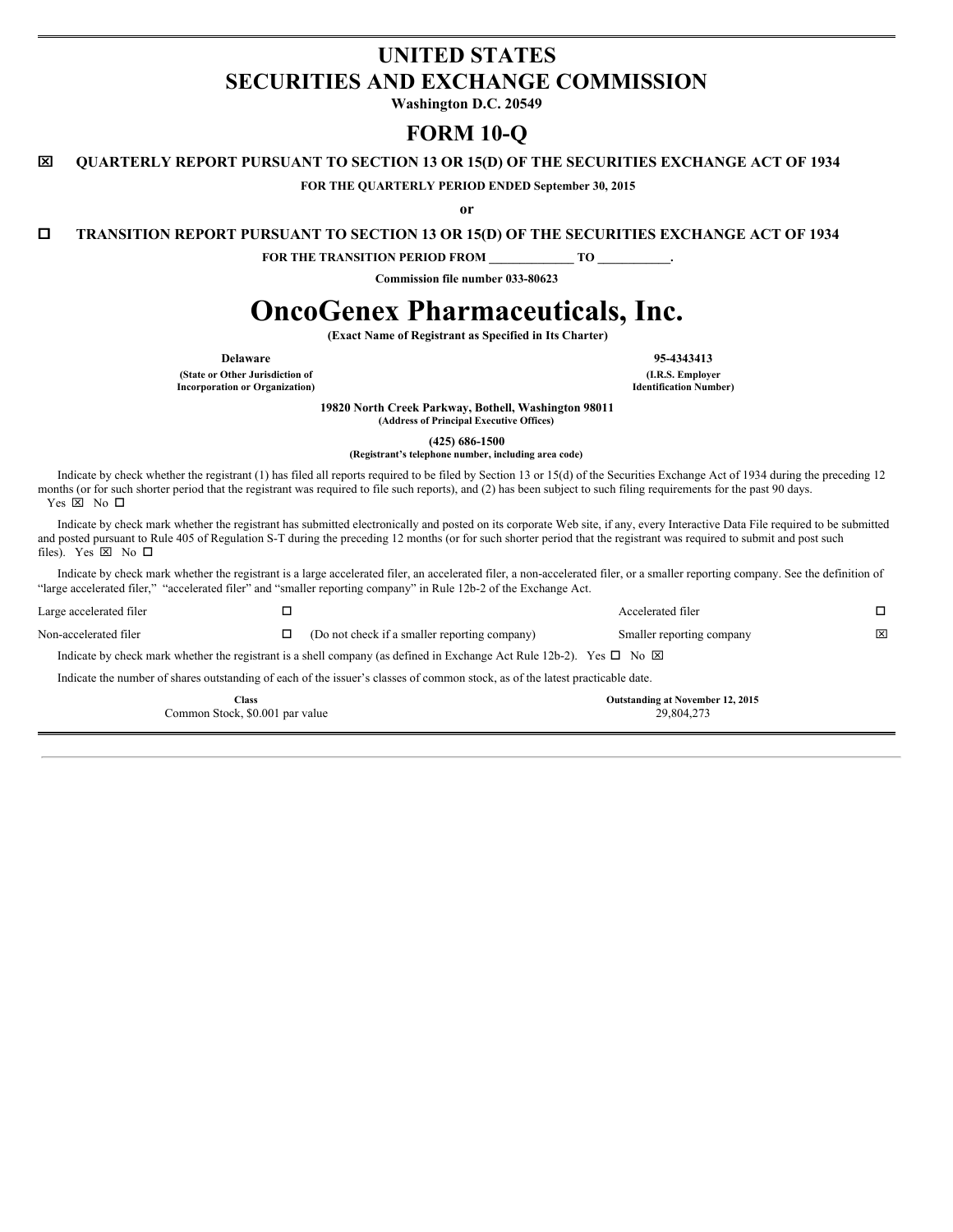## **OncoGenex Pharmaceuticals, Inc.**

## **Index to Form 10-Q**

|                            |                                                                                                                                                     | Page<br>Number |
|----------------------------|-----------------------------------------------------------------------------------------------------------------------------------------------------|----------------|
|                            | Part I. Financial Information                                                                                                                       | 3              |
| Item 1                     | <b>Financial Statements (unaudited)</b>                                                                                                             | 3              |
|                            | Consolidated Balance Sheets as of September 30, 2015 (unaudited) and December 31, 2014                                                              | 3              |
|                            | Consolidated Statements of Loss and Comprehensive Loss (unaudited) for the three and nine months ended September 30, 2015 and<br>September 30, 2014 | 4              |
|                            | Consolidated Statements of Cash Flows (unaudited) for the nine months ended September 30, 2015 and September 30, 2014                               | 5              |
|                            | Notes to Consolidated Financial Statements (unaudited)                                                                                              | 6              |
| Item 2.                    | Management's Discussion and Analysis of Financial Condition and Results of Operations                                                               | 17             |
| Item 3.                    | Quantitative and Qualitative Disclosures About Market Risk                                                                                          | 25             |
| Item 4.                    | <b>Controls and Procedures</b>                                                                                                                      | 26             |
| Part II. Other Information |                                                                                                                                                     | 27             |
| Item 1A.                   | <b>Risk Factors</b>                                                                                                                                 | 27             |
| Item 6.                    | <b>Exhibits</b>                                                                                                                                     | 42             |
|                            | Items 1, 2, 3, 4 and 5 are not applicable and therefore have been omitted.                                                                          |                |
| <b>Signatures</b>          |                                                                                                                                                     | 43             |
| <b>Exhibit Index</b>       |                                                                                                                                                     | 44             |
|                            |                                                                                                                                                     |                |

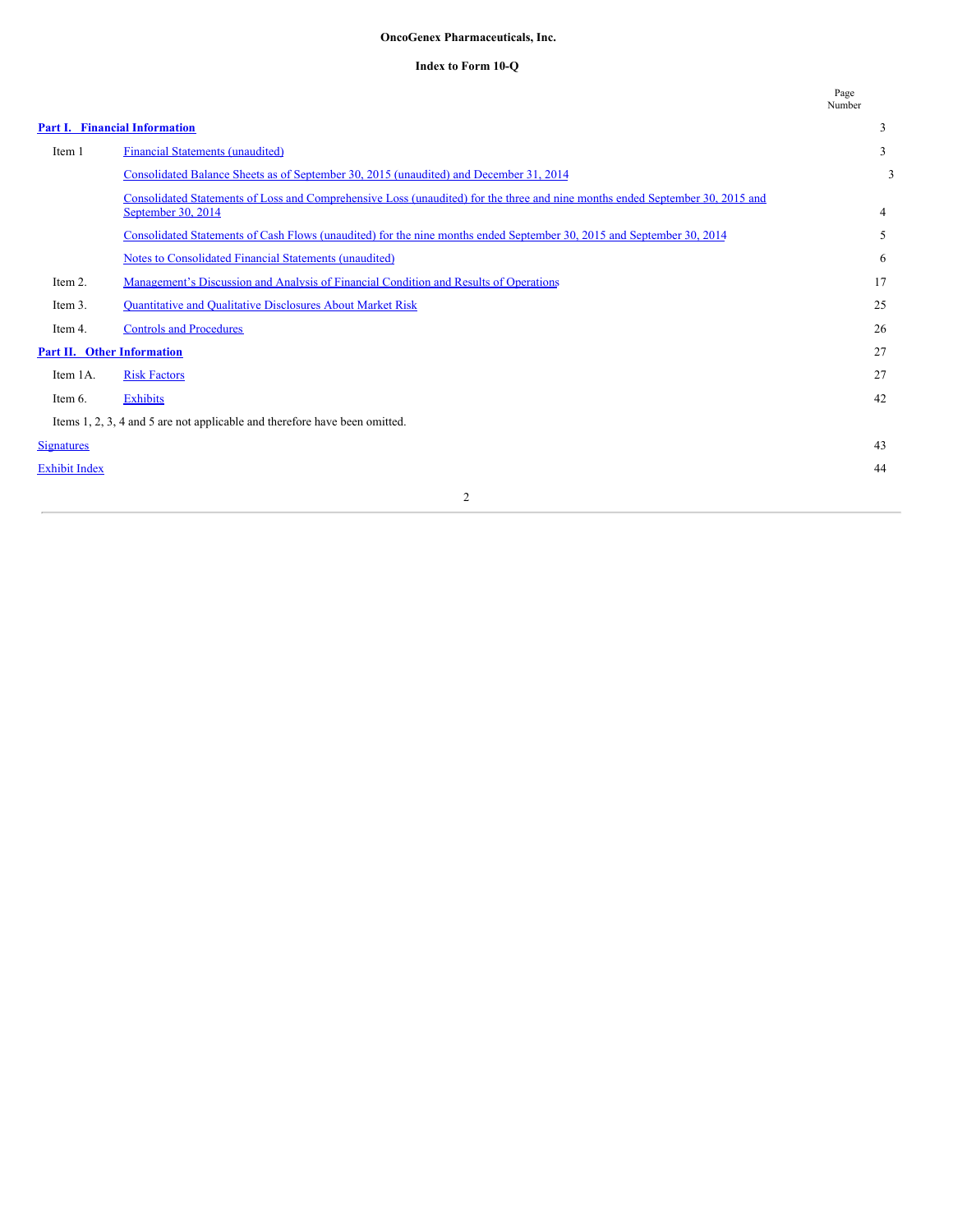## <span id="page-2-1"></span><span id="page-2-0"></span>**Item 1. Consolidated Financial Statements**

## **OncoGenex Pharmaceuticals, Inc.**

## <span id="page-2-2"></span>**Consolidated Balance Sheets**

(In thousands, except per share and share amounts)

|                                                                                                                                                                                                                                                 |               | September 30,<br>2015 |              | December 31,<br>2014 |
|-------------------------------------------------------------------------------------------------------------------------------------------------------------------------------------------------------------------------------------------------|---------------|-----------------------|--------------|----------------------|
|                                                                                                                                                                                                                                                 |               | (Unaudited)           |              |                      |
| <b>ASSETS</b>                                                                                                                                                                                                                                   |               |                       |              |                      |
| Current assets:                                                                                                                                                                                                                                 |               |                       |              |                      |
| Cash and cash equivalents [note 4]                                                                                                                                                                                                              | <sup>\$</sup> | 42,477                | \$           | 27,897               |
| Restricted cash [note 4]                                                                                                                                                                                                                        |               |                       |              | 251                  |
| Short-term investments [note 4]                                                                                                                                                                                                                 |               | 23,460                |              | 19,160               |
| Interest receivable                                                                                                                                                                                                                             |               | 48                    |              | 113                  |
| Amounts receivable                                                                                                                                                                                                                              |               | 13                    |              | 5,676                |
| Prepaid expenses                                                                                                                                                                                                                                |               | 1,599                 |              | 2,165                |
| Other current assets                                                                                                                                                                                                                            |               |                       |              | 499                  |
| Total current assets                                                                                                                                                                                                                            |               | 67,597                |              | 55,761               |
| Restricted cash [note 4]                                                                                                                                                                                                                        |               | 222                   |              |                      |
| Property and equipment, net                                                                                                                                                                                                                     |               | 380                   |              | 257                  |
| Other assets                                                                                                                                                                                                                                    |               | 38                    |              | 273                  |
| Total assets                                                                                                                                                                                                                                    | \$            | 68,237                | \$           | 56,291               |
| <b>LIABILITIES AND STOCKHOLDERS' EQUITY</b>                                                                                                                                                                                                     |               |                       |              |                      |
| Current liabilities:                                                                                                                                                                                                                            |               |                       |              |                      |
| Accounts payable                                                                                                                                                                                                                                | $\mathbf S$   | 1,779                 | $\mathbb{S}$ | 72                   |
| Accrued liabilities other                                                                                                                                                                                                                       |               | 811                   |              | 863                  |
| Accrued clinical liabilities                                                                                                                                                                                                                    |               | 9.968                 |              | 13,462               |
| Accrued compensation                                                                                                                                                                                                                            |               | 1,610                 |              | 1,333                |
| Current portion of long-term obligations [note 6 and 7]                                                                                                                                                                                         |               | 53                    |              | 236                  |
| Lease termination liability [note 6 and note 7]                                                                                                                                                                                                 |               | 1,250                 |              | 3,250                |
| Deferred collaboration revenue [note 3]                                                                                                                                                                                                         |               | 11,041                |              |                      |
| Warrant liability [note 4 and note 5]                                                                                                                                                                                                           |               | 2,836                 |              | 3,002                |
| Total current liabilities                                                                                                                                                                                                                       |               | 29,348                |              | 22,218               |
| Long-term obligations, less current portion [note 7]                                                                                                                                                                                            |               | 117                   |              | 14                   |
| <b>Total liabilities</b>                                                                                                                                                                                                                        |               | 29,465                |              | 22,232               |
| Commitments and contingencies [note 7]                                                                                                                                                                                                          |               |                       |              |                      |
| Stockholders' equity:                                                                                                                                                                                                                           |               |                       |              |                      |
| Common stock, \$0.001 par value, 75,000,000 shares authorized, 29,832,907 and<br>$22,630,652$ issued at Sept 30, 2015 and December 31, 2014, respectively, and<br>29,798,914 and 22,621,426 outstanding at Sept 30, 2015 and December 31, 2014, |               |                       |              |                      |
| respectively                                                                                                                                                                                                                                    |               | 30                    |              | 22                   |
| Additional paid-in capital                                                                                                                                                                                                                      |               | 211,187               |              | 191,373              |
| Accumulated deficit                                                                                                                                                                                                                             |               | (175,087)             |              | (159, 958)           |
| Accumulated other comprehensive income                                                                                                                                                                                                          |               | 2,642                 |              | 2,622                |
| Total stockholders' equity                                                                                                                                                                                                                      |               | 38,772                |              | 34,059               |
| Total liabilities and stockholders' equity                                                                                                                                                                                                      | \$            | 68,237                | \$           | 56,291               |
|                                                                                                                                                                                                                                                 |               |                       |              |                      |

Subsequent events *[note 8]*

See accompanying notes.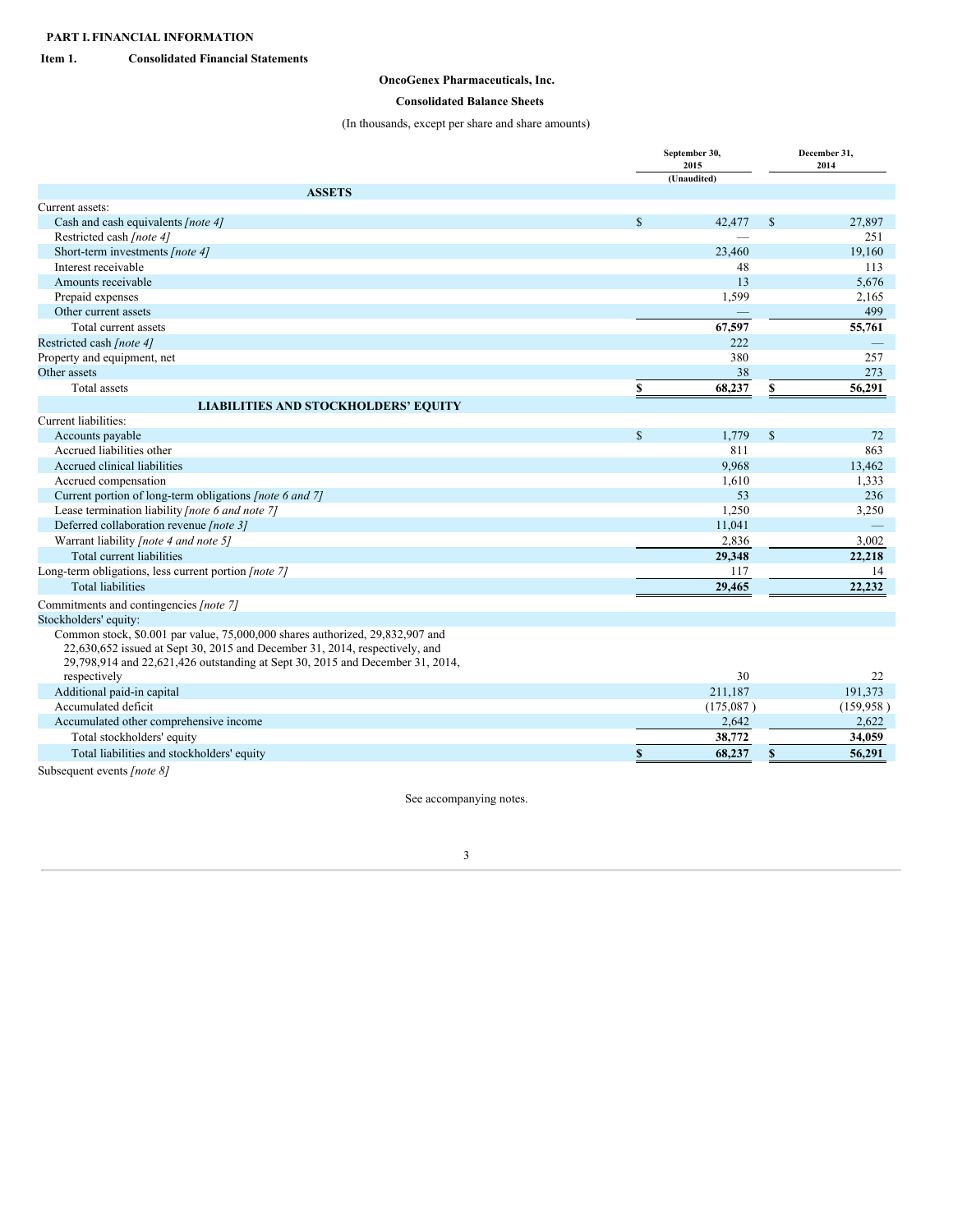## **OncoGenex Pharmaceuticals, Inc.**

## <span id="page-3-0"></span>**Consolidated Statements of Loss and Comprehensive Loss**

## **(Unaudited)**

(In thousands, except per share and share amounts)

|                                                                                       |    | <b>Three Months Ended</b><br>September 30, |                        |   | <b>Nine Months Ended</b><br>September 30, |   |            |  |
|---------------------------------------------------------------------------------------|----|--------------------------------------------|------------------------|---|-------------------------------------------|---|------------|--|
|                                                                                       |    | 2015                                       | 2014                   |   | 2015                                      |   | 2014       |  |
| <b>COLLABORATION REVENUE (note 3)</b>                                                 | S. | 6,737                                      | 4,803<br><sup>\$</sup> | S | 12,136                                    | S | 21,463     |  |
| <b>EXPENSES</b>                                                                       |    |                                            |                        |   |                                           |   |            |  |
| Research and development                                                              |    | 8,303                                      | 9,586                  |   | 18,520                                    |   | 36,372     |  |
| General and administrative                                                            |    | 3,125                                      | 2,459                  |   | 8,890                                     |   | 7,892      |  |
| Total operating expenses                                                              |    | 11,428                                     | 12,045                 |   | 27,410                                    |   | 44,264     |  |
| <b>OTHER INCOME (EXPENSE)</b>                                                         |    |                                            |                        |   |                                           |   |            |  |
| Interest income                                                                       |    | 24                                         | 3                      |   | 91                                        |   | 19         |  |
| Other                                                                                 |    | (14)                                       | (11)                   |   | (60)                                      |   | (14)       |  |
| Warrant issuance costs                                                                |    |                                            | (531)                  |   |                                           |   | (531)      |  |
| Gain (loss) on warrants                                                               |    | 131                                        | 2,874                  |   | 166                                       |   | 2,768      |  |
| Total other income (expense)                                                          |    | 141                                        | 2,335                  |   | 197                                       |   | 2,242      |  |
| <b>Net loss</b>                                                                       |    | (4,550)                                    | (4,907)                |   | (15,077)                                  |   | (20, 559)  |  |
| <b>OTHER COMPREHENSIVE INCOME</b>                                                     |    |                                            |                        |   |                                           |   |            |  |
| Net unrealized gain (loss) on securities                                              |    | 5                                          | (4)                    |   | 20                                        |   | (6)        |  |
| Total other comprehensive income (loss)                                               |    | 5                                          | (4)                    |   | 20                                        |   | (6)        |  |
| <b>Comprehensive loss</b>                                                             |    | (4,545)                                    | (4, 911)               |   | (15,057)                                  |   | (20, 565)  |  |
| Basic and diluted net loss per common share [note 5]                                  |    | (0.16)                                     | (0.23)                 |   | (0.60)                                    |   | (1.21)     |  |
| Shares used in computation of basic and diluted net loss per<br>common share [note 5] |    | 28,538,918                                 | 21,079,310             |   | 24,914,844                                |   | 16,952,793 |  |

See accompanying notes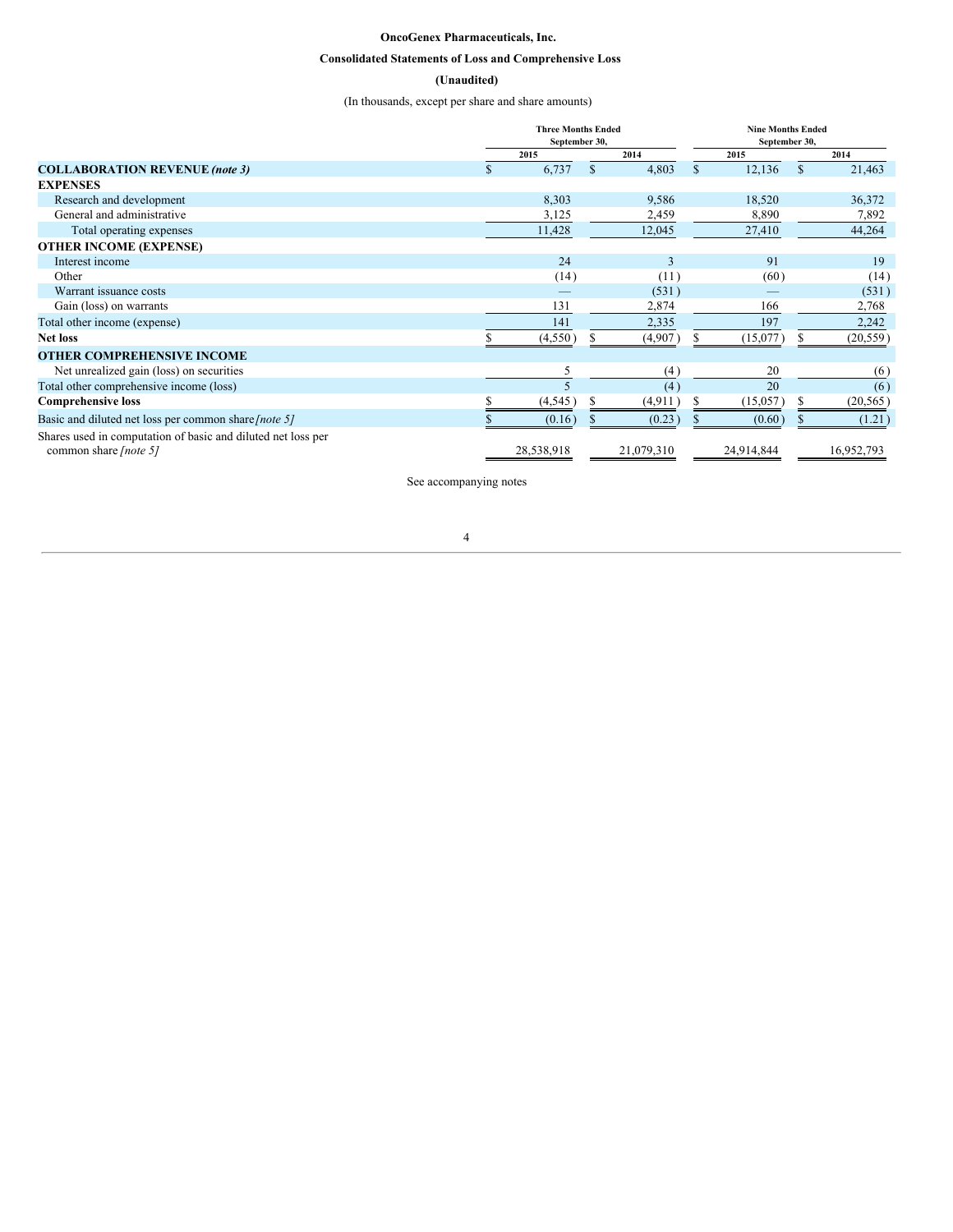## <span id="page-4-0"></span>**OncoGenex Pharmaceuticals, Inc. Consolidated Statements of Cash Flows (Unaudited)** (In thousands)

|                                                                                   |             | <b>Nine Months Ended</b> |               |           |
|-----------------------------------------------------------------------------------|-------------|--------------------------|---------------|-----------|
|                                                                                   |             | September 30,<br>2015    |               | 2014      |
| <b>Operating Activities:</b>                                                      |             |                          |               |           |
| Net loss                                                                          | \$          | $(15,077)$ \$            |               | (20, 559) |
| Adjustments to reconcile net loss to net cash used in operating activities:       |             |                          |               |           |
| (Gain) loss on warrants                                                           |             | (166)                    |               | (2,768)   |
| <b>Warrant Issue Costs</b>                                                        |             |                          |               | 531       |
| Depreciation                                                                      |             | 178                      |               | 165       |
| Stock-based compensation [note 5 [c] and note 5 [d]]                              |             | 1.940                    |               | 2,968     |
| Changes in operating assets and liabilities:                                      |             |                          |               |           |
| Interest receivable                                                               |             | 65                       |               | 199       |
| Amounts receivable                                                                |             | 5,663                    |               | 3,830     |
| Prepaid expenses and other assets                                                 |             | 1.554                    |               | 3,646     |
| Accounts payable                                                                  |             | 1.707                    |               | 1,423     |
| Accrued liabilities other                                                         |             | (2,052)                  |               | 229       |
| Accrued clinical liabilities                                                      |             | (3, 494)                 |               | 1.154     |
| Accrued compensation                                                              |             | 277                      |               | (596)     |
| Restricted cash                                                                   |             | 29                       |               | 63        |
| Excess lease liability [note 6]                                                   |             | (194)                    |               | (582)     |
| Lease obligation                                                                  |             | 113                      |               | (67)      |
| Deferred collaboration revenue [Note 3]                                           |             | 11,041                   |               |           |
| Net cash (used in) provided by operating activities                               |             | 1.584                    |               | (10, 364) |
| <b>Financing Activities:</b>                                                      |             |                          |               |           |
| Proceeds from the exercise of stock options                                       |             |                          |               | 30        |
| Proceeds received in advance related to the July 2014 registered offering         |             |                          |               | 2,860     |
| Proceeds from issuance of common shares, net of issuance costs                    |             |                          |               | 22,372    |
| Proceeds from purchase agreement with Lincoln Park Capital, net of issuance costs |             |                          |               |           |
| [note 5 [b]]                                                                      |             | 17.629                   |               |           |
| Taxes paid related to net share settlement of equity awards                       |             | (52)                     |               | (28)      |
| Net cash provided by financing activities                                         |             | 17,577                   |               | 25,234    |
| Investing Activities:                                                             |             |                          |               |           |
| Purchase of investments                                                           |             | (22, 942)                |               | (5,279)   |
| Proceeds from sale of investments                                                 |             | 1,003                    |               |           |
| Proceeds from maturities of investments                                           |             | 17,659                   |               | 24.846    |
| Purchase of property and equipment                                                |             | (301)                    |               | (80)      |
| Net cash (used in) provided by investing activities                               |             | (4,581)                  |               | 19,487    |
| Effect of exchange rate changes on cash                                           |             |                          |               |           |
| Net increase in cash and cash equivalents                                         |             | 14.580                   |               | 34.357    |
| Cash and cash equivalents at beginning of period                                  |             | 27,897                   |               | 14,593    |
| Cash and cash equivalents at end of period                                        | \$          | 42,477                   | \$            | 48,950    |
| Supplemental Disclosure of Cash Flow Information:                                 |             |                          |               |           |
| Non cash financing activities                                                     |             |                          |               |           |
| Issued common stock in consideration for the purchase agreement with Lincoln      |             |                          |               |           |
| Park Capital [note 5]                                                             | $\mathbf S$ | 254                      | <sup>\$</sup> |           |
| See accompanying notes.                                                           |             |                          |               |           |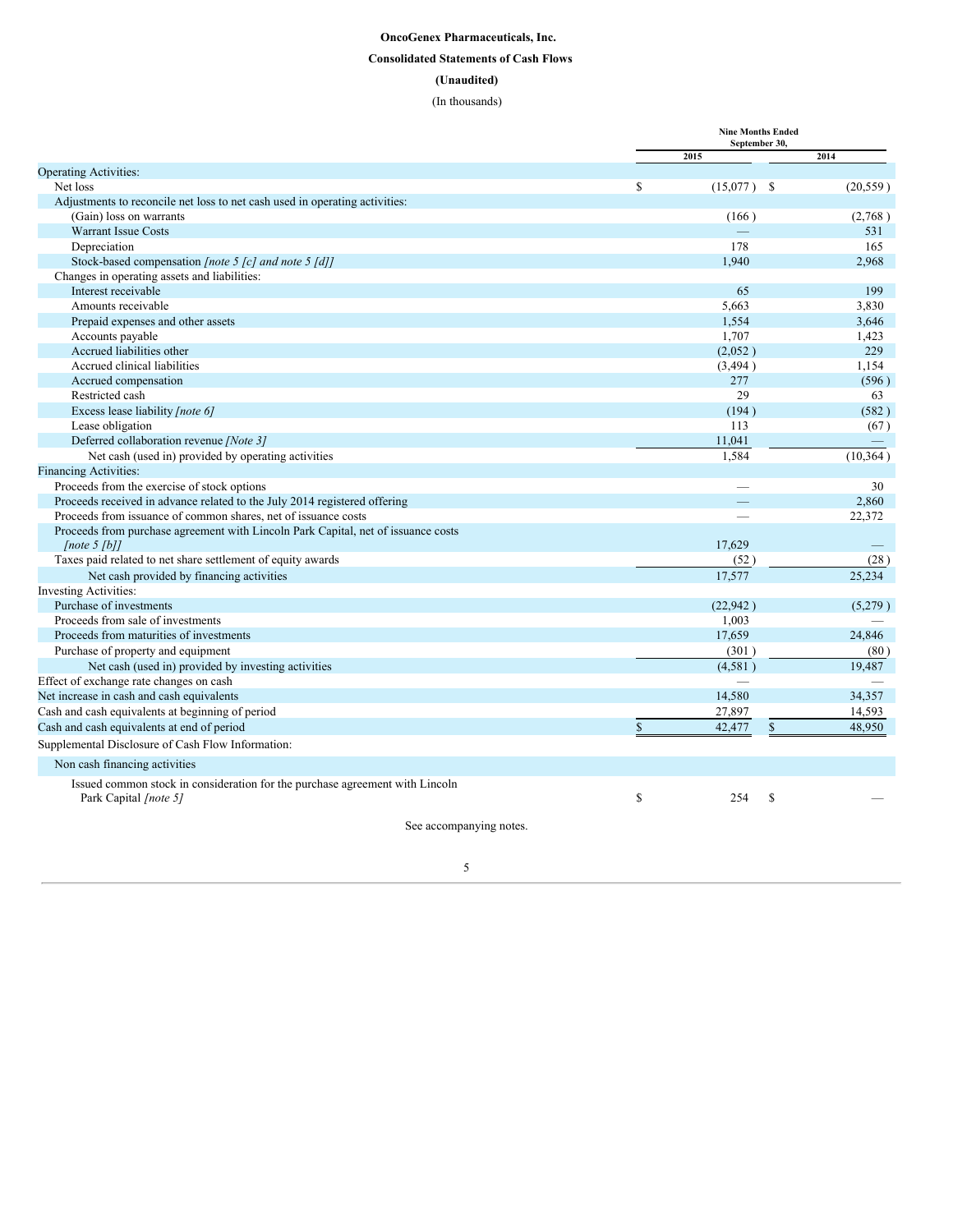#### **OncoGenex Pharmaceuticals, Inc.**

#### <span id="page-5-0"></span>**Notes to Consolidated Financial Statements**

## **(Unaudited)**

## **1. NATURE OF BUSINESS AND BASIS OF PRESENTATION**

OncoGenex Pharmaceuticals, Inc. (referred to as "OncoGenex," "we," "us," or "our") is a biopharmaceutical company committed to the development and commercialization of new therapies that address treatment resistance in cancer patients. We were incorporated in the state of Delaware, are headquartered in Bothell, Washington and have a subsidiary in Vancouver, British Columbia.

The unaudited consolidated financial statements have been prepared in accordance with generally accepted accounting principles in the United States for interim financial information and with the instructions to Form 10-Q. Accordingly, they do not include all of the information and footnotes required to be presented for complete financial statements. The accompanying unaudited consolidated financial statements reflect all adjustments (consisting only of normal recurring items) which are, in the opinion of management, necessary for a fair presentation of the results for the interim periods presented. The accompanying consolidated Balance Sheet at December 31, 2014 has been derived from the audited consolidated financial statements included in our Annual Report on Form 10-K for the year then ended. The unaudited consolidated financial statements and related disclosures have been prepared with the assumption that users of the interim financial information have read or have access to the audited consolidated financial statements for the preceding fiscal year. Accordingly, these financial statements should be read in conjunction with the audited consolidated financial statements and the related notes thereto included in the Annual Report on Form 10-K for the year ended December 31, 2014 and filed with the United States Securities and Exchange Commission, or the SEC, on March 26, 2015.

The consolidated financial statements include the accounts of OncoGenex and our wholly owned subsidiary, OncoGenex Technologies Inc., or OncoGenex Technologies. All intercompany balances and transactions have been eliminated. Certain comparative figures have been reclassified to conform with the financial presentation adopted for the current year. Accrued liabilities other and accrued clinical liabilities were reclassified and shown separately on the face of the consolidated balance sheet rather than combined into one as accrued liabilities.

#### **2. ACCOUNTING POLICIES**

#### **Pending Adoption of Recent Accounting Pronouncements**

In August 2014, the Financial Accounting Standards Board, or FASB, issued Accounting Standards Updated, or ASU No. 2014-15, Presentation of Financial Statements-Going Concern (Subtopic 2015-40), or ASU 2014-15. ASU 2014-15 provides guidance to U.S. GAAP about management's responsibility to evaluate whether there is a substantial doubt about an entity's ability to continue as a going concern and to provide related footnote disclosures. This new rule requires management to assess an entity's ability to continue as a going concern by incorporating and expanding upon certain principles currently in the U.S. auditing standards. Specifically, ASU 2014-15 (1) defines the term substantial doubt, (2) requires an evaluation of every reporting period including interim periods, (3) provides principles for considering the mitigating effect of management's plans, (5) requires an express statement and other disclosures when substantial doubt is not alleviated, and (6) requires an assessment for a period of one year after the date that the financial statements are issued (or available to be issued). This guidance is effective for annual periods ending after December 15, 2016. We are currently in the process of evaluating the impact of adoption of ASU No. 2014. Depending on our capital resources and forecasted expenses at the time of adoption, the impact of ASU No. 2014-15 could have an impact on our consolidated financial statements and related disclosures.

In May 2014, the FASB issued ASU No. 2014-09, Revenue from Contracts with Customers (Topic 606): Revenue from Contracts with Customers, which guidance in this update will supersede the revenue recognition requirements in Topic 605, Revenue Recognition, and most industry-specific guidance when it becomes effective. ASU No. 2014- 09 affects any entity that enters into contracts with customers to transfer goods or services or enters into contracts for the transfer of nonfinancial assets unless those contracts are within the scope of other standards. The core principal of ASU No. 2014-09 is that a company will recognize revenue when it transfers promised goods or services to customers in an amount that reflects the consideration to which the company expects to be entitled in exchange for those goods or services. In doing so, companies will need to use more judgment and make more estimates than under current guidance. These may include identifying performance obligations in the contract, estimating the amount of variable consideration to include in the transaction price and allocating the transaction price to each separate performance obligation. ASU No. 2014-09 is effective for annual reporting periods beginning after December 15, 2017, including interim periods within that reporting period, which will be our fiscal year 2018 (or December 31, 2018), and entities can transition to the standard either retrospectively or as a cumulative-effect adjustment as of the date of adoption. Early adoption is prohibited. We are currently in the process of evaluating the impact of adoption of ASU No. 2014-09 on our consolidated financial statements and related disclosures.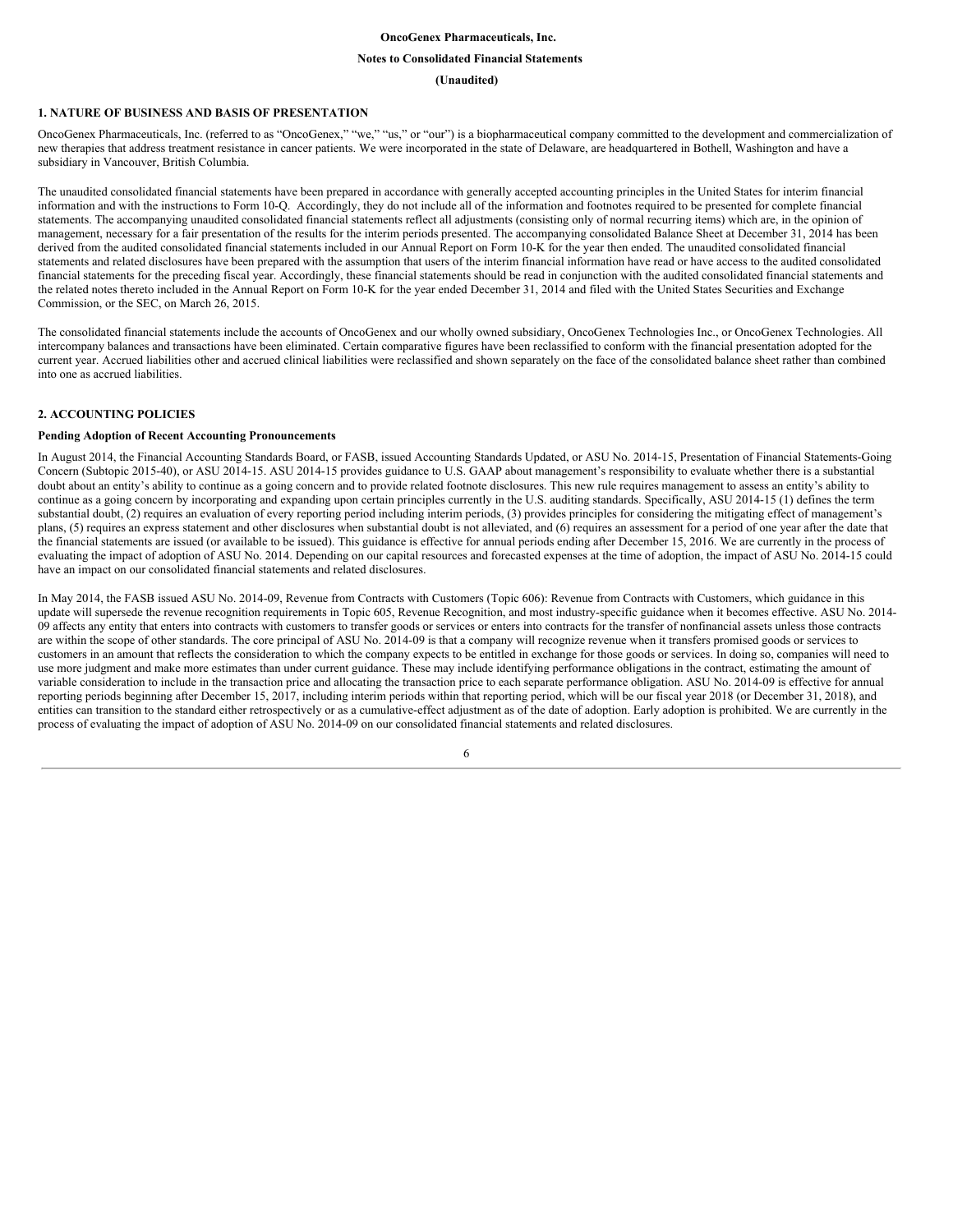#### **Recently Adopted Accounting Policies**

In July 2013, the FASB issued ASU No. 2013-11, Income Taxes (Topic 740): Presentation of an Unrecognized Tax Benefit When a Net Operating Loss Carryforward, a Similar Tax Loss, or a Tax Credit Carryforward Exists (a consensus of the FASB Emerging Issues Task Force), or ASU 2013-11, which provides clarification on the financial statement presentation of unrecognized tax benefits. ASU 2013-11 specifies that an unrecognized tax benefit (or a portion thereof) shall be presented in the financial statements as a reduction to a deferred tax asset when a net operating loss carryforward, a similar tax loss, or a tax credit carryforward exists. If such deferred tax asset is not available at the reporting date to settle additional income taxes resulting from the disallowance of a tax position, or the entity does not plan to use the deferred tax asset for such purpose given the option, the unrecognized tax benefit shall be presented in the financial statements as a liability and shall not be combined with deferred tax assets. The amendments in ASU 2013-11 are effective for fiscal years (and interim periods within those years) beginning after December 15, 2013, with early adoption permitted. The adoption of this standard did not have a significant impact on our financial position or results of operations.

In February 2013, the FASB issued Accounting Standards Updates, or ASU, No. 2013-02, "Other Comprehensive Income." This ASU requires an entity to provide information about the amounts reclassified out of accumulated other comprehensive income by component. In addition, an entity is required to present, either on the face of the statement where net income is presented or in the notes, significant amounts reclassified out of accumulated other comprehensive income by the respective line items of net income but only if the amount reclassified is required under generally accepted accounting principles in the United States, or U.S. GAAP, to be reclassified to net income in its entirety in the same reporting period. For other amounts that are not required under U.S. GAAP to be reclassified in their entirety to net income, an entity is required to cross-reference to other disclosures required under U.S. GAAP that provide additional detail about those amounts. The adoption of this standard did not have a significant impact on our financial position or results of operations.

## **3. COLLABORATION AGREEMENT**

In December 2009, we, through our wholly-owned subsidiary, OncoGenex Technologies, entered into a collaboration agreement, or Collaboration Agreement, with Teva Pharmaceutical Industries Ltd., or Teva, for the development and global commercialization of custirsen (and related compounds), a pharmaceutical compound designed to inhibit the production of clusterin, a protein we believe is associated with cancer treatment resistance, or the Licensed Product. In December 2014, we and Teva agreed to terminate the Collaboration Agreement upon entry into a termination agreement. In April 2015, OncoGenex Technologies and Teva entered into an agreement, or the Termination Agreement, pursuant to which the Collaboration Agreement was terminated and we regained rights to custirsen.

Pursuant to the Termination Agreement, Teva paid to us, as advanced reimbursement for certain continuing research and development activities related to custirsen, an amount equal to \$27.0 million less approximately \$3.8 million, which reduction represented a hold-back amount of \$3.0 million and \$0.8 million for certain third-party custirsen-related expenses incurred by Teva between January 1, 2015 and April 24, 2015, or Closing Date. Teva shall deduct from the \$3.0 million hold-back certain custirsen-related costs incurred after January 1, 2015 that may arise after the Closing Date. Teva will pay us (i) one-half of the then remaining hold-back amount six months after the Closing Date, (ii) one-half of the then remaining hold-back amount nine months after the Closing Date and (iii) the entire then remaining hold-back amount 12 months after the Closing Date. Teva will be responsible for expenses related to custirsen incurred pursuant to the Collaboration Agreement through December 31, 2014. We will be responsible for certain custirsen-related expenses from and after January 1, 2015. As of September 30, 2015 the amount of the holdback had been almost fully deducted by Teva for certain custirsenrelated development costs incurred after January 1, 2015. We expect to receive only a nominal amount from the \$3.0 million hold- back as a result of our paying for certain pre-Closing Date custirsen-related development costs on behalf of Teva.

In accordance with the Termination Agreement, Teva transferred certain third-party agreements for the ENSPIRIT study and custirsen development activities to us on the Closing Date. If any additional historical third-party agreements are discovered after the Closing Date and are used to conduct the ENSPIRIT study, then Teva will use commercially reasonable effort to assign such agreements to us and will be responsible for any costs invoiced under such agreements in excess of an aggregate of \$0.1 million. We will be responsible for the initial \$0.1 million of costs under such agreements.

All licenses granted by us to Teva under the Collaboration Agreement were terminated as of the Closing Date. In addition, Teva assigned to us certain patent applications related to custirsen and abandoned certain other patent applications as requested by us. Furthermore, Teva granted to us and our affiliates an exclusive license (except as to Teva and its affiliates) to any know-how created under and during the term of the Collaboration Agreement to develop, manufacture and commercialize custirsen and certain other antisense inhibitors of clusterin, as set forth in more detail in the Termination Agreement. Teva additionally granted to us and our affiliates a non-exclusive license to any intellectual property owned by or licensed to Teva and its affiliates, whether as of the Closing Date or thereafter, to develop, manufacture and commercialize custirsen, subject to certain limitations. Teva also agreed not to challenge the patentability, validity or enforceability of certain of our patents, and agreed not to file any patent applications covering custirsen or any antisense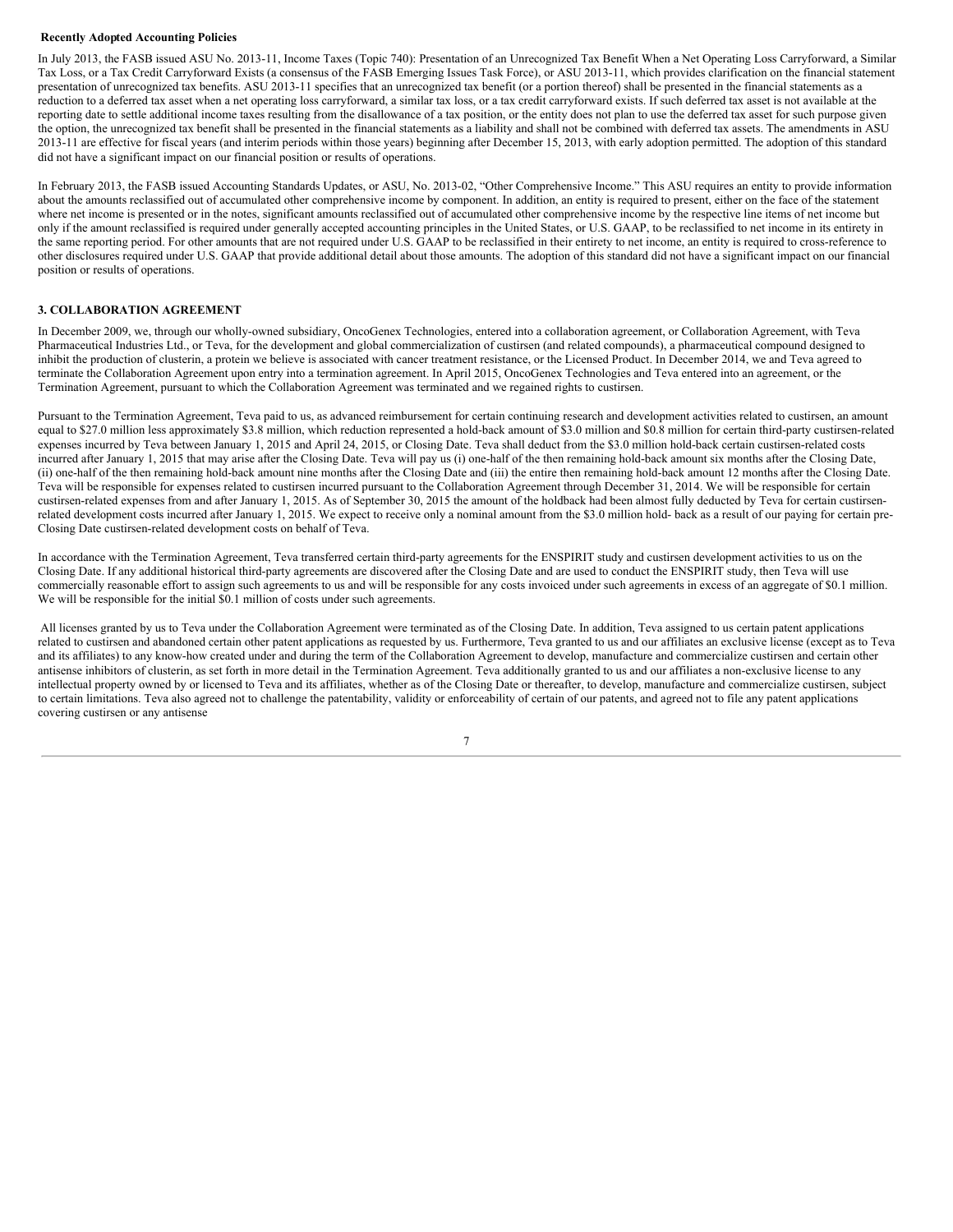inhibitor of clusterin for 18 months after the Closing Date. We will be responsible for any such expenses incurred from and after January 1, 2015. We donot owe Teva any development milestone payments or royalty payments on sales of custirsen, if any.

As part of the termination, Teva assigned to us the investigational new drug application for custirsen and submitted amendments, on a country-by-country basis, transferring sponsorship of the ENSPIRIT study to us. In July 2015, we became the sole trial sponsor for the ENSPIRIT study in all countries.

We and Teva released each other from all claims related to the Collaboration Agreement. In addition, we agreed to indemnify Teva and its affiliates against any third-party claims attributable to the development and commercialization of custirsen prior to the execution of the Collaboration Agreement and after the Closing Date, and any third-party claims attributable to the conduct of the AFFINITY study. Teva agreed to indemnify us and our affiliates against any third-party claims attributable to the development of custirsen during the period between the execution of the Collaboration Agreement and the Closing Date, but excluding the AFFINITY study. The parties' indemnity obligations cover, among other things, third-party claims brought by current or former patients in the relevant studies and patient product liability claims.

Revenue for the three and nine months ended September 30, 2015 was \$6.7 and \$12.1 million, respectively, which consists of partial recognition of deferred collaboration revenue representing our efforts in the development of custirsen. As of September 30, 2015, a remaining balance of \$11.0 million of the advanced reimbursement payment was recorded in deferred collaboration revenue. The advanced reimbursement payment made by Teva, as part of the Termination Agreement, was deferred and will be recognized as collaboration revenue on a dollar for dollar basis as costs are incurred as part of the continuing research and development activities related to custirsen.

## *Isis and UBC License Agreements*

Pursuant to the terms of the agreements with Isis and UBC, we anticipate we will pay royalties to third-parties of 4.0% to 8.0% of net sales, unless our royalties are adjusted for competition from generic compounds, in which case royalties to third parties will also be subject to adjustment on a country-by-country basis. Certain third-party royalties are tiered based on the royalty rate received by us. Minimum royalty rates payable by us assume certain third-party royalties are not paid at the time that the Licensed Product is marketed due to the expiration of patents held by such third parties. Maximum royalty rates assume all third-party royalty rates currently in effect continue in effect at the time the Licensed Product is marketed. We did not make any royalty payments to Isis in 2014**.** In addition, pursuant to the terms of the agreement with Isis, we are required to pay to Isis up to 30% of all non-royalty revenue (defined to mean revenue not based on net sales of products) we receive from third parties. In May and November 2015, we received communications from Isis requesting payment of 30% of the \$23.2 million paid by Teva under the Termination Agreement, as well as 30% of any amounts paid by Teva upon release of the \$3.0 million holdback amount. Isis has asserted that our failure to make such payments constitutes a material breach of the license agreement with Isis. We do not, however, believe that any payments are due to Isis. Under the Isis license agreement, no payment is due to Isis on any consideration that we receive for the reimbursement for research and development activities. The amounts paid or payable by Teva under the Termination Agreement constitute an advanced reimbursement for certain continuing research and development activities related to custirsen and certain other antisense inhibitors of clusterin, and therefore, no payments are owed to Isis.

#### *Amendment to Isis and UBC License Agreements*

To facilitate the execution and performance of the our prior Collaboration Agreement with Teva, we and Isis agreed to amend the Isis License Agreement and we and UBC agreed to amend the UBC License Agreement, in each case, effective December 19 and December 20, 2009, respectively.

The amendment to the Isis License Agreement provides, among other things, that if we are the subject of a change of control with a third party, where the surviving company immediately following such change of control has the right to develop and sell the product, then (i) a milestone payment of \$20.0 million will be due and payable to Isis 21 days following the first commercial sale of the product in the United States; and (ii) unless such surviving entity had previously sublicensed the product and a royalty rate payable to Isis by us has been established, the applicable royalty rate payable to Isis will thereafter be the maximum amount payable under the Isis License Agreement. Any non-royalty milestone amounts previously paid will be credited toward the \$20.0 million milestone if not already paid. As a result of the \$10.0 million milestone payment payable to Isis in relation to the Collaboration Agreement entered into with Teva in 2009, the remaining amount owing in the event of change of control discussed above is a maximum of \$10.0 million.

#### **4. FAIR VALUE MEASUREMENTS**

Assets and liabilities recorded at fair value in the balance sheets are categorized based upon the level of judgment associated with the inputs used to measure their fair value. For certain of our financial instruments including amounts receivable and accounts payable the carrying values approximate fair value due to their short-term nature.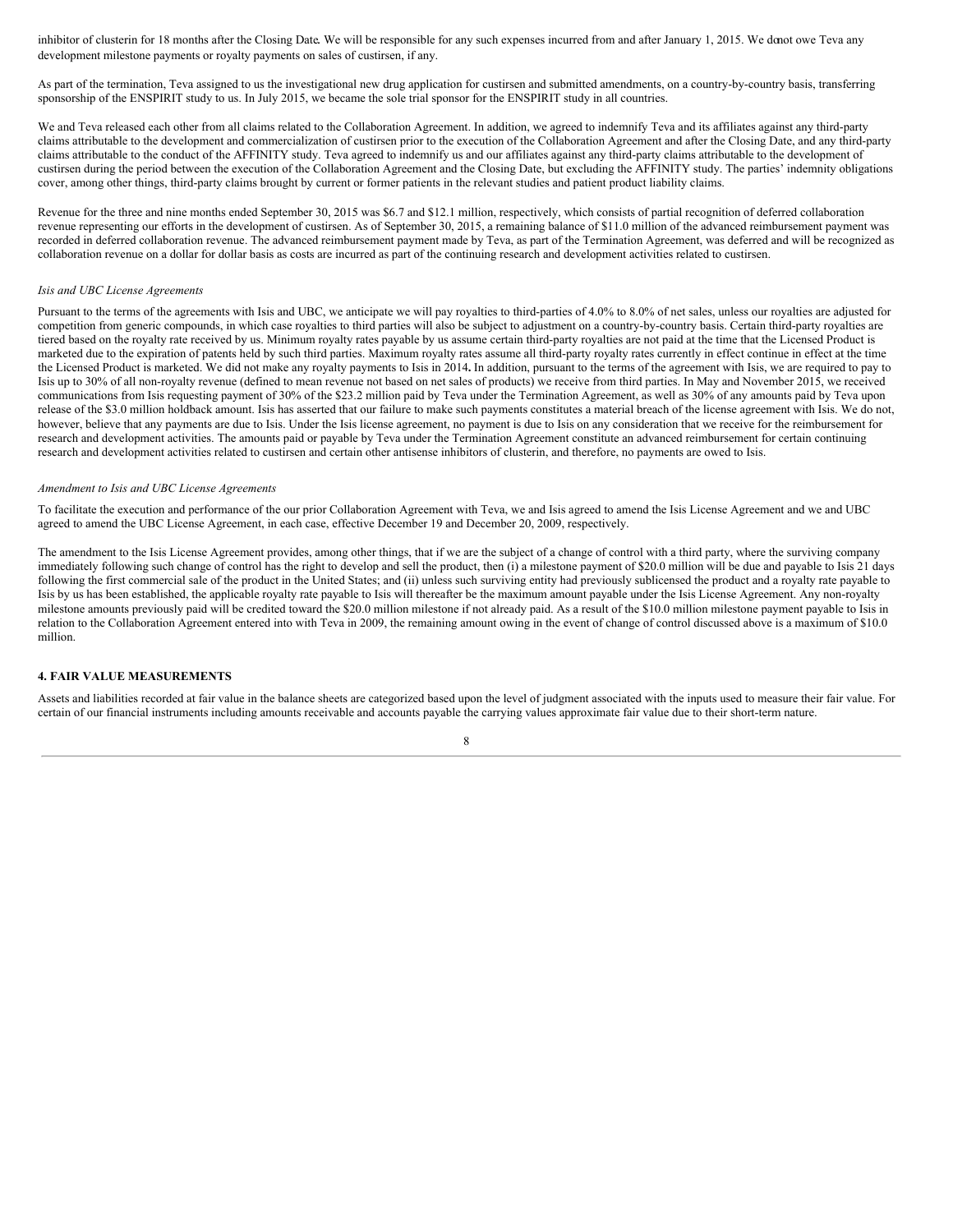ASC 820 "Fair Value Measurements and Disclosures," specifies a hierarchy of valuation techniques based on whether the inputs to those valuation techniques are observable or unobservable. In accordance with ASC 820, these inputs are summarized in the three broad levels listed below:

- Level  $1 -$ Quoted prices in active markets for identical securities.
- · Level 2 Other significant inputs that are observable through corroboration with market data (including quoted prices in active markets for similar securities).
	- Level 3 Significant unobservable inputs that reflect management's best estimate of what market participants would use in pricing the asset or liability.

As quoted prices in active markets are not readily available for certain financial instruments, we obtain estimates for the fair value of financial instruments through third-party pricing service providers.

In determining the appropriate levels, we performed a detailed analysis of the assets and liabilities that are subject to ASC 820.

We invest our excess cash in accordance with investment guidelines that limit the credit exposure to any one financial institution other than securities issued by the U.S. Government. These securities are not collateralized and mature within one year.

A description of the valuation techniques applied to our financial instruments measured at fair value on a recurring basis follows.

#### *Financial Instruments*

#### *Cash*

Significant amounts of cash are held on deposit with large well-established U.S. and Canadian financial institutions.

## *U.S. Government and Agency Securities*

U.S. Government Securities U.S. government securities are valued using quoted market prices. Valuation adjustments are not applied. Accordingly, U.S. government securities are categorized in Level 1 of the fair value hierarchy.

U.S. Agency Securities U.S. agency securities are comprised of two main categories consisting of callable and non-callable agency issued debt securities. Non-callable agency issued debt securities are generally valued using quoted market prices. Callable agency issued debt securities are valued by benchmarking model-derived prices to quoted market prices and trade data for identical or comparable securities. Actively traded non-callable agency issued debt securities are categorized in Level 1 of the fair value hierarchy. Callable agency issued debt securities are categorized in Level 2 of the fair value hierarchy.

#### *Corporate and Other Debt*

Corporate Bonds and Commercial Paper The fair value of corporate bonds and commercial paper is estimated using recently executed transactions, market price quotations (where observable), bond spreads or credit default swap spreads adjusted for any basis difference between cash and derivative instruments. The spread data used are for the same maturity as the bond. If the spread data does not reference the issuer, then data that reference a comparable issuer are used. When observable price quotations are not available, fair value is determined based on cash flow models with yield curves, bond or single name credit default swap spreads and recovery rates based on collateral values as significant inputs. Corporate bonds and commercial paper are generally categorized in Level 2 of the fair value hierarchy; in instances where prices, spreads or any of the other aforementioned key inputs are unobservable, they are categorized in Level 3 of the hierarchy.

#### *Warrants*

As of September 30, 2015, we recorded a \$2.8 million warrant liability. We reassess the fair value of the common stock warrants classified as liabilities at each reporting date utilizing a Black-Scholes pricing model. Inputs used in the pricing model include estimates of stock price volatility, expected warrant life and risk-free interest rate. The computation of expected volatility was based on the historical volatility of shares of our common stock for a period that coincides with the expected life of the warrants that are classified as liabilities. Warrants that are classified as liabilities are categorized in Level 3 of the fair value hierarchy. A small change in the estimates used may have a relatively large change in the estimated valuation. Warrants that are classified as equity are not considered liabilities and therefor are not reassessed for their fair values at each reporting date.

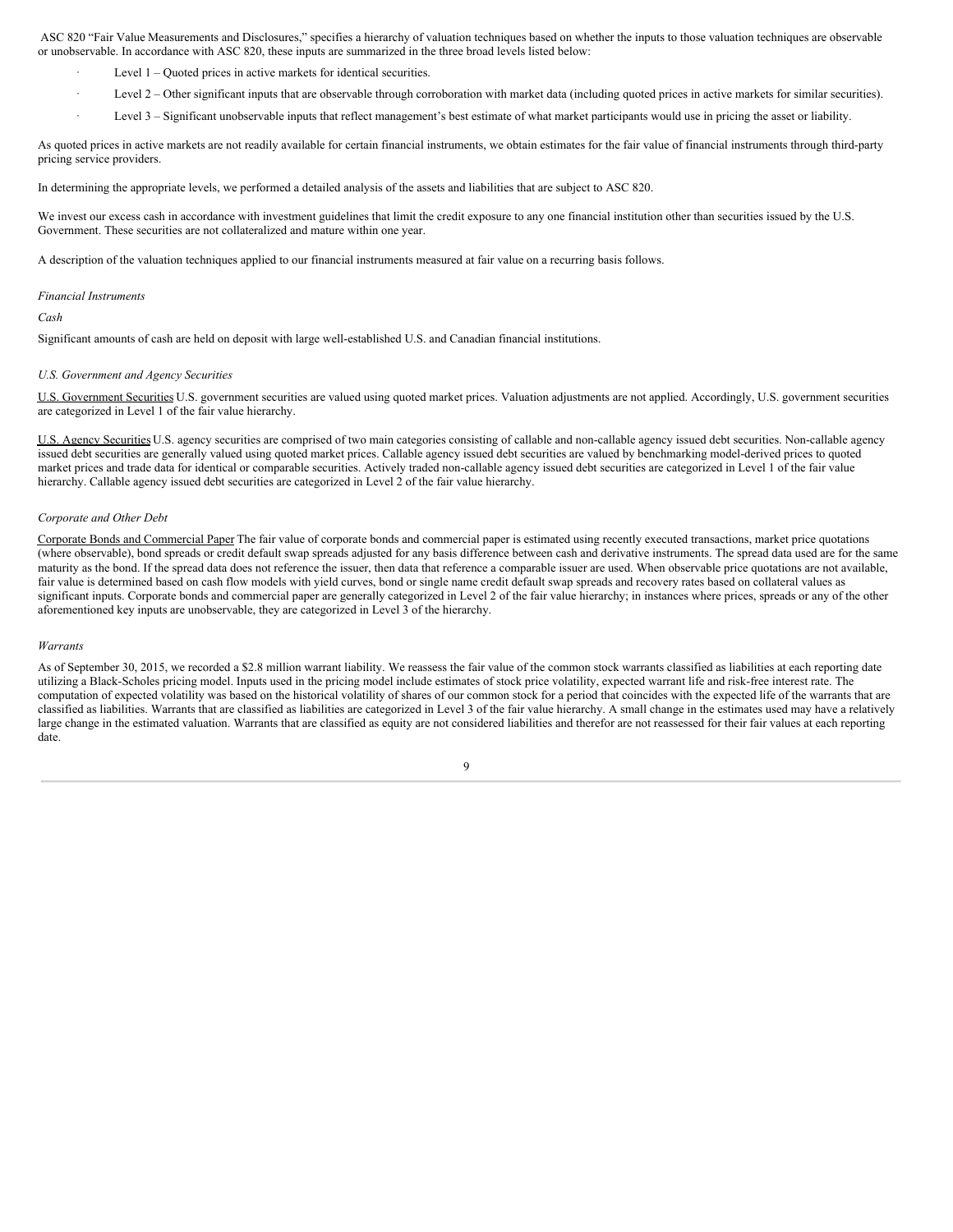The following table presents information about our assets and liabilities that are measured at fair value on a recurring basis, and indicates the fair value hierarchy of the valuation techniques we utilized to determine such fair value (in thousands):

| September 30, 2015                   | Level 1 |   | Level 2                         | Level 3                         |   | Total  |
|--------------------------------------|---------|---|---------------------------------|---------------------------------|---|--------|
| <b>Assets</b>                        |         |   |                                 |                                 |   |        |
| Cash                                 | 16,735  | S | $\overbrace{\hspace{25mm}}^{}$  | $\hspace{0.1mm}-\hspace{0.1mm}$ |   | 16,735 |
| Money market securities              | 25,742  |   | _                               | $\overline{\phantom{a}}$        |   | 25,742 |
| Restricted cash (Note 7)             | 222     |   | __                              | __                              |   | 222    |
| Corporate bonds and commercial paper |         |   | 23,460                          | $-$                             |   | 23,460 |
| <b>Total assets</b>                  | 42,699  |   | 23,460                          | $\hspace{0.1mm}-\hspace{0.1mm}$ | Ф | 66,159 |
| <b>Liabilities</b>                   |         |   |                                 |                                 |   |        |
| Warrants                             |         |   | $\hspace{0.1mm}-\hspace{0.1mm}$ | 2.836                           |   | 2,836  |

The following table presents the changes in fair value of our total Level 3 financial liabilities for the nine months ended September 30, 2015. During the nine months ended September 30, 2015, we did not issue any common stock warrants that were classified as liabilities (in thousands):

|                   | Liability at<br>December 31.<br>2014 |       | <b>Issuance of</b><br>Warrants |  | Unrealized<br>Gain on<br>warrants | Liability at<br>September 30,<br>2015 |
|-------------------|--------------------------------------|-------|--------------------------------|--|-----------------------------------|---------------------------------------|
| Warrant liability |                                      | 3,002 |                                |  | (166)                             | 2,836                                 |

Cash, cash equivalents and marketable securities consist of the following (in thousands):

|                                           |           | Gross                    | Gross             |                   |
|-------------------------------------------|-----------|--------------------------|-------------------|-------------------|
|                                           | Amortized | <b>Unrealized</b>        | <b>Unrealized</b> | <b>Estimated</b>  |
| September 30, 2015                        | Cost      | Gains                    | <b>Losses</b>     | <b>Fair Value</b> |
| Cash                                      | 16,735    | $\overline{\phantom{a}}$ | _                 | 16,735            |
| Money market securities                   | 25,742    | __                       |                   | 25,742            |
| Total cash and cash equivalents           | 42,477    | $\overline{\phantom{a}}$ |                   | 42,477            |
| Money market securities (restricted cash) | 222       | $\overline{\phantom{a}}$ | __                | 222               |
| Total restricted cash                     | 222       | $\overline{\phantom{a}}$ |                   | 222               |
| Corporate bonds and commercial paper      | 23,459    |                          | (4                | 23,460            |
| Total short-term investments              | 23,459    |                          | (4)               | 23,460            |

Our gross realized gains and losses on sales of available-for-sale securities were not material for the three and nine months ended September 30, 2015 and 2014.

All securities included in cash and cash equivalents had maturities of 90 days or less at the time of purchase. All securities included in short-term investments have maturities of within one year of the balance sheet date. The cost of securities sold is based on the specific identification method.

We only invest in A (or equivalent) rated securities. We do not believe that there are any other than temporary impairments related to our investment in marketable securities at September 30, 2015, given the quality of the investment portfolio and subsequent proceeds collected on sale of securities that reached maturity.

## **5. COMMON STOCK**

#### **[a] Authorized**

75,000,000 authorized common shares, par value of \$0.001, and 5,000,000 preferred shares, par value of \$0.001.

At our 2015 Annual Meeting of Stockholders held on May 21, 2015, our stockholders approved an increase in the total authorized shares of common stock available for issuance from 50,000,000 to 75,000,000.

## **[b] Issued and outstanding shares**

*Purchase Agreement and Financing with Lincoln Park Capital*

On April 30, 2015, we and Lincoln Park Capital Fund, LLC, or LPC, entered into a share and unit purchase agreement, or Purchase Agreement, pursuant to which we have the right to sell to LPC up to \$18.0 million in shares of our common stock, par value \$0.001 per share, subject to certain limitations and conditions set forth in the Purchase Agreement.

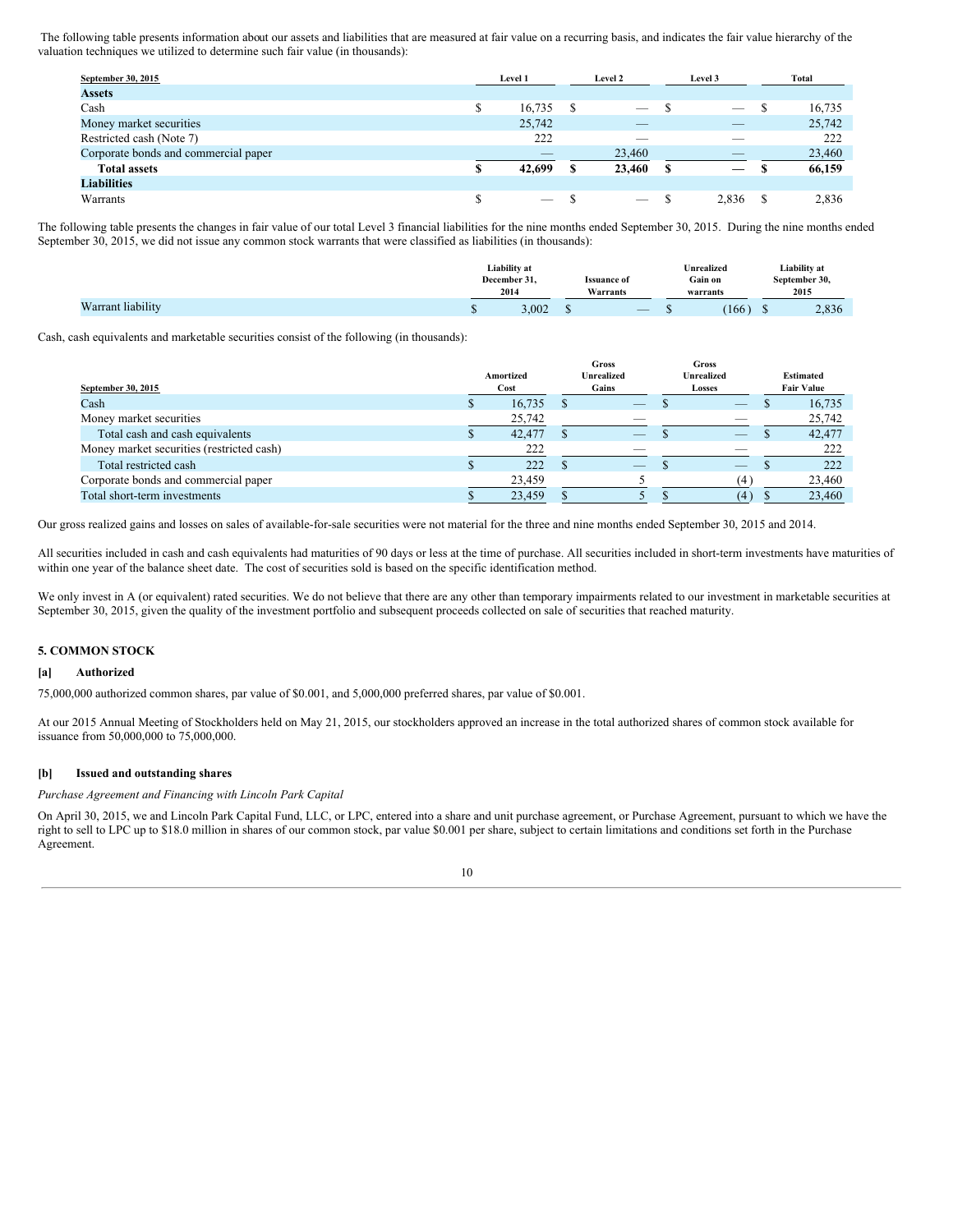Pursuant to the Purchase Agreement, LPC initially purchased 956,938 Series A-1 Units at a purchase price of\$2.09 per unit, with each Series A-1 Unit consisting of (a) one share of Common Stock and (b) one warrant to purchase one-quarter of a share of Common Stock at an exercise price of \$2.40 per share, or Series A-1 Warrant. Each Series A-1 Warrant is exercisable six months following the issuance date until the date that is five years and six months after the issuance date and is subject to customary adjustments. The Series A-1 Warrants were issued only as part of the Series A-1 Units in the initial purchase of \$2.0 million and no warrants were issued in connection with any other purchases of common stock under the Purchase Agreement.

After the initial purchase, as often as every business day over the 24-month term of the Purchase Agreement, and up to an aggregate amount of an additional \$16.0 million (subject to certain limitations) of shares of common stock, we had the right, from time to time, in our sole discretion and subject to certain conditions to direct LPC to purchase up to 125,000 shares of common stock with such amounts increasing as the closing sale price of our common stock as reported on The NASDAQ Capital Market increased. The purchase price of shares of common stock pursuant to the Purchase Agreement was based on prevailing market prices of common stock at the time of sales without any fixed discount, and we controlled the timing and amount of common stock sold to LPC. In addition, we had the right to direct LPC to purchase additional amounts as accelerated purchases if on the date of a regular purchase the closing sale price of the common stock is not below \$1.50 per share. As consideration for entering into the Purchase Agreement, we issued to LPC 126,582 shares of common stock; no cash proceeds were received from the issuance of these shares.

From April 30, 2015 through August 13, 2015, we offered and sold 6,814,980 shares of our common stock pursuant to our Purchase Agreement with LPC. These sales resulted in gross proceeds to us of approximately \$18.0 million and offering expenses of \$0.4 million. As of August 13, 2015, no further amounts remained available for sale under this offering program.

#### *Equity Award Issuances and Settlements*

During the nine month period ended September 30, 2015, we issued no common shares to satisfy stock option exercises and 260,676 common shares to satisfy restricted stock unit settlements, respectively, compared with the issuance of 10,000 and 199,849 common shares to satisfy stock option exercises and restricted stock unit settlements, respectively, during the nine month period ended September 30, 2014.

## **[c] Stock options**

#### *2010 Performance Incentive Plan*

At our 2015 Annual Meeting of Stockholders held on May 21, 2015, our stockholders approved an amendment to our 2010 Performance Incentive Plan. As a result of this amendment, the 2010 Plan was amended to provide for an increase in the total shares of common stock available for issuance under the 2010 Plan from 2,800,000 to 4,300,000. At our 2014 Annual Meeting of Stockholders held on May 29, 2014, our stockholders approved an amendment to our 2010 Performance Incentive Plan. As a result of this amendment, the 2010 Plan was amended to provide for an increase in the total shares of common stock available for issuance under the 2010 Plan from 2,050,000 to 2,800,000.

As of September 30, 2015, we had reserved, pursuant to various plans, 4,138,001 common shares for issuance upon exercise of stock options and settlement of restricted stock units by employees, directors, officers and consultants of ours, of which 1,723,596 were reserved for options currently outstanding, 645,109 were reserved for restricted stock units currently outstanding and 1,769,296 were available for future equity grants.

#### *Stock Option Summary*

Options vest in accordance with terms as determined by our Board of Directors, or the Board, which terms are typically four years for employee and consultant grants and one to three years for Board option grants. The expiry date for each option is set by the Board, which is typically seven to ten years. The exercise price of the options is determined by the Board, but will be at least equal to the fair value of the share at the grant date.

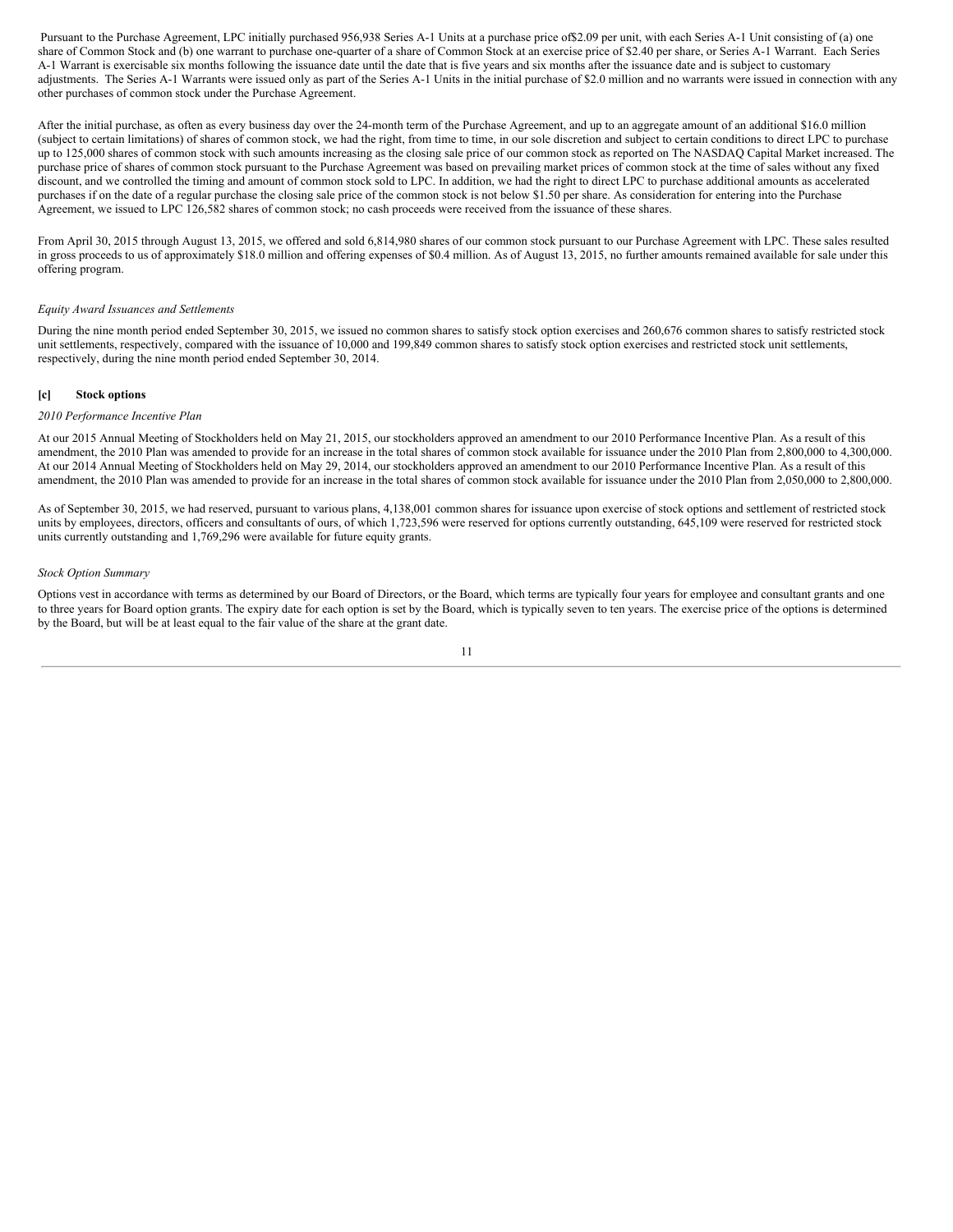Stock option transactions and the number of stock options outstanding are summarized below:

|                             | Number of     |      | Weighted        |
|-----------------------------|---------------|------|-----------------|
|                             | Optioned      |      | Average         |
|                             | Common        |      | <b>Exercise</b> |
|                             | <b>Shares</b> |      | Price           |
| Balance, December 31, 2014  | 1,283,419     | - \$ | 10.55           |
| Granted                     | 493.297       |      | 1.93            |
| Expired                     | __            |      |                 |
| Exercised                   | __            |      |                 |
| Forfeited                   | (53, 120)     |      | 14.37           |
| Balance, September 30, 2015 | 1,723,596     | S    | 7.97            |

The fair value of each stock award for employees and directors is estimated on the grant date and for consultants at each reporting period, using the Black-Scholes optionpricing model based on the weighted-average assumptions noted in the following table:

|                          |           | <b>Nine Months Ended</b><br>September 30. |  |  |  |  |
|--------------------------|-----------|-------------------------------------------|--|--|--|--|
|                          | 2015      | 2014                                      |  |  |  |  |
| Risk-free interest rates | $1.74\%$  | $1.83\%$                                  |  |  |  |  |
| Expected dividend yield  | $0\%$     | $0\%$                                     |  |  |  |  |
| Expected life            | 5.8 years | 5.9 years                                 |  |  |  |  |
| Expected volatility      | 62.31%    | 81.51%                                    |  |  |  |  |

The expected life was calculated based on the simplified method as permitted by the SEC's Staff Accounting Bulletin 110,*Share-Based Payment*. We consider the use of the simplified method appropriate because we believe our historical stock option exercise activity may not be indicative of future stock option exercise activity based upon the AFFINITY clinical data results we expect to receive by the end of 2015, the structural changes to our business that may result and the potential impact of that data on our business operations and future stock option exercise activity. The expected volatility of options granted was calculated based on the historical volatility of the shares of our common stock. The risk-free interest rate is based on a U.S. Treasury instrument whose term is consistent with the expected life of the stock options. In addition to the assumptions above, as required under ASC 718, management made an estimate of expected forfeitures and is recognizing compensation costs only for those equity awards expected to vest. Forfeiture rates are estimated using historical actual forfeiture rates. These rates are adjusted on a quarterly basis and any change in compensation expense is recognized in the period of the change. We have never paid or declared cash dividends on our common stock and do not expect to pay cash dividends in the foreseeable future.

The results for the periods set forth below included share-based compensation expense for stock options and restricted stock units in the following expense categories of the consolidated statements of loss (in thousands):

|                                | <b>Three Months Ended</b><br>September 30. |      |  |      | <b>Nine Months Ended</b><br>September 30. |  |       |
|--------------------------------|--------------------------------------------|------|--|------|-------------------------------------------|--|-------|
|                                |                                            | 2015 |  | 2014 | 2015                                      |  | 2014  |
| Research and development       |                                            | 351  |  | 513  | 920                                       |  | 1,454 |
| General and administrative     |                                            | 361  |  | 439  | .020                                      |  | 1.514 |
| Total stock-based compensation |                                            | 712  |  | 952  | .940                                      |  | 2.968 |

As of September 30, 2015 and December 31, 2014, the total unrecognized compensation expense related to stock options granted was \$2.1 million and \$2.7 million respectively, which is expected to be recognized as expense over a period of approximately 2.2 years from September 30, 2015.

For the three and nine months ended September 30, 2015, a total of 7.6 million shares, consisting of 5.3 million warrants, 1.7 million options and 0.6 million restricted stock units, have not been included in the loss per share computation, as their effect on diluted per share amounts would have been anti-dilutive. For the same periods in 2014, a total of 8.3 million shares underlying options, restricted stock units and warrants have not been included in the loss per share computation.

## **[d] Restricted Stock Unit Awards**

We grant restricted stock unit awards that generally vest and are expensed over a four year period. We also grant restricted stock unit awards that vest in conjunction with certain performance conditions to certain executive officers, key employees and consultants. At each reporting date, we are required to evaluate whether achievement of the performance conditions is probable. Compensation expense is recorded over the appropriate service period based upon our assessment of accomplishing each performance condition. For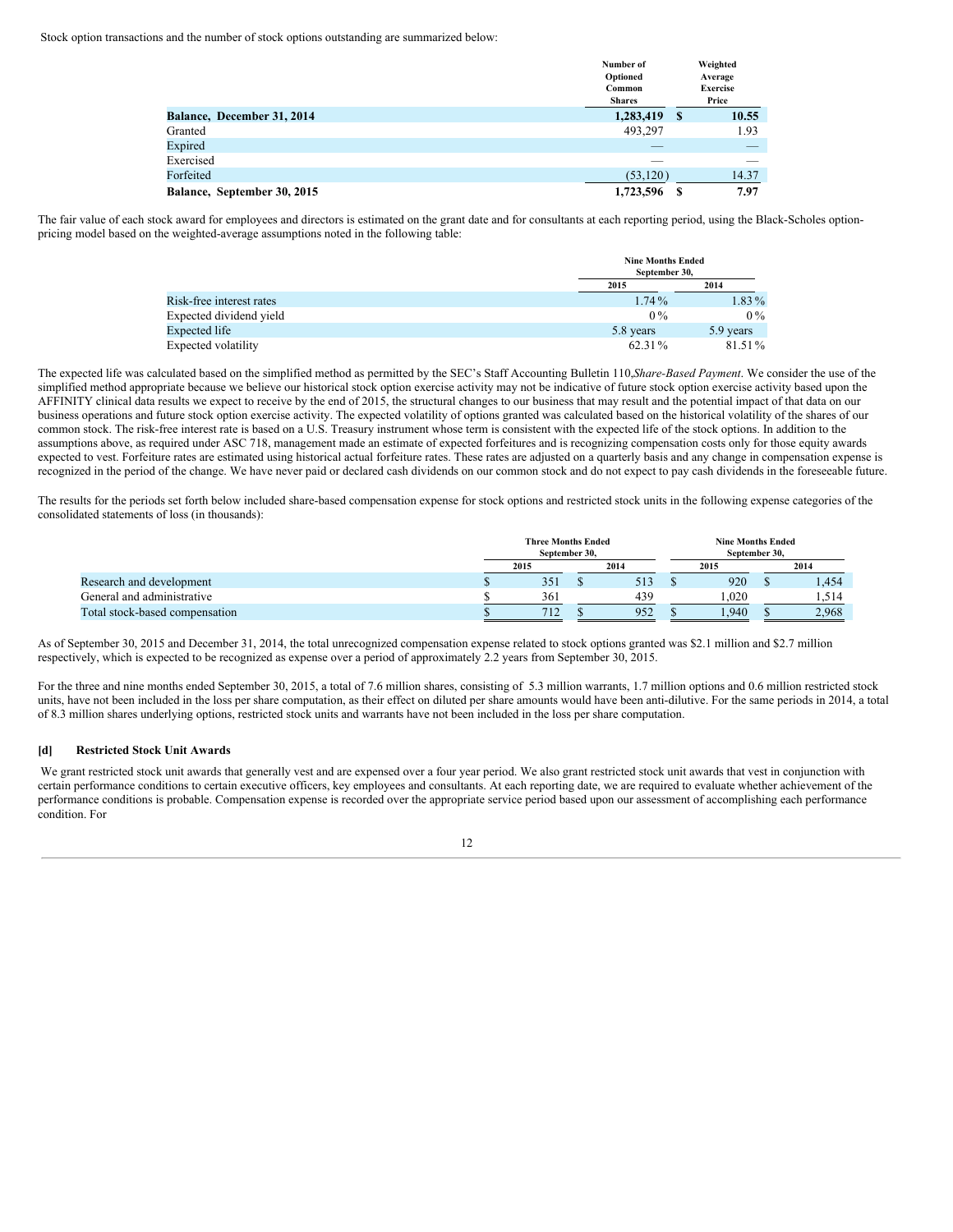the three and nine months ended September 30, 2015, \$0.4 million and \$1.0 million of compensation expense was recognized related to these awards, compared to \$06 million and \$1.7 million for the three and nine months ended September 30, 2014.

The following table summarizes our restricted stock unit award activity during the nine months ended September 30, 2015:

|                             |               |    | Weighted          |
|-----------------------------|---------------|----|-------------------|
|                             | <b>Number</b> |    | Average           |
|                             | of            |    | <b>Grant Date</b> |
|                             | <b>Shares</b> |    | <b>Fair Value</b> |
| Balance, December 31, 2014  | 680,201       | -S | 7.34              |
| Granted                     | 245,400       |    | 1.93              |
| Settled                     | (260,676)     |    | 8.21              |
| Forfeited or expired        | (19, 816)     |    | 7.27              |
| Balance, September 30, 2015 | 645,109       | S  | 4.94              |

As of September 30, 2015, we had approximately \$2.4 million in total unrecognized compensation expense related to our restricted stock unit awards that is to be recognized over a weighted-average period of approximately 2.4 years.

#### **[e] Non-employee options and restricted stock units**

We recognize non-employee stock-based compensation expense over the period of expected service by the non-employee. As the service is performed, we are required to update our valuation assumptions, re-measure unvested options and restricted stock units and record the stock-based compensation using the valuation as of the vesting date. This differs from the accounting for employee awards where the fair value is determined at the grant date and is not subsequently adjusted. This re-measurement may result in higher or lower stock-based compensation expense in the Consolidated Statements of Loss and Comprehensive Loss. As such, changes in the market price of our stock could materially change the value of an option or restricted stock unit and the resulting stock-based compensation expense.

## **[f] Common Stock Warrants**

The following is a summary of outstanding warrants to purchase common stock at September 30, 2015:

|                                                        | Total       |                 |                        |
|--------------------------------------------------------|-------------|-----------------|------------------------|
|                                                        | Outstanding | <b>Exercise</b> |                        |
|                                                        | and         | price per       |                        |
|                                                        | Exercisable | Share           | <b>Expiration Date</b> |
| (1) Warrants issued in October 2010 financing          | 1,587,301   | 20.00           | October 2015           |
| (2) Series A Warrants issued in July 2014 financing    | 2.779.932   | 4.00            | July 2019              |
| (3) Series B Warrants issued in July 2014 financing    | 670.269     | 4.00            | July 2019              |
| (4) Series A-1 Warrants issued in April 2015 financing | 239,234     | 2.40            | October 2020           |

**Total**

No warrants were exercised during the nine months ended September 30, 2015 or 2014. The Series A-1 Warrants issued in the April 2015 financing are classified as equity. The warrants issued in the October 2010 financing and the Series A and Series B warrants issued in the July 2014 financing are classified as liabilities. The estimated fair value of warrants issued and classified as liabilities is reassessed at each reporting date using the Black-Scholes option pricing model. Subsequent to September 30, 2015, 1,587,301 warrants issued in the October 2010 financing expired unexercised.

|                                                            | As of<br>September 30, |              |  |
|------------------------------------------------------------|------------------------|--------------|--|
| <b>October 2010 Warrant Valuation Assumptions</b>          | 2015                   | 2014         |  |
| Risk-free interest rates                                   | $0.33\%$               | $0.15\%$     |  |
| Expected dividend yield                                    | $0\%$                  | $0\%$        |  |
| Expected life                                              | $0.06$ years           | $1.06$ years |  |
| Expected volatility                                        | 105.90%                | 102.90%      |  |
|                                                            | As of<br>September 30, |              |  |
| <b>Series A and Series B Warrant Valuation Assumptions</b> | 2015                   | 2014         |  |
| Risk-free interest rates                                   | $1.09\%$               | $1.68\%$     |  |
| Expected dividend yield                                    | $0\%$                  | $0\%$        |  |
| <b>Expected</b> life                                       | 3.75 years             | 4.75 years   |  |
| Expected volatility                                        | 70.15%                 | 61.81%       |  |
| 13                                                         |                        |              |  |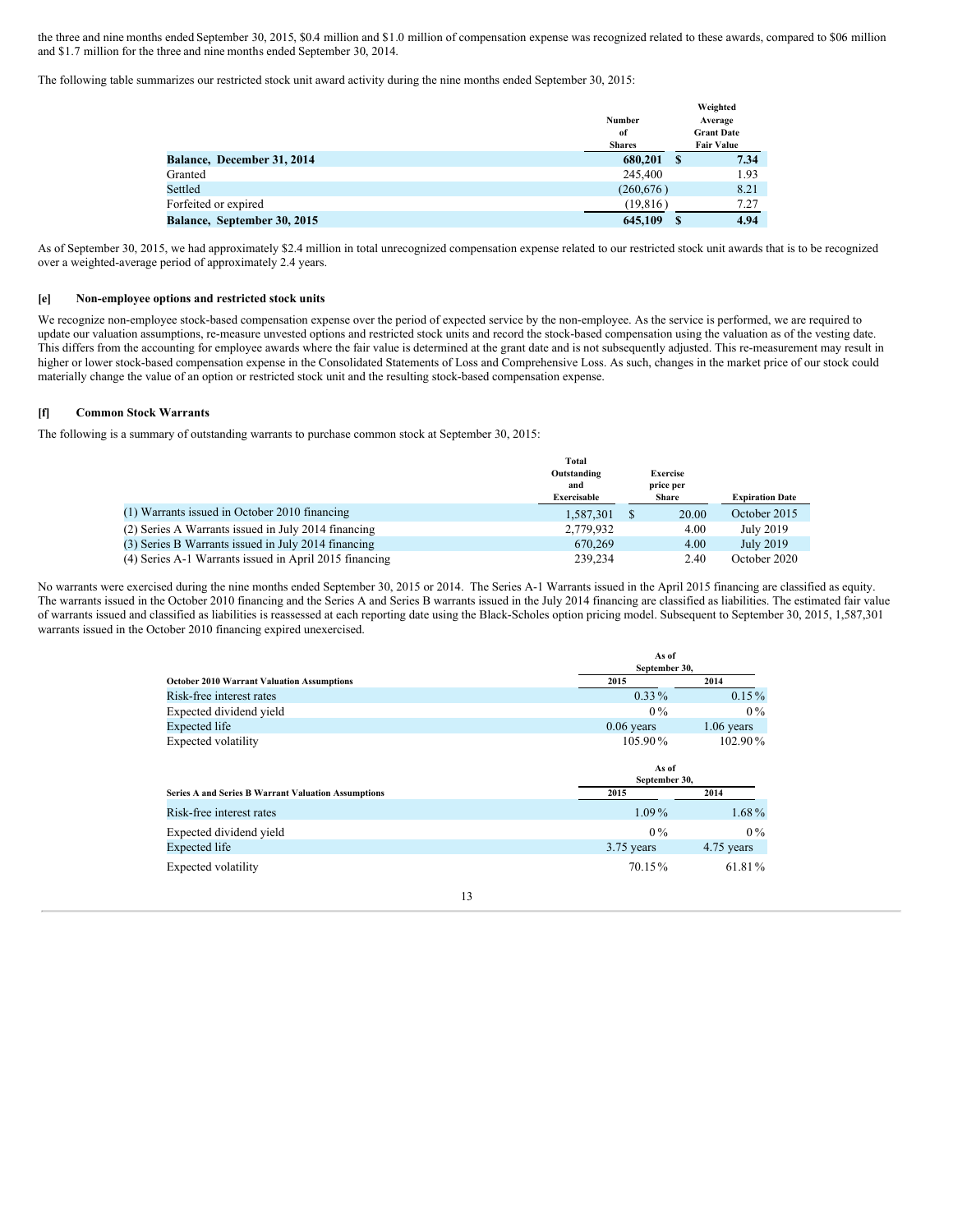### **6. EXCESS LEASE LIABILITY**

On August 21, 2008, Sonus Pharmaceuticals, Inc., or Sonus, completed a transaction, or Arrangement, with OncoGenex Technologies, whereby Sonus acquired all of the outstanding preferred shares, common shares and convertible debentures of OncoGenex Technologies. Sonus then changed its name to OncoGenex Pharmaceuticals, Inc. Prior to the Arrangement, Sonus entered into a non-cancellable lease arrangement for office space located in Bothell, Washington, which was considered to be in excess of our current requirements. The liability was computed as the present value of the difference between the remaining lease payments due less the estimate of net sublease income and expenses and had been accounted for in accordance with ASC 805-20, "Business Combinations -Identifiable Assets and Liabilities, and Any Non-controlling Interest." In February 2015, we entered into a Lease Termination Agreement with the landlord for the office space in Bothell such that the lease terminated effective March 1, 2015. Under the Lease Termination Agreement, we paid BMR-217TH Place LLC, or BMR, a \$2.0 million termination fee. We may also pay BMR an additional termination fee of \$1.3 million if we (i) meet the primary endpoint for our phase 3 clinical trial for the treatment of second line metastatic CRPC with custirsen and (ii) close a transaction or transactions pursuant to which we receive funding in an aggregate amount of at least \$20.0 million.

As a result of the Lease Termination Agreement, we have recorded the lease termination fees and have made an adjustment to the lease liability to reflect the change in estimated liability.

The following represents our best estimate of the liability.

| (In thousands)                             | Liability at<br>December 31.<br>2014 |                          | Amortization<br>of excess<br>lease facility |                          | Reduction<br>оf<br>Liability |                          | Liability at<br>September 30,<br>2015 |                          |
|--------------------------------------------|--------------------------------------|--------------------------|---------------------------------------------|--------------------------|------------------------------|--------------------------|---------------------------------------|--------------------------|
| Current portion of excess lease facility   |                                      | 194                      |                                             | (194)                    |                              | $-$                      |                                       |                          |
| Long-term portion of excess lease facility |                                      | $\overline{\phantom{a}}$ |                                             | $\overline{\phantom{a}}$ |                              | $\overline{\phantom{a}}$ |                                       | $\overline{\phantom{a}}$ |
| <b>Total</b>                               |                                      | 194                      |                                             | (194)                    |                              |                          |                                       |                          |

## **7. COMMITMENTS AND CONTINGENCIES**

#### *Teva Pharmaceutical Industries Ltd.*

In December 2009, we, through our wholly-owned subsidiary, OncoGenex Technologies, entered into a Collaboration Agreement with Teva for the development and global commercialization of custirsen (and related compounds). In December 2014, we and Teva agreed to terminate the Collaboration Agreement upon entry into a Termination Agreement. In April 2015, OncoGenex Technologies and Teva entered into the Termination Agreement, pursuant to which the Collaboration Agreement was terminated and we regained rights to custirsen. Pursuant to the Termination Agreement, Teva paid to us, as advanced reimbursement for certain continuing research and development activities related to custirsen, an amount equal to \$27.0 million less approximately \$3.8 million, which reduction represented a hold-back amount of \$3.0 million and \$0.8 million for certain third-party custirsen-related development expenses incurred by Teva between January 1, 2015 and the Closing Date. As of September 30, 2015, the amount of the holdback had been almost fully deducted by Teva for certain custirsen-related costs incurred after the January 1, 2015. We expect to receive only a nominal amount from the \$3.0 million hold-back.

All licenses granted by us to Teva under the Collaboration Agreement were terminated as of the Closing Date.

In accordance with the Termination Agreement, Teva transferred certain third-party agreements for the ENSPIRIT study and custirsen development activities to us on the Closing Date. If any additional historical third-party agreements are discovered after the Closing Date and are used to conduct the ENSPIRIT study, then Teva will use commercially reasonable effort to assign such agreements to us and will be responsible for any costs invoiced under such agreements in excess of an aggregate of \$0.1 million. We will be responsible for the initial  $\overline{\text{80}}$ .1 million of costs under such agreements.

Prior to the termination of the Collaboration Agreement, Teva made upfront payments in the aggregate amount of \$50.0 million. Teva also acquired \$10.0 million of our common stock at a premium under a separate Stock Purchase Agreement. We were required to contribute \$30.0 million in direct and indirect costs towards the clinical development plan. We fulfilled our obligation to contribute \$30.0 million towards the development of custirsen. Teva was required to and did fund all additional expenses under the clinical development plan through December 31, 2014, after which date we took over responsibility for future costs following termination of our Collaboration Agreement. We do not owe, to Teva, any development milestone payments or royalty payments on sales of custirsen, if any.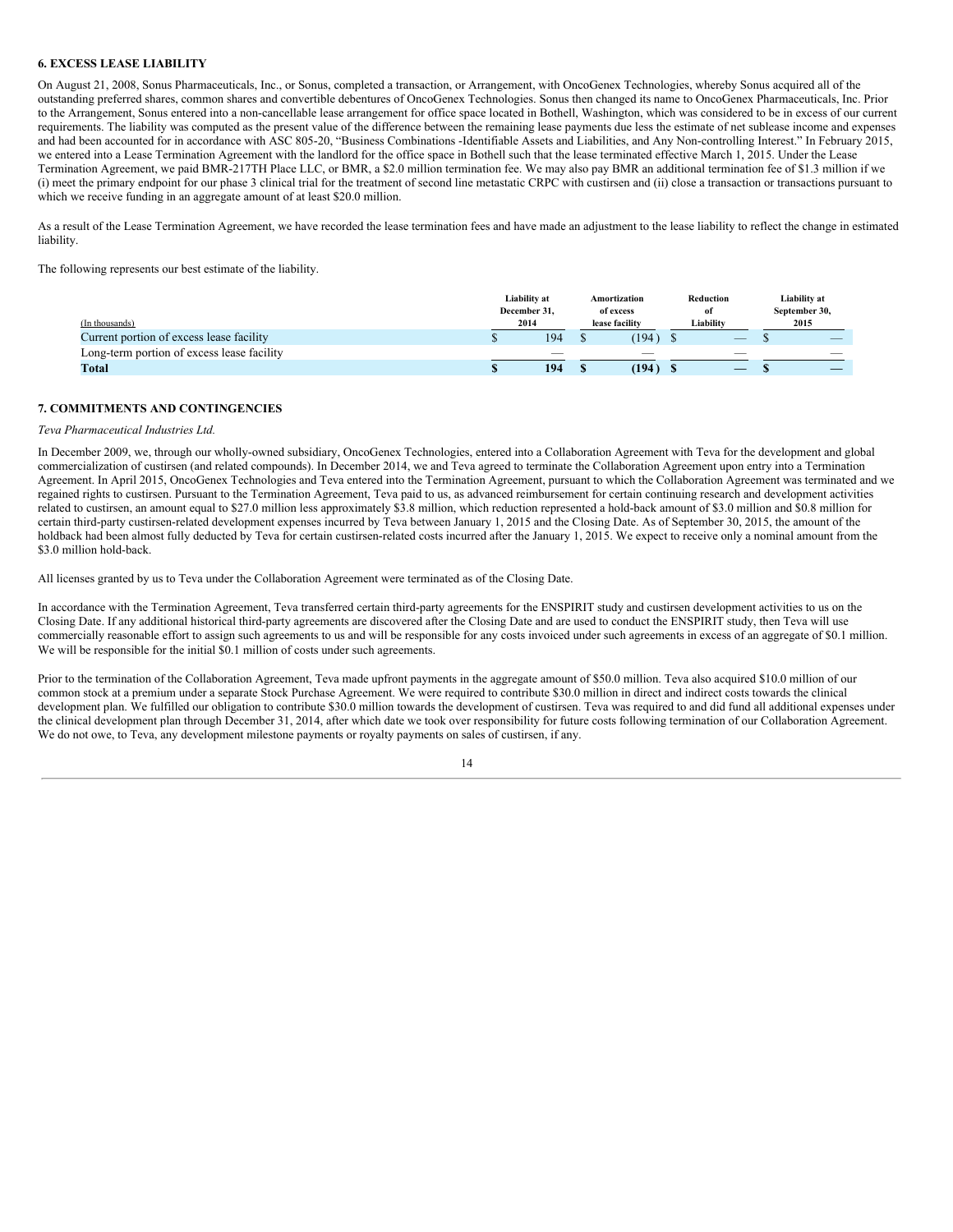#### *Isis Pharmaceuticals Inc. and University of British Columbia*

We are obligated to pay milestone payments of up to CAD \$1.6 million and \$7.75 million pursuant to license agreements with UBC and Isis, respectively, upon the achievement of specified product development milestones related to apatorsen and OGX-225 and low to mid-single digit royalties on future product sales.

In addition, we are required to pay to Isis up to 30% of all non-royalty revenue (defined to mean revenue not based on net sales of products) we receive from third parties. In May and November 2015, we received communications from Isis requesting payment of 30% of the \$23.2 million paid by Teva under the Termination Agreement, as well as 30% of any amounts paid by Teva upon release of the \$3.0 million holdback amount. Isis has asserted that our failure to make such payments constitutes a material breach of the license agreement with Isis. We do not, however, believe that any payments are due to Isis. Under the Isis license agreement, no payment is due to Isis on any consideration that we receive for the reimbursement for research and development activities. The amounts paid or payable by Teva under the Termination Agreement constitute an advanced reimbursement for certain continuing research and development activities related to custirsen and certain other antisense inhibitors of clusterin, and therefore, no payments are owed to Isis. We are also obligated to pay to UBC certain patent costs and annual license maintenance fees for the extent of the patent life of CAD \$8,000 per year. We paid Isis and UBC USD \$0.8 million and CAD \$0.1 million, respectively, in 2010 upon the initiation of a phase 2 clinical trial of apatorsen in patients with CRPC. We did not make any royalty payments to Isis under the terms of the agreement in 2014 and do not anticipate making any royalty payments to Isis under the terms of the agreement in 2015. The UBC agreements have effective dates ranging from November 1, 2001 to April 5, 2005 and each agreement expires upon the later of 20 years from its effective date or the expiry of the last patent licensed thereunder, unless otherwise terminated.

Unless otherwise terminated, the Isis agreements for custirsen and apatorsen will continue for each product until the later of 10 years after the date of the first commercial product sale, or the expiration of the last to expire of any patents required to be licensed in order to use or sell the product, unless OncoGenex Technologies abandons either custirsen or apatorsen and Isis does not elect to unilaterally continue development. The Isis agreement for OGX-225 will continue into perpetuity unless OncoGenex Technologies abandons the product and Isis does not elect to unilaterally continue development.

To facilitate the execution and performance of our prior Collaboration Agreement with Teva, we amended the license agreement with Isis and UBC, as it pertains to custirsen, in December 2009.

The amendment to the license agreement with Isis provides, among other things, that if we are subject to change of control with a third party, where the surviving company immediately following such change of control has the right to develop and sell the product, then (i) a milestone payment of \$20.0 million will be due and payable to Isis 21 days following the first commercial sale of the product in the United States; and (ii) unless such surviving entity had previously sublicensed the product and a royalty rate payable to Isis by us has been established, the applicable royalty rate payable to Isis will thereafter be the maximum amount payable under the license agreement. Any non-royalty milestone amounts previously paid will be credited toward the \$20.0 million milestone if not already paid. As a result of the \$10.0 million milestone payment payable to Isis in relation to the Collaboration Agreement, the remaining amount owing in the event of change of control discussed above is a maximum of \$10.0 million.

#### *Lease Arrangements*

We have an operating lease agreement for office space being used in Vancouver, Canada, which expires in September 2016.

Future minimum lease payments under the Vancouver lease are as follows (in thousands):

| 2015         |    | ے ک                            |
|--------------|----|--------------------------------|
| 2016         |    | $O_{\sim}$                     |
| <b>Total</b> | ۰D | O <sub>7</sub><br>$\mathbf{o}$ |

In February 2015, we entered into an office lease with Grosvenor International (Atlantic Freeholds) Limited, or Landlord, pursuant to which we leased approximately 11,526 square feet located at 19820 North Creek Parkway, Bothell, Washington, 98011, commencing on February 15, 2015. The initial term of this lease will expire on April 30, 2018, with an option to extend the term for one approximately three-year period. Our monthly base rent for the premises will start at approximately \$18,000 commencing on May 1, 2015 and will increase on an annual basis up to approximately \$20,000. The Landlord has agreed to provide us with a construction allowance of approximately \$0.1 million. We will be responsible for 17% of taxes levied upon the building during each calendar year of the term. We delivered to the Landlord a letter of credit in the amount of \$0.2 million, in accordance with the terms if the lease, which the Landlord may draw upon for base rent or other damages in the event of our default under this lease. We had the option to rent an additional 8,054 square feet before August 1, 2015. In August 2015 we exercised our expansion option for an additional 2,245 square feet of office space which commenced on August 1, 2015.

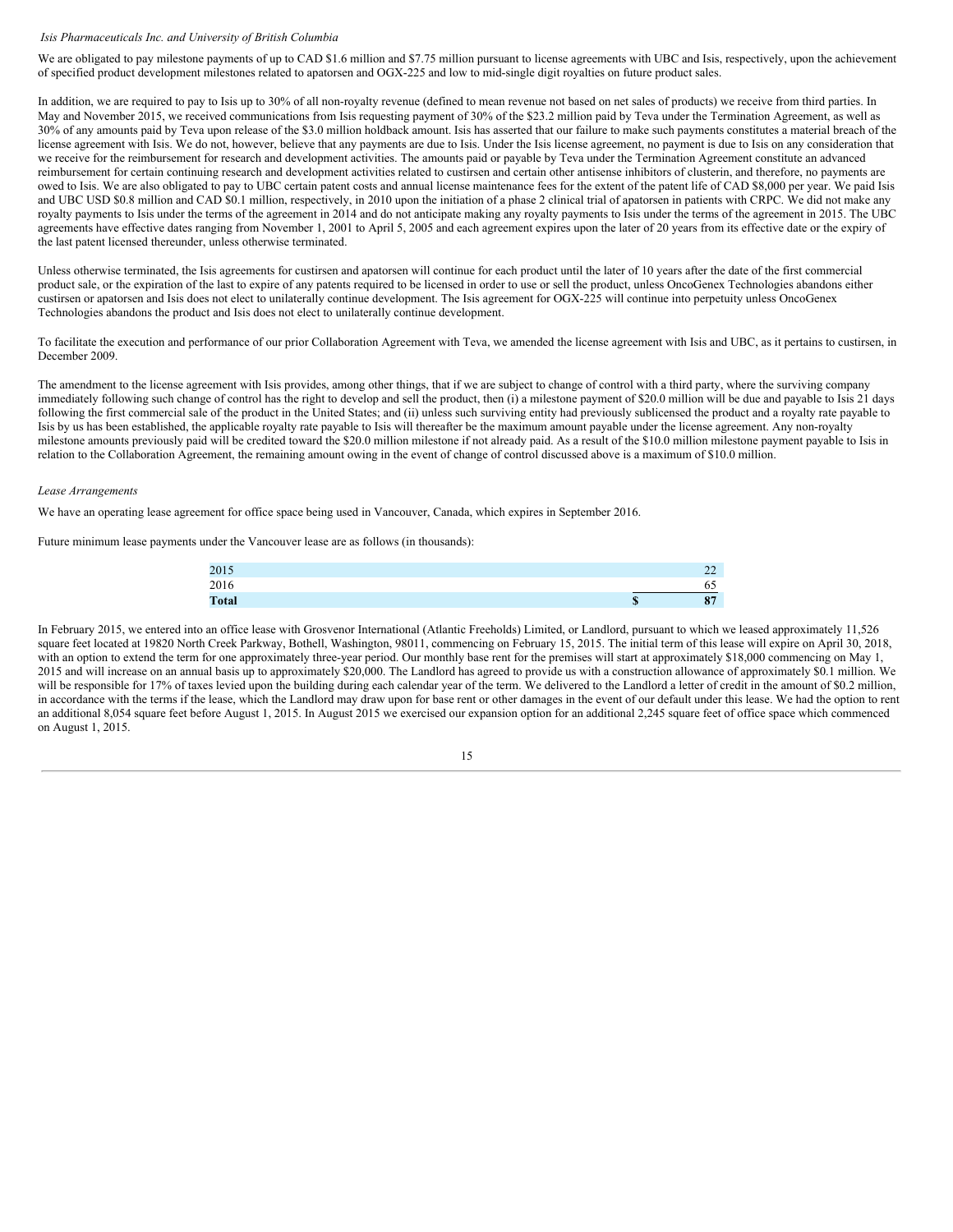The future minimum lease payments under the new Bothell lease are as follows (in thousands):

| 2015         | 65        |
|--------------|-----------|
| 2016         | 267       |
| 2017         | 281       |
| 2018         | 95        |
| <b>Total</b> | \$<br>708 |

Consolidated rent expense related to the Bothell, Washington and Vancouver, Canada offices in the three and nine months ended September 30, 2015 was \$0.1 million and \$0.8 million, respectively. Consolidated rent expense for the three and nine months ended September 30, 2014 was \$0.7 million and \$2.1 million, respectively.

In February 2015, we entered into a Lease Termination Agreement with BMR pursuant to which we and BMR agreed to terminate our lease, dated November 21, 2006, as amended, for the premises located at 1522 217th Place S.E. in Bothell, Washington, or Terminated Lease, effective March 1, 2015. Under the Lease Termination Agreement, we paid BMR a \$2.0 million termination fee. We may also pay BMR an additional termination fee of \$1.3 million if we (i) meet the primary endpoint for our phase 3 clinical trial for the treatment of second line metastatic CRPC with custirsen and if we (ii) close a transaction or transactions pursuant to which we receive funding in an aggregate amount of at least \$20.0 million. BMR drew approximately \$0.1 million on our letter of credit with respect to its payment of deferred state sales tax and terminated the remaining balance of \$0.2 million. BMR returned to us the security deposit under the Terminated Lease, less amounts deducted in accordance with the terms of the Terminated Lease, of \$0.5 million.

With respect to the contingent payment of \$1.3 million, we have assessed that the likelihood of meeting both contingent events is more likely than not. As a result, we have recognized the \$1.3 million in lease termination liability on our balance sheet as at September 30, 2015.

#### *Guarantees and Indemnifications*

We and Teva released each other from all claims related to the Collaboration Agreement. In addition, we agreed to indemnify Teva and its affiliates against any third-party claims attributable to the development and commercialization of custirsen prior to the execution of the Collaboration Agreement and after the Closing Date, and any third-party claims attributable to the conduct of the AFFINITY study. Teva agreed to indemnify us and our affiliates against any third-party claims attributable to the development of custirsen during the period between the execution of the Collaboration Agreement and the Closing Date, but excluding the AFFINITY study. The parties' indemnity obligations cover, among other things, third-party claims brought by current or former patients in the relevant studies and patient product liability claims.

We indemnify our officers, directors and certain consultants for certain events or occurrences, subject to certain limits, while the officer, director or consultant is or was serving at our request in such capacity. The term of the indemnification period is equal to each officer's, director's and consultant's lifetime.

The maximum amount of potential future indemnification is unlimited; however, we have obtained director and officer insurance that limits our exposure and may enable us to recover a portion of any future amounts paid. We believe that the fair value of these indemnification obligations is minimal. Accordingly, we have not recognized any liabilities relating to these obligations as of September 30, 2015.

We have agreements with certain organizations with which we do business that contain indemnification provisions pursuant to which we typically agree to indemnify the party against certain types of third-party claims. We accrue for known indemnification issues when a loss is probable and can be reasonably estimated. There were no accruals for or expenses related to indemnification issues for any period presented.

## **8. SUBSEQUENT EVENTS**

#### *Common Stock Warrants*

On October 23, 2015, 1,587,301 common stock warrants issued in the October 2010 financing expired unexercised.

## *Shelf Registration*

On October 29, 2015, we filed a Form S-3 shelf registration statement for the purposes of issuing, in the future, various securities not to exceed \$100.0 million. The securities which we may issue in any combination pursuant to the shelf registration statement include: debt securities; common stock; preferred stock and warrants. As of November 12, 2015, the Company has not issued any securities under this shelf registration statement.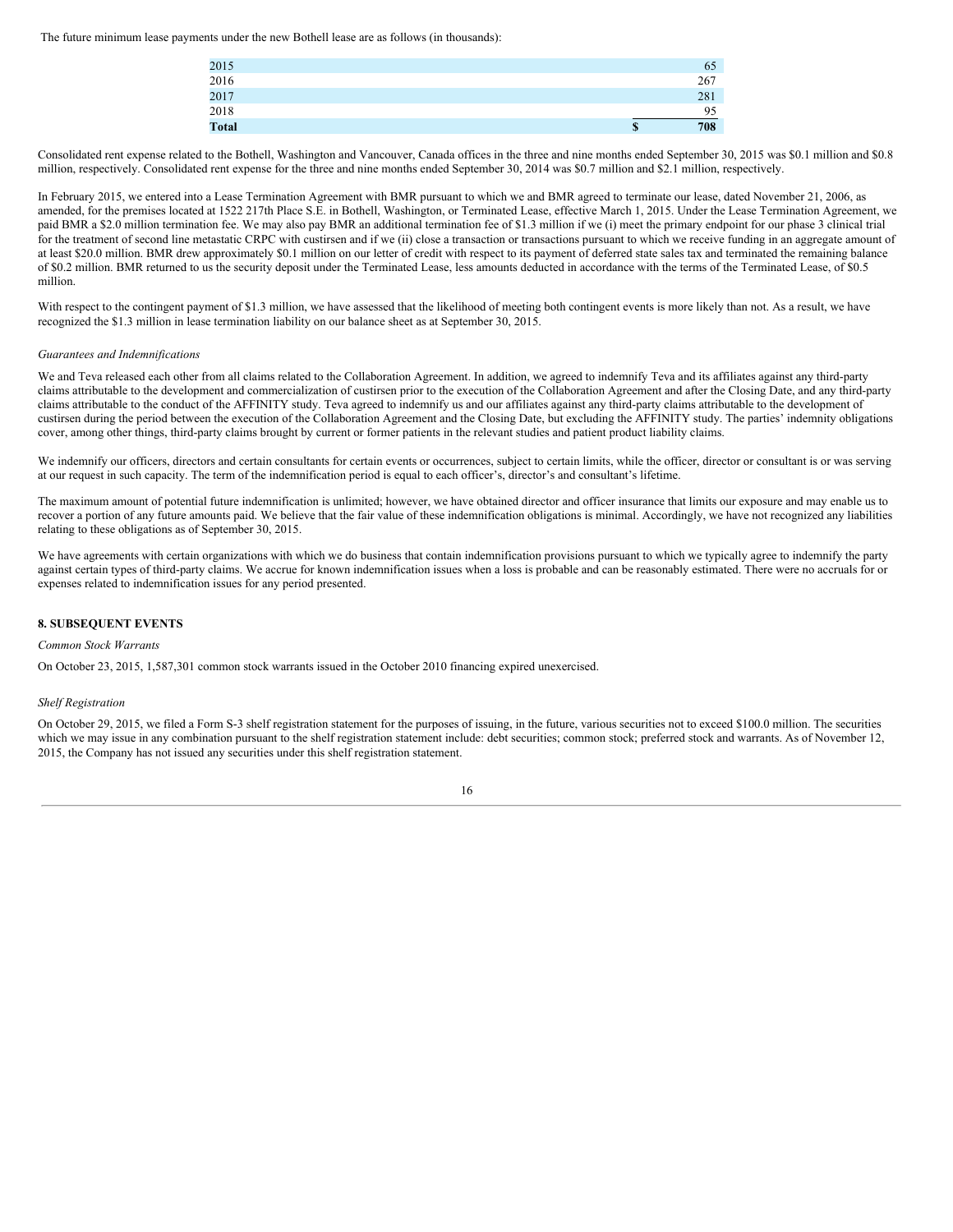#### **INFORMATION REGARDING FORWARD LOOKING STATEMENTS**

<span id="page-16-0"></span>This document contains "forward-looking statements" within the meaning of the Private Securities Litigation Reform Act of 1995. These forward-looking statements involve a number of risks and uncertainties. We caution readers that any forward-looking statement is not a guarantee of future performance and that actual results could differ materially from those contained in the forward-looking statement. These statements are based on current expectations of future events. Such statements include, but are not limited to, statements about future financial and operating results, plans, objectives, expectations and intentions, costs and expenses, interest rates, outcome of contingencies, financial condition, results of operations, liquidity, business strategies, cost savings, objectives of management and other statements that are not historical facts. You can find many of these statements by looking for words like "believes," "expects," "anticipates," "estimates," "may," "should," "will," "could," "plan," "intend" or similar expressions in this document or in documents incorporated by reference into this document. We intend that such forward-looking statements be subject to the safe harbors created thereby. Examples of these forward-looking statements include, but are not limited to:

- progress and preliminary and future results of clinical trials conducted by us or our collaborators;
- anticipated regulatory filings and requirements and future clinical trials conducted by us or our collaborators;
- timing and amount of future contractual payments, product revenue and operating expenses;
- market acceptance of our products and the estimated potential size of these markets; and
- our anticipated future capital requirements and the terms of any capital financing agreements.

These forward-looking statements are based on the current beliefs and expectations of our management and are subject to significant risks and uncertainties. If underlying assumptions prove inaccurate or unknown risks or uncertainties materialize, actual results may differ materially from current expectations and projections. Factors that might cause such a difference include those discussed in Item 1A "Risk Factors," as well as those discussed elsewhere in the Quarterly Report on Form 10-Q. You are cautioned not to place undue reliance on these forward-looking statements, which speak only as of the date of this document or, in the case of documents referred to or incorporated by reference, the date of those documents.

All subsequent written or oral forward-looking statements attributable to us or any person acting on our behalf are expressly qualified in their entirety by the cautionary statements contained or referred to in this section. We do not undertake any obligation to release publicly any revisions to these forward-looking statements to reflect events or circumstances after the date of this document or to reflect the occurrence of unanticipated events, except as may be required under applicable U.S. securities law. If we do update one or more forward-looking statements, no inference should be drawn that we will make additional updates with respect to those or other forward-looking statements.

#### **Overview**

We are an emerging leader in next generation cancer therapeutics. Our mission is to accelerate transformative therapies to improve the lives of people living with cancer and other serious diseases. We have developed a pipeline of late-stage product candidates that are designed to block the production of specific proteins that promote treatment resistance in cancer. We believe our therapies have the potential to redefine treatment outcomes in a variety of cancers. We have three product candidates in our pipeline: custirsen, apatorsen and OGX-225, each of which has a distinct mechanism of action and represents a unique opportunity for cancer drug development. Of the product candidates in our pipeline, custirsen and apatorsen are clinical-stage assets being evaluated in two phase 3 studies and four phase 2 studies, respectively.

Our product candidates -- custirsen, apatorsen and OGX-225 -- focus on mechanisms of treatment resistance in cancer patients and are designed to block the production of specific proteins that we believe promote treatment resistance and survival of tumor cells and are over-produced in response to a variety of cancer treatments. Our aim in targeting these particular proteins is to disable the tumor cell's adaptive defenses, thereby rendering the tumor cells more susceptible to attack with a variety of cancer therapies. We believe this approach will increase survival time and improve the quality of life for cancer patients.

#### *Product Candidate Custirsen*

Three phase 3 custirsen clinical trials have been initiated or completed:

The SYNERGY Trial: The completed phase 3 clinical trial evaluated a survival benefit for custirsen in combination with first-line docetaxel treatment in patients with metastatic castrate resistant prostate cancer, or metastatic CRPC. Results of the SYNERGY trial were presented at the European Society for Medical Oncology (ESMO) 2014 Congress in September 2014. Final survival results indicated that the addition of custirsen to standard first-line docetaxel/prednisone therapy did

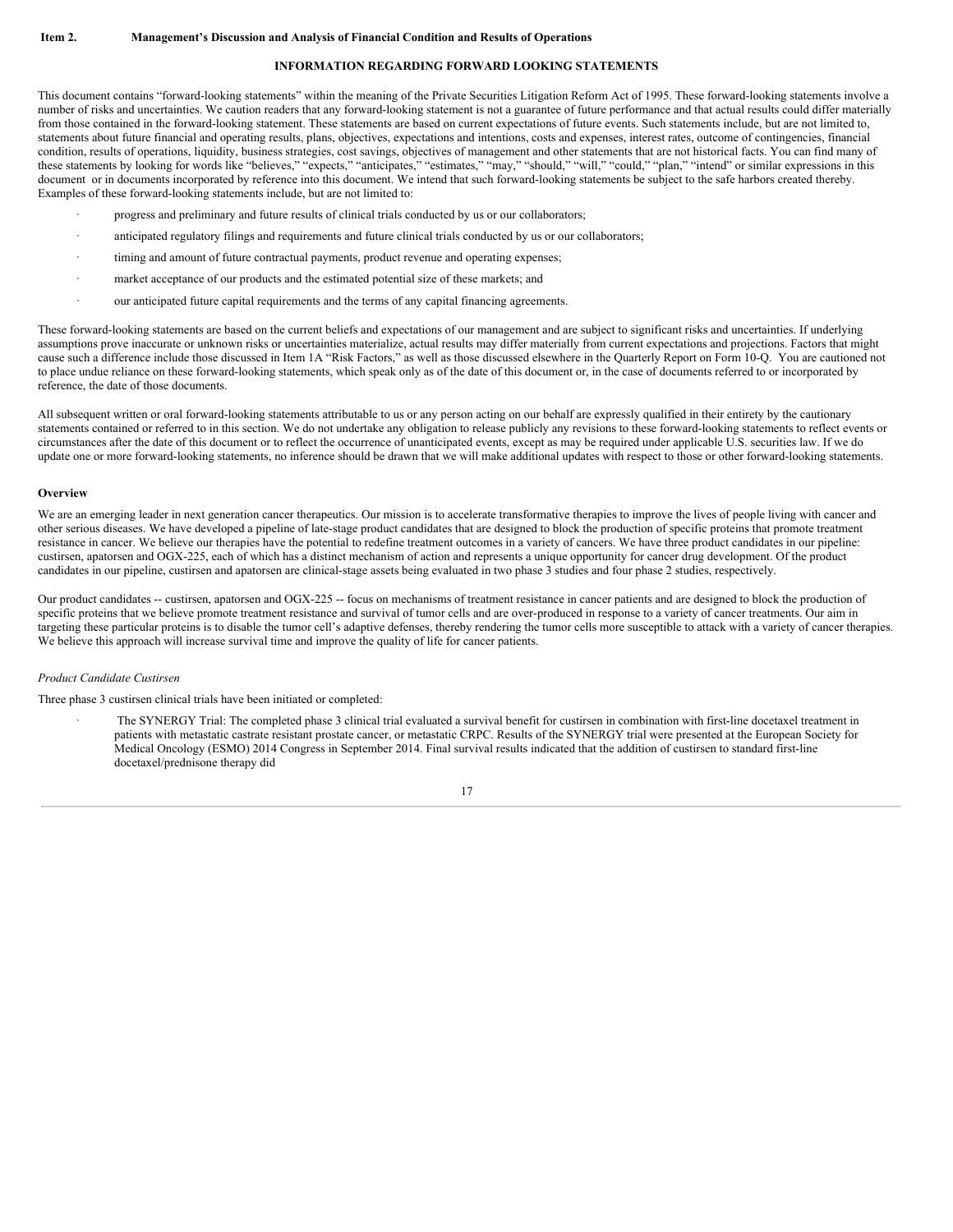not meet the primary endpoint of a statistically significant improvement in overall survival, or OS, in men with metastatic CRPC, compared to docetaxel/prednisone alone (median survival 23.4 months vs. 22.2 months, respectively; hazard ratio 0.93 and one-sided p value 0.207). The adverse events observed were similar to custirsen's known adverse event profile. Subsequent exploratory analyses showed improved overall survival for those men who received custirsen and who were at increased risk for poor outcomes. Those preliminary results showed a 27% lower rate of death for patients who were at increased risk for poor outcomes and received custirsen.Based on these findings, we have amended the AFFINITY trial as outlined below and may consider a similar amendment to the ENSPIRIT trial.

The AFFINITY Trial: The phase 3 clinical trial to evaluate a survival benefit for custirsen in combination with cabazitaxel treatment as second-line chemotherapy in patients with CRPC. AFFINITY was initiated in August 2012 and completed enrollment of approximately 630 patients in September 2014. In January 2015, a single interim futility analysis was completed and per recommendation of an Independent Data Monitoring Committee, or IDMC, the trial continued as planned.

Exploratory analyses from the SYNERGY trial showed a significant survival benefit in men who received custirsen and who were at increased risk for poor outcomes. Men with an increased risk for poor outcomes are identified as having two or more of five common features: poor performance status, elevated prostate specific antigen, or PSA, elevated lactate dehydrogenase, or LDH, decreased hemoglobin, and the presence of liver metastasis.

Based on these findings, we sought advice from regulatory authorities to amend the AFFINITY trial to include these learnings and to adjust the statistical analysis plan accordingly. Both the FDA and European Medicines Agency, or EMA, have completed their review and are supportive of the proposed amendment to the AFFINITY protocol and statistical analysis plan. The following protocol amendment has been submitted to all participating countries where the trial is being conducted:

- o The inclusion of a co-primary survival objective for evaluating survival benefit in a subpopulation of men who were at increased risk for poor outcomes as well as for all men enrolled into the study, known as the intent-to-treat (ITT) population.
- o A revised statistical analysis plan including the hypothesized hazard ratio, or HR, for the subpopulation who are at an increased risk for poor outcomes specified to be 0.69 with the critical HR  $\leq$  0.778. The hypothesized HR for the ITT population, remains unchanged as 0.75 with the critical HR  $\leq$  0.820.
- o The inclusion of an interim analysis for the ITT population at the same time as the final analysis occurs for the subpopulation. This interim analysis has both futility and early efficacy criteria defined for the ITT population.

If the earlier final analysis on those patients who are at an increased risk for poor outcomes shows a survival benefit for custirsen, we could initiate a regulatory submission at that time. The entire trial could also show early efficacy based on the interim assessment for the ITT population. Timing for the final analysis of the poor prognosis subpopulation is projected to occur by the end of 2015, while the final analysis for the entire study population is projected to occur in the second half of 2016.

· The ENSPIRIT Trial: The phase 3 clinical trial to evaluate a survival benefit for custirsen in combination with docetaxel treatment as second-line chemotherapy in patients with non-small cell lung cancer, or NSCLC. This trial was initiated in September 2012.

The first interim futility analysis was completed in August 2014 and the final revised interim futility analysis was completed in July 2015. Per recommendation of an IDMC, the trial continued as planned. A protocol amendment has been submitted and approved by all regulatory agencies in participating countries to amend the statistical design and analysis plan of the ENSPIRIT trial including the following:

- A revised statistical analysis plan including the hypothesized HR, to be 0.75 with the critical HR of ≤ 0.84, reducing the required sample size from 1,100 to 700 patients. This change maintained 90% power while assessing for a more clinically relevant survival benefit when adding custirsen to second-line docetaxel.
- o A revision to the final interim futility analysis with more rigorous criteria in order to continue the trial due to lack of futility. This was successfully completed in July 2015, the trial continued as planned.
- o The inclusion of an additional objective to analyze survival outcome based on NSCLC histology as part of the other non-primary analyses.

We believe these amendments, specifically the revised statistical thresholds, are more appropriately aligned to the interests of both treating clinicians and their patients. Dependent upon additional clinical results, we may consider further amendments to the ENSPIRIT trial. Based on current ENSPIRIT enrollment projections and the changes outlined in the protocol amendment, we believe final survival results could be available in the second half of 2016.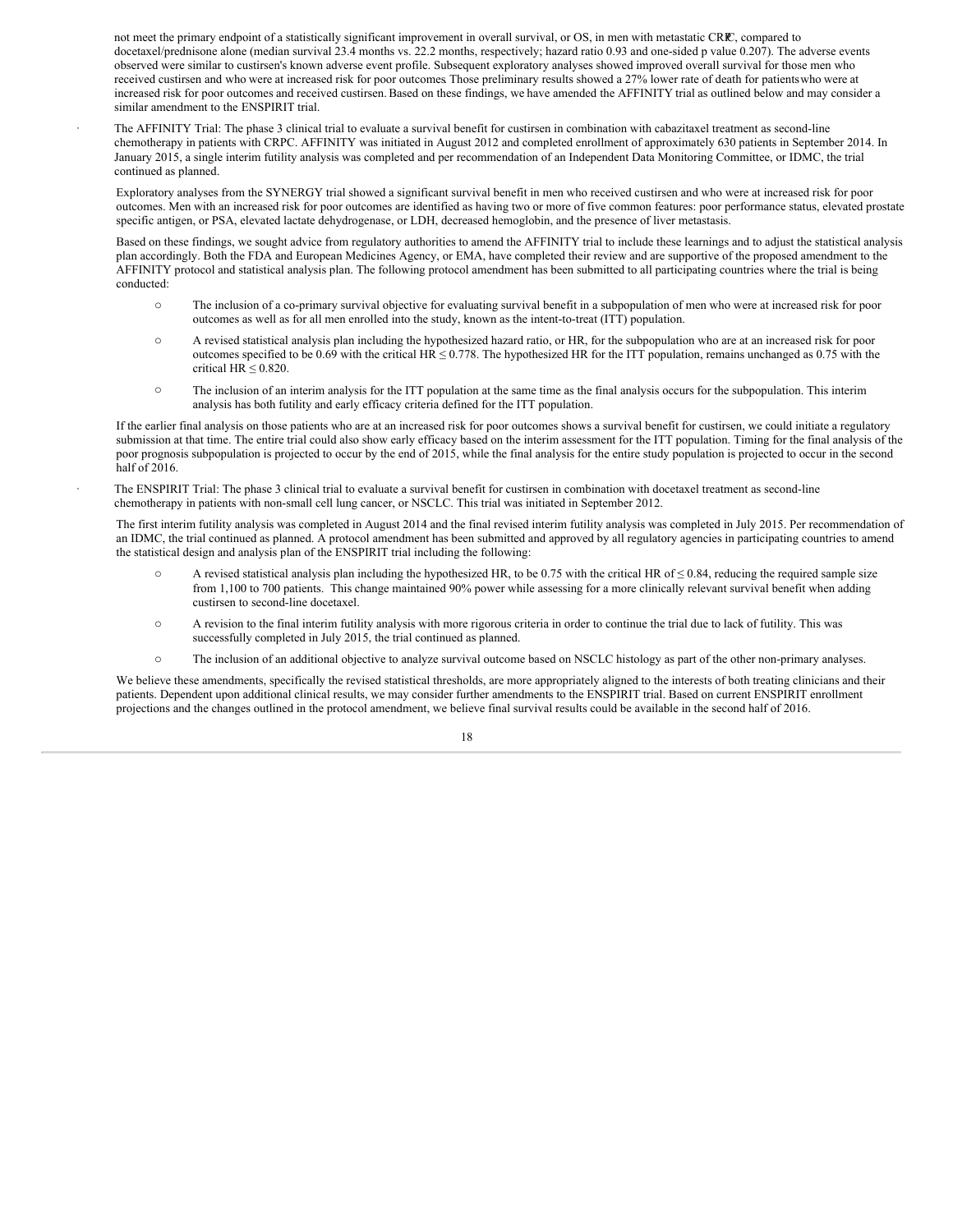Custirsen has received Fast Track designation from the U.S. Food and Drug Administration, or FDA, for second-line treatment of metastatic CRPC when combined with cabazitaxel and prednisone and for the second-line treatment of advanced NSCLC when combined with docetaxel in patients with disease progression following treatment with a first-line, platinum-based chemotherapy doublet regimen.

We and collaborating investigators have completed one phase 3 clinical trial and five phase 2 clinical trials to evaluate the ability of custirsen to enhance the effects of therapy in prostate, non-small cell lung and breast cancers. Results have been presented for each of these trials.

#### *Product Candidate Apatorsen*

Apatorsen is our product candidate designed to inhibit production of heat shock protein 27, or Hsp27, a cell-survival protein expressed in many types of cancers including bladder, non-small cell lung, pancreatic, prostate and breast cancers. Hsp27 expression is stress-induced, including by many anti-cancer therapies. Overexpression of Hsp27 is thought to be an important factor leading to the development of treatment resistance and is associated with metastasis and negative clinical outcomes in patients with various tumor types.

Hsp27 can also function as an immunomodulatory protein by a number of mechanism that include altering important membrane expressed proteins on monocytes and immature dendritic cells; this alteration results in tumor-associated immune cells that are not functional in identifying and killing cancer cells. The induction of anti-inflammatory cytokines by Hsp27 may also play a role in down-regulating lymphocyte activation leading to additional unresponsive immune cells.

In 2013, we initiated the ORCA (Ongoing Studies Evaluating Treatment Resistance in CAncer) program which encompasses clinical studies designed to evaluate whether inhibition of Hsp27 can lead to improved prognosis and treatment outcomes for cancer patients. Our goal is to advance cancer treatment by conducting clinical trials for apatorsen across multiple cancer indications including bladder, lung, pancreatic and prostate cancers. We are conducting parallel clinical trials to evaluate apatorsen in several cancer indications and treatment combinations to accelerate the development of apatorsen. As part of this strategy, we are supporting specific investigator-sponsored trials to allow assessment of a broader range of clinical indications for future OncoGenex-sponsored trials and possible market approval. The ORCA trials, with exception of the Pacific™ Trial, are designed to provide information that will be useful for designing future phase 3 trials and may be used as supportive studies for registration, if applicable. Due to small sample sizes, data from these trials are not likely to result in statistically significant differences in either progression free survival, or PFS, or survival.

Six phase 2 apatorsen clinical trials have been initiated or completed under the ORCA program:

#### Completed Trials

- The Borealis-1™ Trial: Our completed company-sponsored Borealis-1™ phase 2 trial was a three-arm, randomized, placebo-controlled trial evaluating apatorsen in combination with a first-line standard of care chemotherapy regimen (gemcitabine and cisplatin) in the metastatic setting. Results from an exploratory analysis showed that metastatic bladder cancer patients with poor prognostic features (lower performance status, liver involvement, low hemoglobin and high alkaline phosphatase) benefited from the addition of 600mg apatorsen to first-line chemotherapy (OS HR = 0.72) compared to chemotherapy alone. Patients in the trial with a Karnofsky Performance Status (KPS) of 80% or less, a common indicator of poor prognosis, experienced a 50% reduction in risk of death with the addition of apatorsen therapy (OS HR = 0.50). These results were presented in an oral session on June 1, 2015 at ASCO and additional analyses were presented on September 28, 2015 at the European Cancer Congress, or ECC.
- The Rainier™ Trial: Our completed investigator-sponsored Rainier™ phase 2 trial was a randomized, placebo-controlled trial evaluating apatorsen in combination with ABRAXANE® (paclitaxel protein-bound particles for injectable suspension) (albumin-bound) and gemcitabine compared to ABRAXANE and gemcitabine alone in patients with untreated metastatic pancreatic cancer. The addition of apatorsen to ABRAXANE and gemcitabine did not demonstrate a survival benefit compared to ABRAXANE and gemcitabine alone. The study was sponsored and conducted by Sarah Cannon Research Institute (SCRI) and further results will be presented by SCRI at a future medical meeting. Based on the results, we are not pursuing further development of apatorsen in metastatic pancreatic cancer.

#### Ongoing Trials

· The Borealis-2™ Trial: The investigator-sponsored, randomized phase 2 trial evaluating apatorsen in combination with docetaxel treatment compared to docetaxel treatment alone in patients with advanced or metastatic bladder cancer who have disease progression following first-line platinum-based chemotherapy. Patients may also continue weekly apatorsen infusions as maintenance treatment until disease progression or unacceptable toxicity if they complete all 10 cycles of

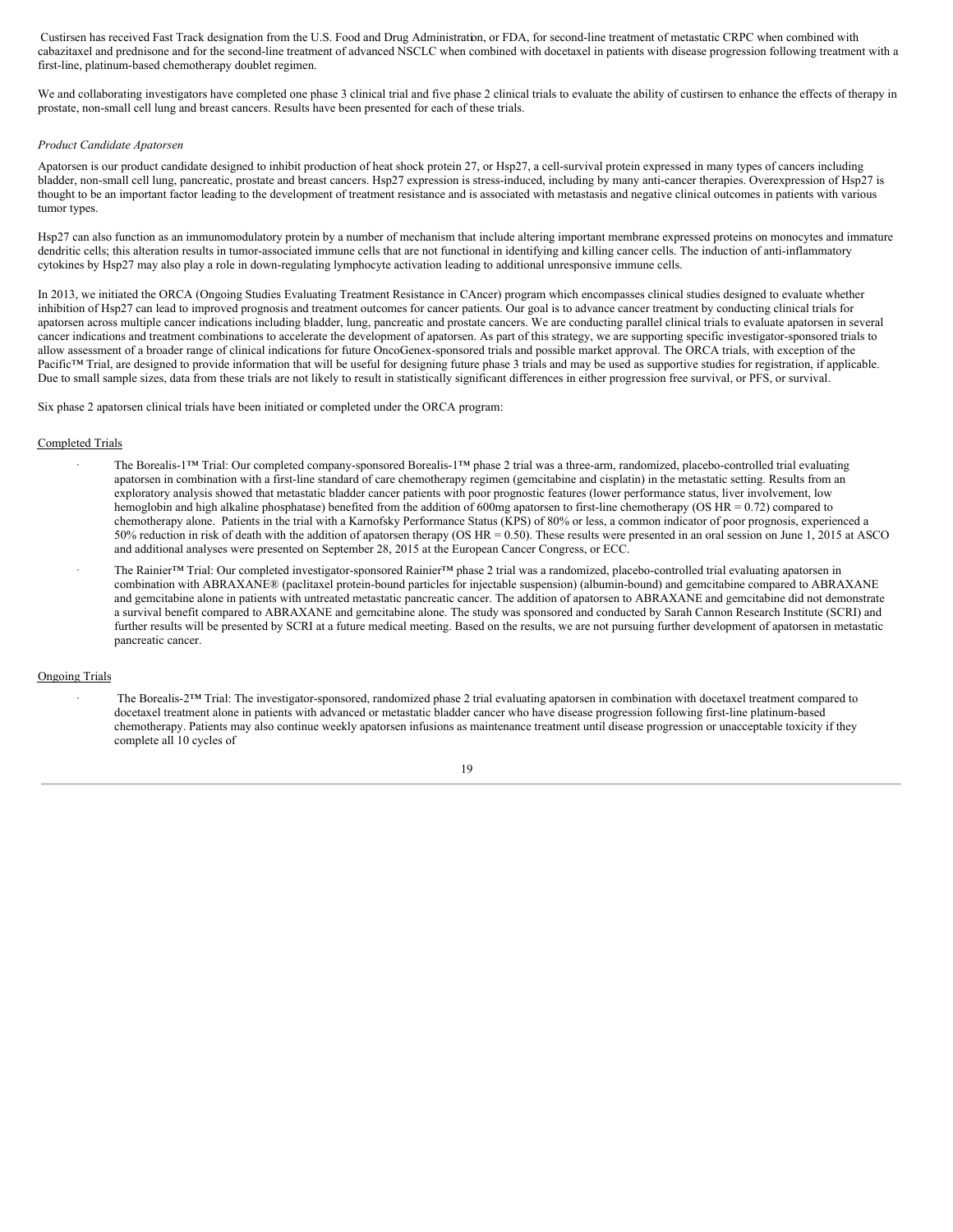docetaxel, or are discontinued from docetaxel due to docetaxel toxicity. This trial was initiated in April 2013 andpatient enrollment was completed in September 2015. The trial randomized approximately 200 patients and results are expected in 2016.

- The Spruce™ Trial: The investigator-sponsored, randomized, placebo-controlled phase 2 trial evaluating apatorsen plus carboplatin and pemetrexed therapy compared to plus carboplatin and pemetrexed therapy in patients with previously untreated advanced non-squamous NSCLC. Patients continued weekly apatorsen or placebo infusions as maintenance treatment until disease progression if they completed a minimum of 3 cycles of chemotherapy treatment. The trial randomized approximately 155 patients. The aim of the trial is to determine if adding apatorsen to carboplatin and pemetrexed therapy can extend PFS outcome. Additional analyses are expected to include tumor response rates, overall survival, safety, tolerability and the effect of therapy on Hsp27 levels. Patients who are at increased risk for poor outcomes will also be prospectively evaluated. This trial was initiated in August 2013 and patient enrollment was completed in February 2015. The trial randomized approximately 155 patients. PFS primary endpoint data is expected in the first quarter of 2016 with continued overall survival follow up.
- The Spruce-2™ Trial (formerly referred to as the Cedar Trial): The investigator-sponsored, randomized phase 2 trial evaluating apatorsen plus gemcitabine and carboplatin therapy or gemcitabine and carboplatin therapy alone in patients with previously untreated advanced squamous NSCLC. Patients also continue weekly apatorsen infusions as maintenance treatment after chemotherapy until disease progression. The aim of the trial is to determine if adding apatorsen to gemcitabine and carboplatin therapy can extend PFS outcome. Additional analyses will include tumor response rates, overall survival, safety, and healthrelated quality of life. Additional analyses are expected to determine the effect of therapy on Hsp27 levels, explore potential biomarkers that may help predict response to treatment and survival outcomes in patients who were at increased risk for poor outcomes. The trial was initiated in July 2014 and is enrolling patients. The trial is expected to randomize approximately 140 patients.
- The Pacific™ Trial: The investigator-sponsored, randomized phase 2 trial evaluating apatorsen in men with CRPC who are experiencing a rising PSA while receiving Zytiga® (abiraterone acetate). The aim of the trial is to determine if adding apatorsen to Zytiga treatment can reverse or delay treatment resistance by evaluating the PFS rate at a milestone Day 60 assessment. Other secondary endpoints such as PSA and objective responses, time to disease progression, CTCs and Hsp27 levels are expected to be evaluated. The trial was initiated in December 2012 and is enrolling patients.

#### *Product Candidate OGX-225*

OGX-225 is our product candidate designed to inhibit the production of Insulin Growth Factor Binding Proteins -2 and -5 (IGFBP-2, IGFBP-5), two proteins that when overexpressed affect the growth of cancer cells. Increased IGFBP-2 and IGFBP-5 production are observed in many human cancers, including prostate, breast, colorectal, nonsmall cell lung, glioblastoma, acute myeloid leukemia, acute lymphoblastic leukemia, neuroblastoma, and melanoma. The increased production of these proteins is linked to faster rates of cancer progression, treatment resistance, and shorter survival duration in humans.

Preclinical studies with human prostate and breast cancer cells have shown that reducing IGFBP-2 and IGFBP-5 production with OGX-225 sensitized these tumor types to hormone ablation therapy or chemotherapy and induced tumor cell death. We have begun development activities for OGX-225 and have completed IND enabling toxicology studies.

#### **Collaboration Revenue**

Revenue recognized to date was attributable to the upfront payment we received in the fourth quarter of 2009 pursuant to a Collaboration Agreement with Teva, as well as cash reimbursements from Teva for certain costs incurred by us under the clinical development plan. Our policy is to account for these reimbursements as collaboration revenue.

In April 2015, we and Teva entered into an agreement to terminate the Collaboration Agreement, or the Termination Agreement. Pursuant to the Termination Agreement, Teva paid to us, as advanced reimbursement for certain continuing research and development activities related to custirsen and certain other antisense inhibitors of clusterin, an amount equal to \$27.0 million less approximately \$3.8 million, which reduction represents a hold-back amount of \$3.0 million and \$0.8 million for certain third-party expenses incurred by Teva between January 1, 2015 and April 24, 2015, or Closing Date. Teva shall deduct from the \$3.0 million hold-back certain costs incurred after January 1, 2015 that may arise after the Closing Date. Teva was permitted to deduct from the \$3.0 million hold-back certain costs incurred after January 1, 2015 that arose after the Closing Date. As of September 30, 2015, the amount of the holdback had been almost fully deducted by Teva for certain custirsen-related costs incurred after the Closing Date. We expect to receive only a nominal amount from the \$3.0 million hold-back as a result of our paying for certain pre-Closing Date custirsen-related development costs on behalf of Teva. Teva is responsible for expenses related to custirsen incurred pursuant to the Collaboration Agreement through December 31, 2014. We will be responsible for certain custirsen-related expenses from and after January 1, 2015.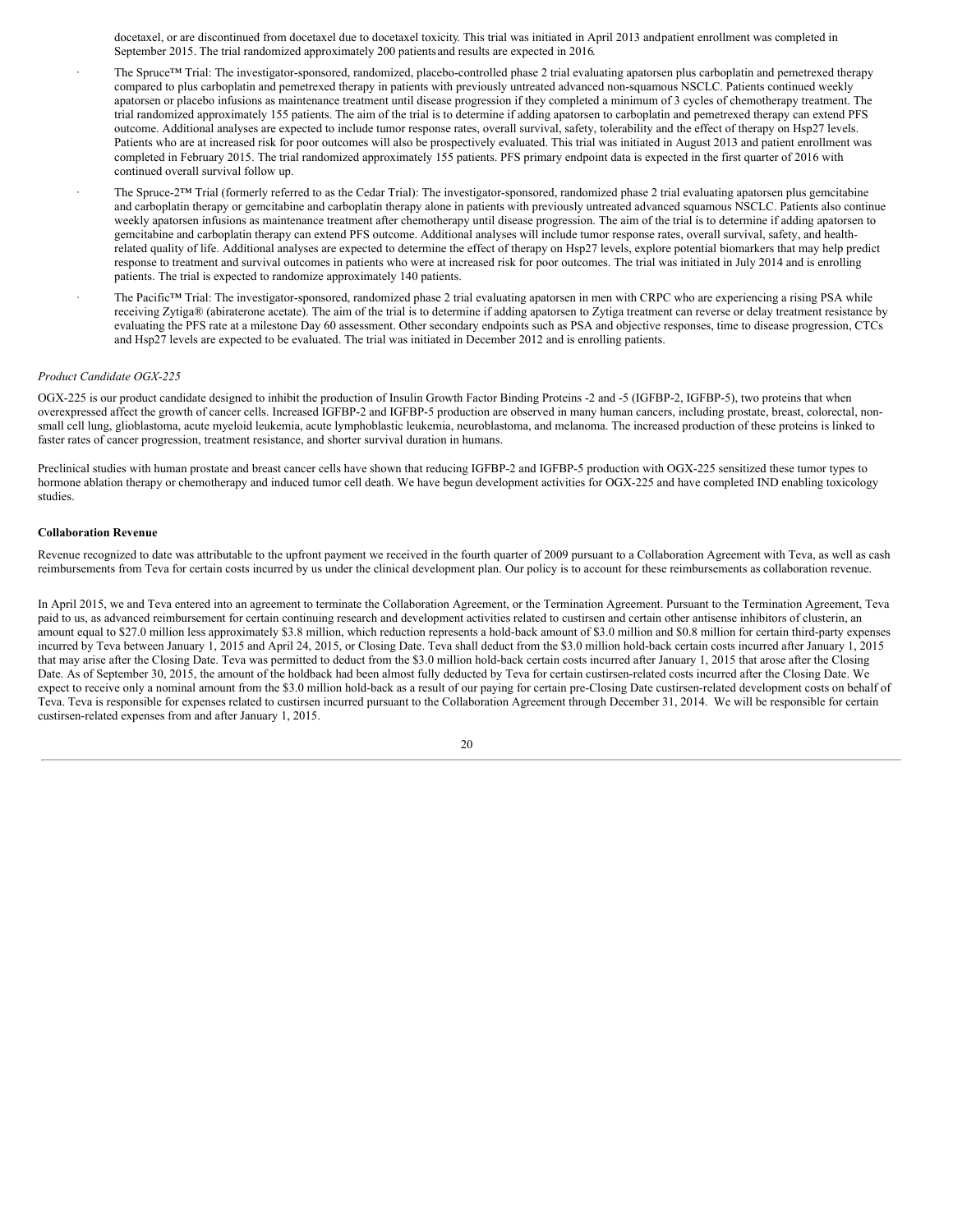As a result of the termination of the Collaboration Agreement with Teva, we do not expect to earn any additional collaboration revenue beyond the amounts provided as advanced reimbursement for custirsen-related development expenses as set forth in the Termination Agreement. The advanced reimbursement payment made by Teva, as part of the Termination Agreement, was deferred and is being recognized as collaboration revenue on a dollar for dollar basis as costs are incurred as part the of continuing research and development activities related to custirsen and certain other antisense inhibitors of clusterin. Of the advance reimbursement received, we have incurred approximately \$12.1 million for certain custirsen-related development costs since the Closing Date and recognized these amounts as Collaboration Revenue as of September 30, 2015.

#### **Research and Development Expenses**

Research and development, or R&D, expenses consist primarily of costs for clinical trials, contract manufacturing, personnel costs, milestone payments to third parties, facilities, regulatory activities, preclinical studies and allocations of other R&D-related costs. External expenses for clinical trials include fees paid to clinical research organizations, clinical trial site costs and patient treatment costs.

Currently, we manage our clinical trials through contract research organizations and independent medical investigators at their sites and at hospitals and expect this practice to continue. Through our clinical development programs, we are developing each of our product candidates in parallel for multiple disease indications. Due to the number of ongoing projects and our ability to utilize resources across several projects, we do not record or maintain information regarding the indirect operating costs incurred for our research and development programs on a program-specific basis. In addition, we believe that allocating costs on the basis of time incurred by our employees does not accurately reflect the actual costs of a project.

Several of our clinical trials have been supported by grant funding that was received directly by the hospitals and/or clinical investigators conducting the clinical trials as investigator-sponsored trials, thereby allowing us to complete these clinical trials at a lower cost to us.

Under the prior Collaboration Agreement with Teva, we were required to spend \$30 million in direct and indirect development costs for the benefit of the custirsen development plan, such contribution to be funded by the upfront payment provided by Teva as an advanced reimbursement for our development expenses. In December 2012, we had spent the required \$30.0 million in development costs related to custirsen. In accordance with the Termination Agreement, Teva was required to and did fund all additional expenses under the clinical development plan through December 31, 2014, after which date we took over responsibility for future custirsen-related costs following termination of our Collaboration Agreement. We do not owe Teva any development milestone payments or royalty payments on sales of custirsen, if any.

Final analyses of clinical trials involving our product candidates are dependent on and driven by timing of disease progression and/or survival events occurring and as a result we cannot estimate completion dates for development activities or when we might receive material net cash inflows from our R&D projects, if ever.

Our projects or intended R&D activities may be subject to change from time to time as we evaluate our R&D priorities and available resources.

#### **General and Administrative Expenses**

General and administrative, or G&A, expenses consist primarily of salaries and related costs for our personnel in executive, finance and accounting, corporate communications, human resources and other administrative functions, as well as consulting costs, including market research, business consulting and intellectual property. Other costs include professional fees for legal and auditing services, insurance and facility costs.

#### **Warrant liability**

The following is a summary of outstanding warrants to purchase common stock that are classified as liabilities at September 30, 2015:

|                                                     | Total       |                 |                        |
|-----------------------------------------------------|-------------|-----------------|------------------------|
|                                                     | Outstanding | <b>Exercise</b> |                        |
|                                                     | and         | price per       |                        |
|                                                     | Exercisable | <b>Share</b>    | <b>Expiration Date</b> |
| (1) Warrants issued in October 2010 financing       | 1.587.301   | 20.00           | October 2015           |
| (2) Series A Warrants issued in July 2014 financing | 2.779.932   | 4.00            | July 2019              |
| (3) Series B Warrants issued in July 2014 financing | 670.269     | 4.00            | July 2019              |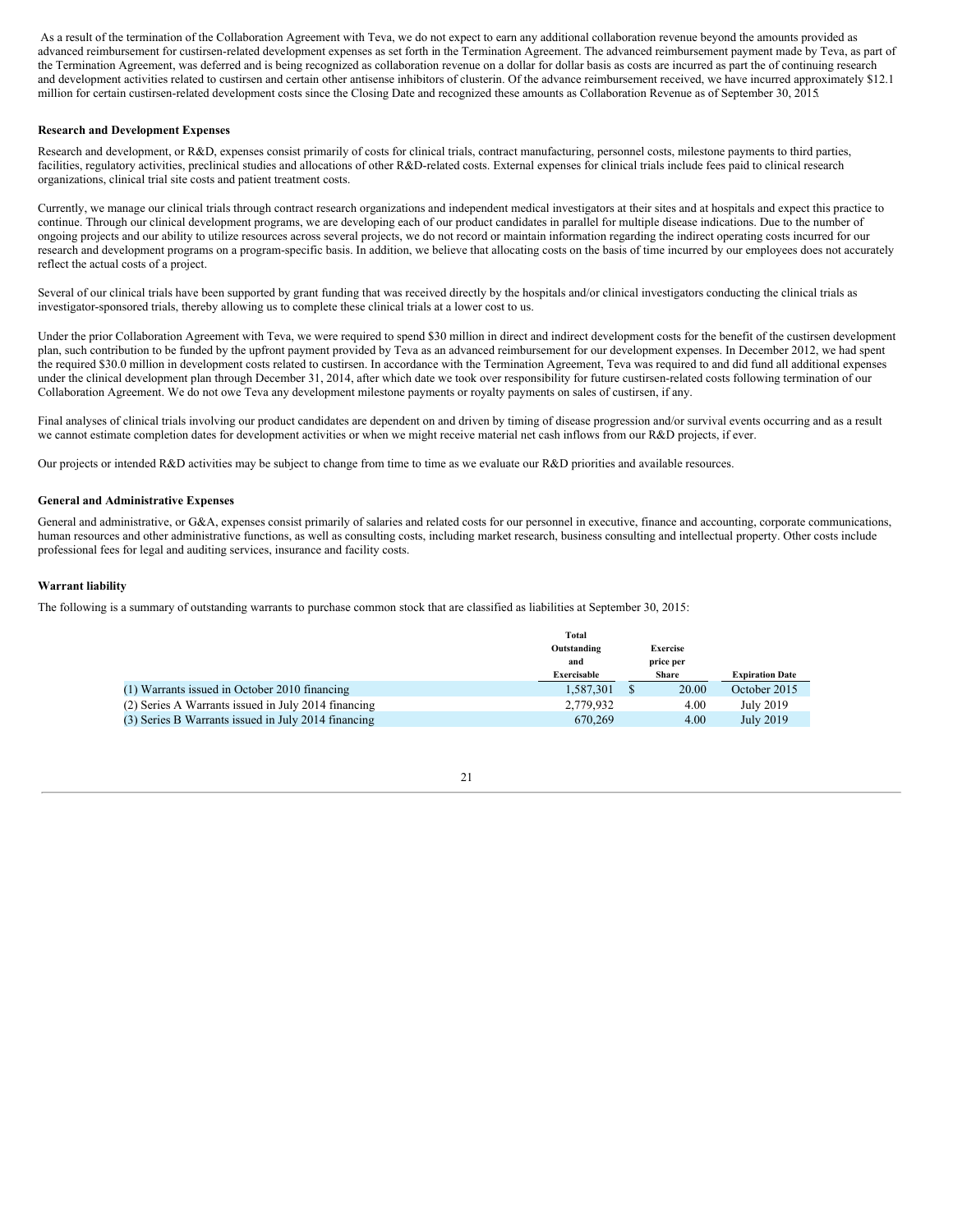No warrants were exercised during the nine months ended September 30, 2015 or 2014.

We reassess the fair value of the common stock warrants classified as liabilities at each reporting date utilizing a Black-Scholes pricing model. Inputs used in the pricing model include estimates of stock price volatility, expected warrant life and risk-free interest rate. The computation of expected volatility was based on the historical volatility of shares of our common stock for a period that coincides with the expected life of the warrants. Subsequent to September 30, 2015, 1,587,301 warrants issued in the October 2010 financing expired unexercised

#### **Results of Operations**

*For the three and nine months ended September 30, 2015 and 2014*

#### *Revenue*

Revenue for the three months ended September 30, 2015 increased to \$6.7 million from \$4.8 million for the three months ended September 30, 2014. Revenue for the nine months ended September 30, 2015 decreased to \$12.1 million from \$21.5 million for the nine months ended September 30, 2014. The advanced reimbursement payment made by Teva, as part of the Termination Agreement, was deferred and is being recognized as collaboration revenue on a dollar for dollar basis as costs are incurred as part of the continuing research and development activities related to custirsen. The increase in the three months ended September 30, 2015 as compared to the same period in 2014 was due to higher collaboration revenue recognized on the deferred revenue as a result of higher ENSPIRIT costs. The decrease in the nine months ended September 30, 2015 as compared to the same period in 2014 was due primarily to lower collaboration revenue recognized for the AFFINITY trial as a result of patients coming off treatment. This was partially offset by higher ENSPIRIT trial costs which we became responsible for pursuant to the Termination Agreement with Teva.

#### *Research and Development Expenses*

Our research and development expenses for our clinical development programs for the three and nine months ended September 30, 2015 and 2014 are as follows (in thousands):

|                                         | Three months ended<br>September 30, |  |       | <b>Nine Months Ended</b><br>September 30, |        |  |        |
|-----------------------------------------|-------------------------------------|--|-------|-------------------------------------------|--------|--|--------|
|                                         | 2014<br>2015                        |  | 2015  |                                           | 2014   |  |        |
| Clinical development programs:          |                                     |  |       |                                           |        |  |        |
| Custirsen                               | 6.916                               |  | 4.607 |                                           | 11.441 |  | 20,573 |
| Apatorsen                               | 399                                 |  | 2,315 |                                           | 2,014  |  | 7,629  |
| Other research and development          | 988                                 |  | 2,664 |                                           | 5,065  |  | 8,170  |
| Total research and development expenses | 8.303                               |  | 9.586 |                                           | 18.520 |  | 36,372 |

Research and development expenses for the three and nine months ended September 30, 2015 decreased to \$8.3 million and \$18.5 million, respectively, from \$9.6 million and \$36.4 million for the three and nine months ended September 30, 2014, respectively. The decrease in 2015 as compared to 2014 was due primarily to lower clinical trial costs for the AFFINITY and Borealis-1 trials as a result of patients coming off treatment. This was partially offset by higher ENSPIRIT trial costs which we became responsible for after the termination of our Collaboration Agreement with Teva.

#### *General and Administrative Expenses*

General and administrative expenses for the three and nine months ended September 30, 2015 increased to \$3.1 million and \$8.9 million, respectively, from \$2.5 million and \$7.9 million for the three and nine months ended September 30, 2014, respectively. The increase in 2015 as compared to 2014 was due primarily to higher professional and consulting fees.

#### *Gain (Loss) on Warrants*

We recorded a gain of \$0.1 million and \$0.2 million on the revaluation of our outstanding warrants for the three and nine months ended September 30, 2015, respectively. We recorded a gain of \$2.9 million and \$2.8 million on revaluation of the warrants for the three and nine months ended September 30, 2014, respectively. We revalue the warrants at each balance sheet date to fair value.

#### **Liquidity and Capital Resources**

We have incurred an accumulated deficit of \$175.1 million through September 30, 2015, and we expect to incur substantial additional losses in the future as we continue or expand our R&D activities and other operations, as more fully described below. We have not generated any revenue from product sales to date, and we may not generate product sales revenue in the near future, if ever.

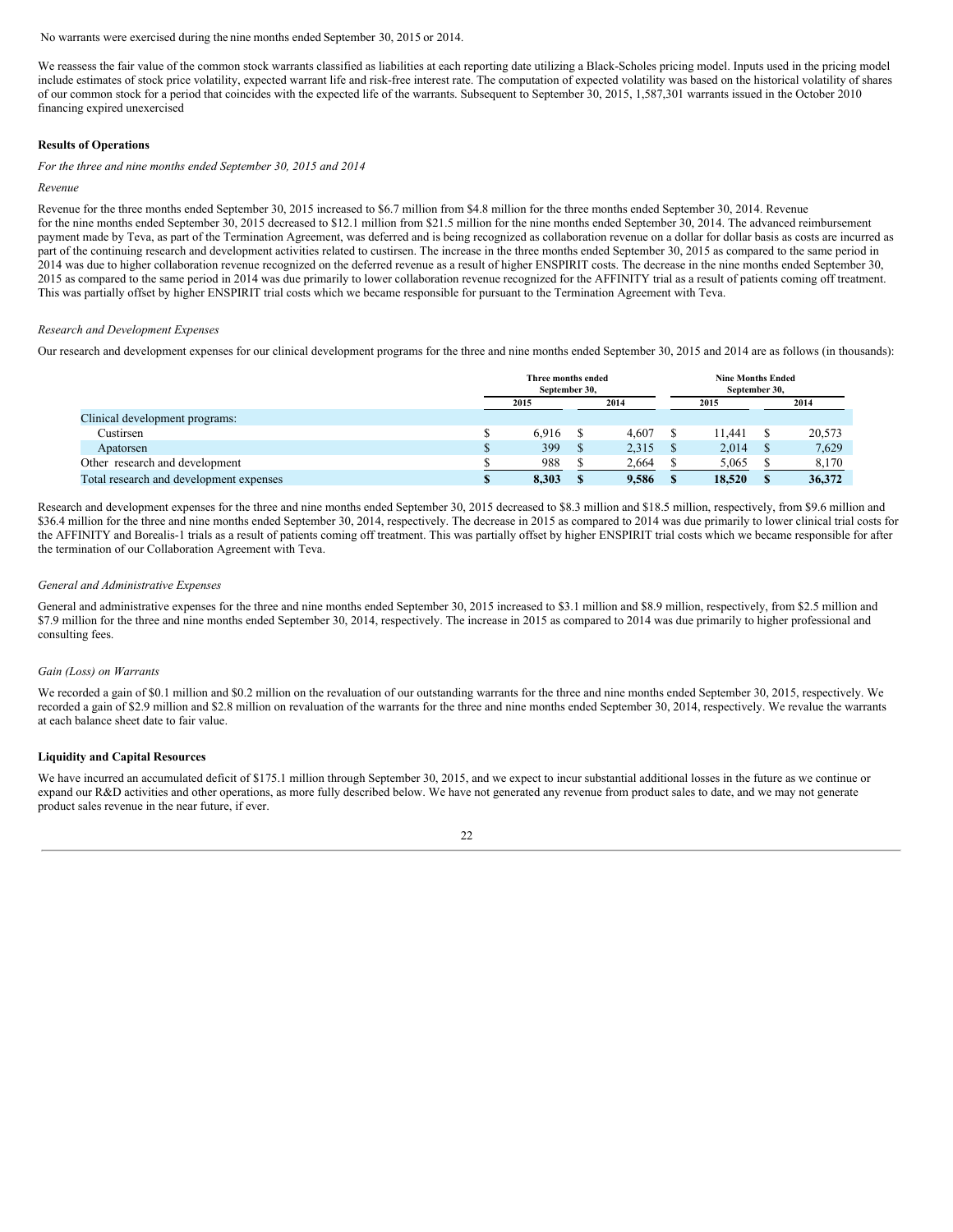Our operations to date have been primarily funded through the sale of our equity securities and payments received from Teva. As of eptember 30, 2015, our cash, cash equivalents, and short-term investments increased to \$65.9 million from \$47.1 million as of December 31, 2014.

In April 2015, we and Teva terminated our Collaboration Agreement. Pursuant to the Termination Agreement, Teva paid to us, as advanced reimbursement for certain continuing research and development activities related to custirsen, an amount equal to \$27.0 million less approximately \$3.8 million, which reduction represented a hold-back amount of \$3.0 million and \$0.8 million for certain third-party expenses incurred by Teva between January 1, 2015 and the Closing Date. Teva shall deduct from the \$3.0 million hold-back certain costs incurred after January 1, 2015 that may arise after the Closing Date. Teva was permitted to deduct from the \$3.0 million hold-back certain custirsen-related costs incurred after January 1, 2015 that arose after the Closing Date. As of September 30, 2015, the amount of the holdback had been almost fully deducted by Teva for certain custirsen-related costs incurred after the Closing Date. We expect to receive only a nominal amount from the \$3.0 million hold-back as a result of our paying for certain pre-Closing Date custirsen-related development costs on behalf of Teva.

Pursuant to the Termination Agreement, Teva remains responsible for expenses related to custirsen incurred pursuant to the Collaboration Agreement through December 31, 2014. We will be responsible for all custirsen-related expenses incurred from and after January 1, 2015. We do not owe Teva any development milestone payments or royalty payments on sales of custirsen, if any. As a result of the termination of the Collaboration Agreement, other than the advanced reimbursement for certain continuing research and development activities related to custirsen already received by us, and any amounts paid to us from the hold-back by Teva, if any, we will not receive any future cash reimbursements from Teva for certain costs incurred by us in connection with the clinical development of custirsen. Of the advance reimbursement received, we have incurred approximately \$12.1 million for certain custirsen-related development costs between the Closing Date and September 30, 2015.

In April 2015, we and Lincoln Park Capital Fund, LLC, or LPC, entered into a Purchase Agreement, pursuant to which we had the right to sell to LPC up to \$18.0 million in shares of our common stock, par value \$0.001 per share, subject to certain limitations and conditions set forth in the Purchase Agreement. LPC initially purchased 956,938 Series A-1 Units at a purchase price of \$2.09 per unit, for aggregate gross proceeds of \$2.0 million. Each Series A-1 Unit consisted of (i) one share of common stock and (ii) one warrant to purchase one-quarter of a share of common stock at an exercise price of \$2.40 per share. After the initial purchase, we had the right, from time to time, in our sole discretion and subject to certain conditions, to direct LPC to purchase additional shares of common stock having an aggregate value of \$16.0 million. We directed LPC to purchase such additional shares as often as every business day over the 24-month term of the Purchase Agreement in increments of up to 125,000 shares of common stock, with such number of shares increasing as the closing sale price of our common stock increased. The purchase price of shares of common stock pursuant to the Purchase Agreement was based on prevailing market prices of common stock at the time of sale without any fixed discount, and we controlled the timing and amount of common stock sold to LPC. In addition, we had the right to direct LPC to purchase additional amounts as accelerated purchases if on the date of a regular purchase the closing sale price of the common stock is not below \$1.50 per share. As consideration for entering into the Purchase Agreement, we issued to LPC 126,582 shares of common stock; no cash proceeds were received from the issuance of these shares.

From April 30, 2015 through August 13, 2015, we offered and sold 6,814,980 shares of our common stock pursuant to our Purchase Agreement with LPC. These sales resulted in gross proceeds to us of approximately \$18.0 million and offering expenses of \$0.4 million. As of August 13, 2015, no further amounts remained available for sale under this offering program.

Based on our current expectations, we believe our capital resources will be sufficient to fund our currently planned operations into the first quarter of 2017. Our currently planned operations are set forth below under the heading Operating Capital and Capital Expenditure Requirements.

#### **Cash Flows**

#### *Cash Provided by Operations*

For the nine months ended September 30, 2015, net cash provided by operating activities increased to \$1.6 million from \$10.4 million used in the nine months ended September 30, 2014. The increase in cash provided by operations in 2015 compared to cash used for operations in 2014 was primarily attributable to a cash payment from Teva as an advance reimbursement for custirsen development costs associated with the Termination Agreement in 2015.

#### *Cash Provided by Financing Activities*

For the nine months ended September 30, 2015, net cash provided by financing activities decreased to \$17.6 million from \$25.2 million for the nine months ended September 30, 2014. Net cash provided by financing activities in the nine months ended September 30, 2015 relates to proceeds received from the financing through our purchase agreement with LPC. Net cash provided by financing activities in the nine months ended September 30, 2014 related to proceeds from the underwritten registered direct offering completed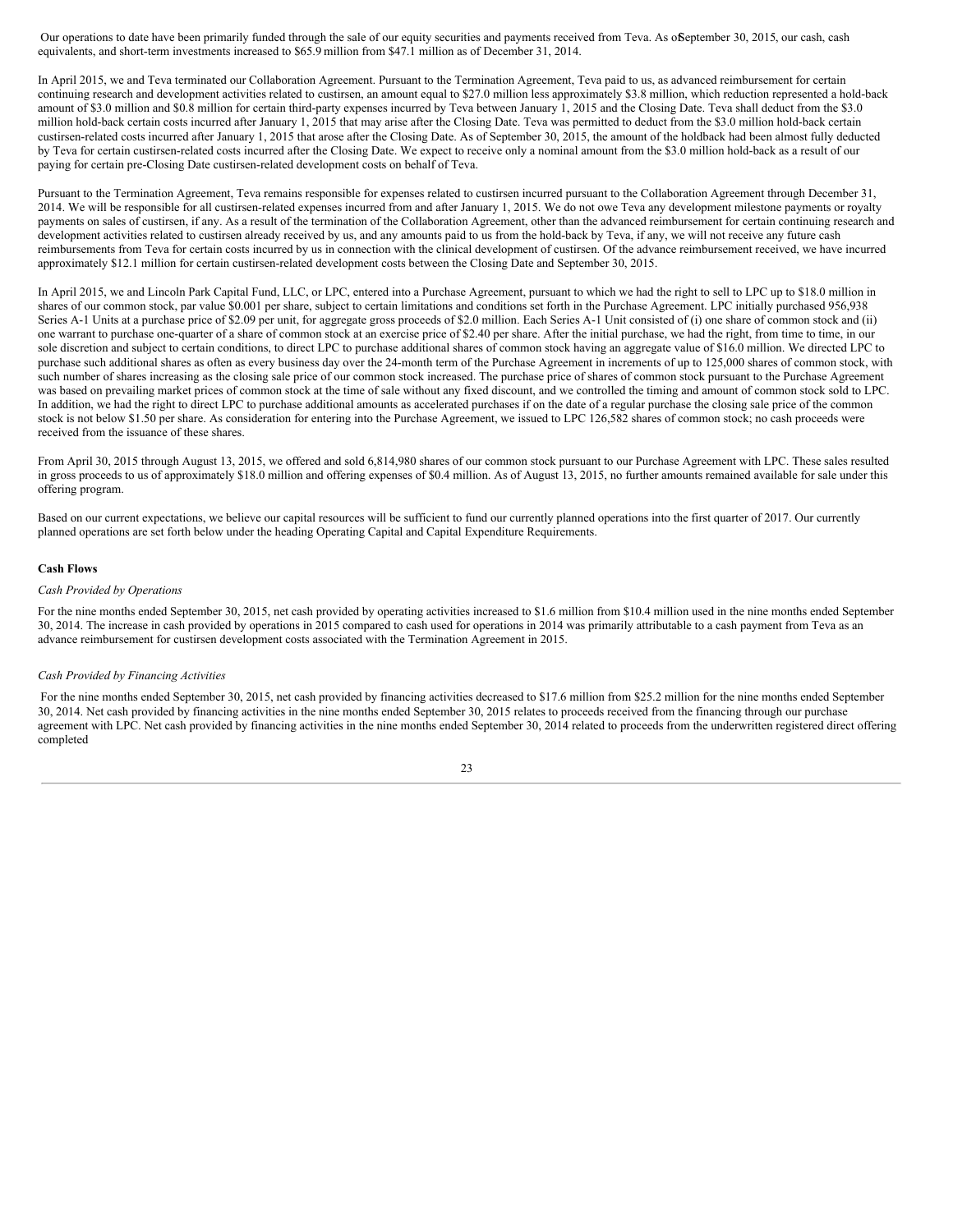in July 2014, the sale of shares of common stock through our "at the market" equity offering program and the exercise of stock options

#### *Cash Provided by Investing Activities*

For the nine months ended September 30, 2015, net cash used by investing activities increased to \$4.6 million from \$19.5 million provided in the nine months ended September 30, 2014. Net cash used in and provided by investing activities in the nine months ended September 30, 2015 and 2014, respectively, was due to transactions involving marketable securities in the normal course of business.

#### **Operating Capital and Capital Expenditure Requirements**

Based on our current expectations, we believe that our cash, cash equivalents, and short-term investments will be sufficient to fund our currently planned operations into the first quarter of 2017, which may include:

- announcing AFFINITY trial results, the phase 3 trial that is evaluating a survival benefit for custirsen in combination with cabazitaxel as second-line chemotherapy in approximately 630 patients with CRPC with final results of the poor prognosis subpopulation by the end of 2015 and final analysis for the ITT population in the second half of 2016, depending on timing of the event-driven final analysis;
- · announcing ENSPIRIT trial results, the phase 3 trial that is evaluating a survival benefit for custirsen in combination with docetaxel as second-line chemotherapy in approximately 700 patients with NSCLC, with final survival results could be available in the second half of 2016;
- announcing Spruce trial results for the primary PFS endpoint, the investigator-sponsored, randomized, placebo-controlled phase 2 trial evaluating apatorsen treatment with carboplatin and pemetrexed chemotherapy in patients with previously untreated advanced non-squamous NSCLC, expected in the first quarter of 2016;
- · announcing Borealis-2 trial results, an investigator-sponsored , randomized phase 2 trial evaluating apatorsen in combination with docetaxel treatment compared to docetaxel treatment alone in patients with advanced or metastatic bladder cancer, expected in 2016;
- announcing Pacific trial results, an investigator-sponsored randomized phase 2 trial evaluating apatorsen treatment in combination with Zytiga in patients with prostate cancer; and
- · continuing enrollment in the Spruce-2 trial, the investigator-sponsored, randomized phase 2 trial evaluating apatorsen treatment with gemcitabine and carboplatin chemotherapy in patients with previously untreated advanced squamous NSCLC.

Results from the custirsen and apatorsen trials may be released at a date that is beyond the period for which we currently project we have available cash resources. We have based this estimate on assumptions that may prove to be wrong, or we could utilize our available capital resources sooner than we currently expect. We would require additional funding to support our operations if we were to continue the AFFINITY or ENSPIRIT trials beyond their anticipated data result dates, spend capital on activities related to product launch, acquire or invest in other assets, conduct development activities with respect to our other product candidates beyond those development activities described above, including activities with respect to OGX-225, if the clinical trials cost more than we anticipate, or if custirsen is successful in a phase 3 trial with no partnership. If we need to extend our cash availability or to conduct any such currently unplanned development activities, we would seek such necessary funding through the licensing or sale of certain of our product candidates, by executing a partnership or collaboration agreement, or through private or public offerings of our equity or debt, including the sale of common stock pursuant to an at-the market offering. However, we can provide no assurance that such funding would be available to us on favorable terms, or at all.

Our future capital requirements will depend on many factors, including:

- timing, costs and results of clinical development, preclinical development and regulatory approvals;
- · our ability to obtain additional funding through a partnership or collaboration agreement with a third party or licenses of certain of our product candidates, or through private or public offerings of our equity or debt, or through sale of certain of our royalty rights;
- our ongoing level of focus and efforts to develop and commercialize custirsen and apatorsen;
- success of custirsen and apatorsen; and
- costs related to obtaining, defending and enforcing patents.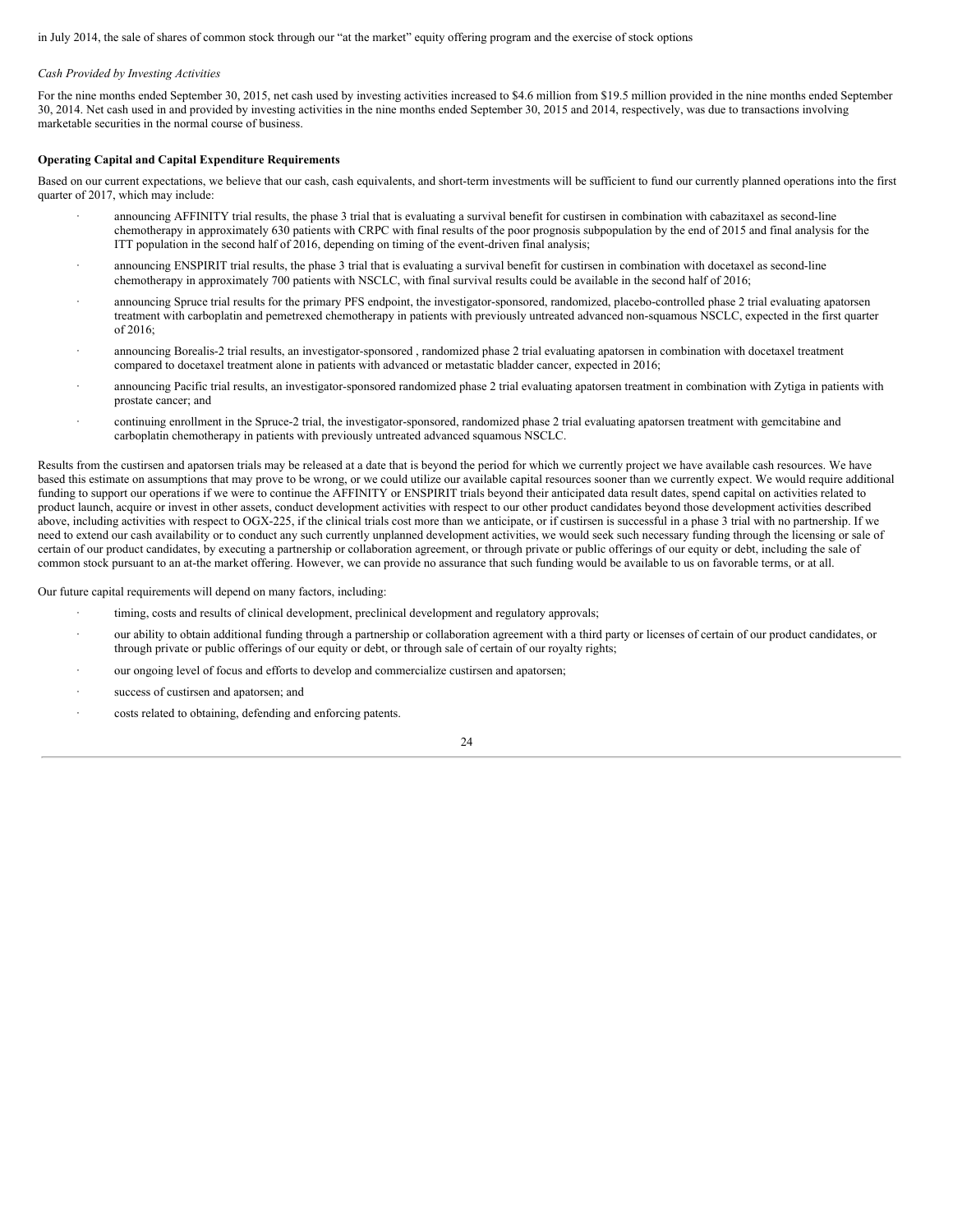#### **Off-Balance Sheet Arrangements**

We did not have any off-balance sheet financing arrangements at September 30, 2015.

#### **Commitments and Contingencies**

We previously disclosed certain contractual obligations and contingencies and commitments relevant to us within the financial statements and Management Discussion and Analysis of Financial Condition and Results of Operations in our Annual Report on Form 10-K for the year ended December 31, 2014, as filed with the SEC on March 26, 2015. There have been no material changes to our "Contractual Obligations" table in Part II, Item 7, "Management's Discussion and Analysis of Financial Condition and Results of Operations" of our 2014 Form 10-K. For more information regarding our current contingencies and commitments, see note 7 to the financial statements included above.

#### **Material Changes in Financial Condition**

| (in thousands)           | September 30.<br>2015 | December 31.<br>2014 |  |  |
|--------------------------|-----------------------|----------------------|--|--|
| <b>Total Assets</b>      | 68.237<br>\$          | 56.291               |  |  |
| <b>Total Liabilities</b> | 29.465                | 22.232               |  |  |
| <b>Total Equity</b>      | 38,772                | 34.059               |  |  |

The increase in assets at September 30, 2015 compared to December 31, 2014 was primarily due to an increase in cash as a result of the cash payment from Teva as an advance reimbursement for custirsen development costs associated with the Termination Agreement in 2015 and proceeds received from the financings under our purchase agreement with LPC. The increase in liabilities at September 30, 2015 compared to December 31, 2014 is primarily due to recognizing the advance reimbursement payment for custirsen development costs from Teva as deferred collaboration revenue.

## **Critical Accounting Policies and Estimates**

The preparation of financial statements in accordance with U.S. GAAP requires management to make estimates and assumptions that affect reported amounts and related disclosures. We have discussed those estimates that we believe are critical and require the use of complex judgment in their application in our Annual Report on Form 10-K for the year ended December 31, 2014, filed with the SEC on March 26, 2015. Since December 31, 2014, there have been no material changes to our critical accounting policies or the methodologies or assumptions we apply under them.

#### **New Accounting Standards**

See Note 2, "Accounting Policies," of the consolidated financial statements for information related to the adoption of new accounting standards in 2015, none of which had a material impact on our financial statements, and the future adoption of recently issued accounting standards, which we do not expect to have a material impact on our financial statements.

#### <span id="page-24-0"></span>**Item 3. Quantitative and Qualitative Disclosures About Market Risk**

#### **Interest Rate Risk**

Interest rate risk is the risk that the fair values and future cash flows of financial instruments will fluctuate because of the changes in market interest rates. We invest our cash in a variety of financial instruments, primarily in short-term bank deposits, money market funds, and domestic and foreign commercial paper and government securities. These investments are denominated in U.S. dollars, and we monitor our exposure to interest rate changes. We have very limited interest rate risk due to having only a few assets or liabilities subject to fluctuations in interest rates. Our investment portfolio includes only marketable securities with active secondary or resale markets to help ensure portfolio liquidity. Due to the nature of our highly liquid marketable securities, a change in interest rates would not materially change the fair market value. We have estimated the effect on our portfolio of a hypothetical increase in interest rates by 1% to be a reduction of approximately \$0.5 million in the fair value of our investments as of September 30, 2015.

#### **Foreign Currency Exchange Risk**

We are exposed to risks associated with foreign currency transactions on certain contracts and payroll expenses related to our Canadian subsidiary, OncoGenex Technologies, denominated in Canadian dollars, and we have not hedged these amounts. As our unhedged foreign currency transactions fluctuate, our earnings might be negatively affected. Accordingly, changes in the value of the U.S. dollar relative to the Canadian dollar might have an adverse effect on our reported results of operations and financial condition, and fluctuations in exchange rates might harm our reported results and accounts from period to period. We have estimated the effect

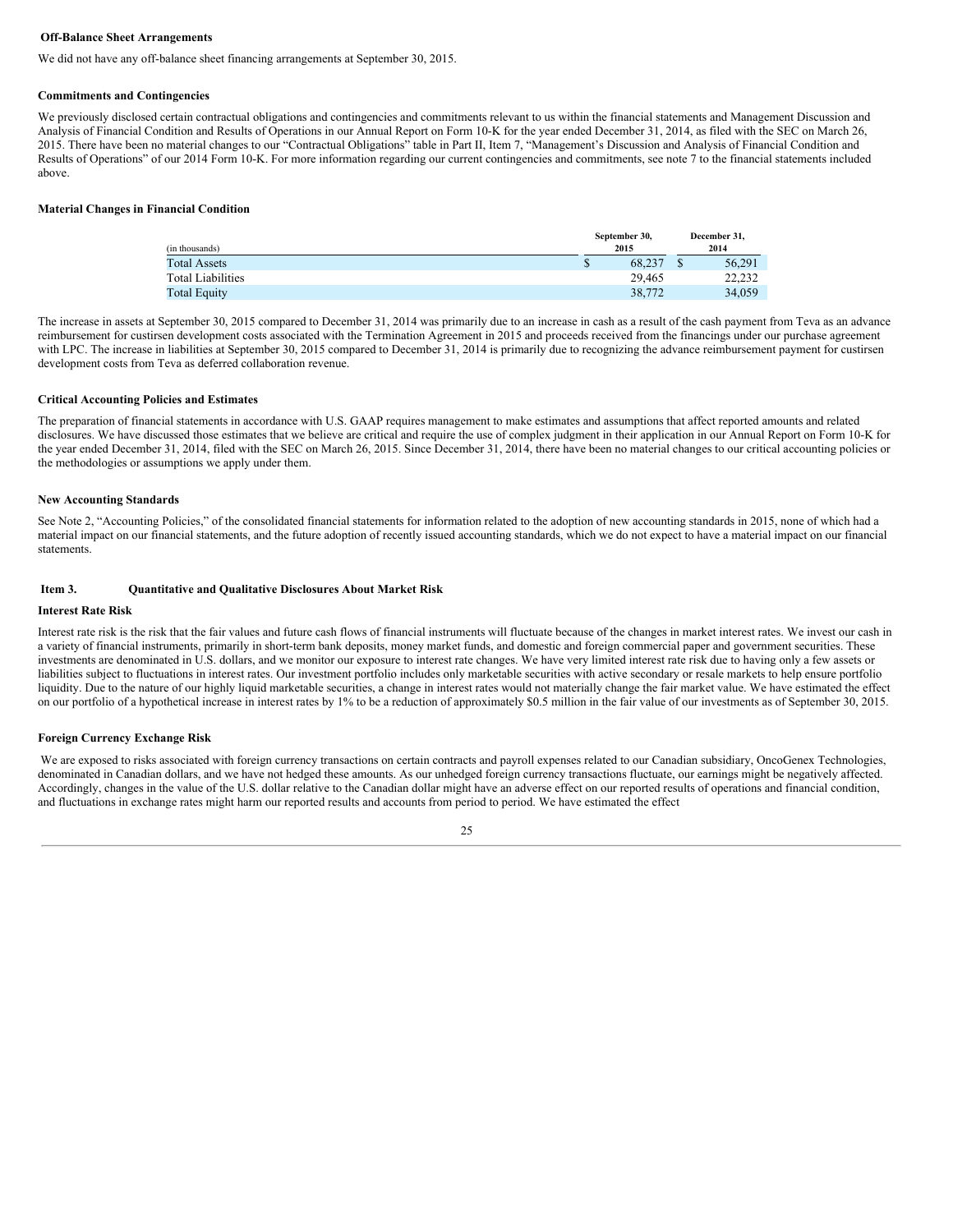on our reported results of operations of a hypothetical increase of 10% in the exchange rate of the Canadian dollar against the U.S. dollar to be approximately \$01. million for the three months ended September 30, 2015.

#### <span id="page-25-0"></span>**Item 4. Controls and Procedures**

#### **Evaluation of Disclosure Controls and Procedures**

We maintain disclosure controls and procedures that are designed to ensure that material information required to be disclosed in our periodic reports filed or submitted under the Securities Exchange Act of 1934, as amended, or the Exchange Act, is recorded, processed, summarized and reported within the time periods specified in the SEC's rules and forms. Our disclosure controls and procedures are also designed to ensure that information required to be disclosed in the reports we file or submit under the Exchange Act are accumulated and communicated to our management, including our principal executive officer and principal financial officer as appropriate, to allow timely decisions regarding required disclosure.

During the quarter ended September 30, 2015, we carried out an evaluation, under the supervision and with the participation of our management, including our principal executive officer and principal financial officer, of the effectiveness of the design and operation of our disclosure controls and procedures, as defined in Rules 13a-15(e) and 15d-15(e) under the Exchange Act. Based upon that evaluation, our principal executive officer and principal financial officer concluded that our disclosure controls and procedures were effective, as of the end of the period covered by this report.

#### **Changes in Internal Control Over Financial Reporting**

We have not made any changes to our internal control over financial reporting (as defined in Rule 13a-15(f) and 15d-15(f) under the Exchange Act) during the quarter ended September 30, 2015 that have materially affected, or are reasonably likely to materially affect, our internal control over financial reporting.

#### **Limitations on Effectiveness of Controls**

Our management does not expect that our disclosure controls and procedures or our internal controls will prevent all errors and all fraud. A control system, no matter how well conceived and operated, can provide only reasonable, not absolute, assurance that the objectives of the control system are met. Further, the design of a control system must reflect the fact that there are resource constraints, and the benefits of controls must be considered relative to their costs. Because of the inherent limitations in all control systems, no evaluation of controls can provide absolute assurance that all control issues and instances of fraud, if any, within our company have been detected.

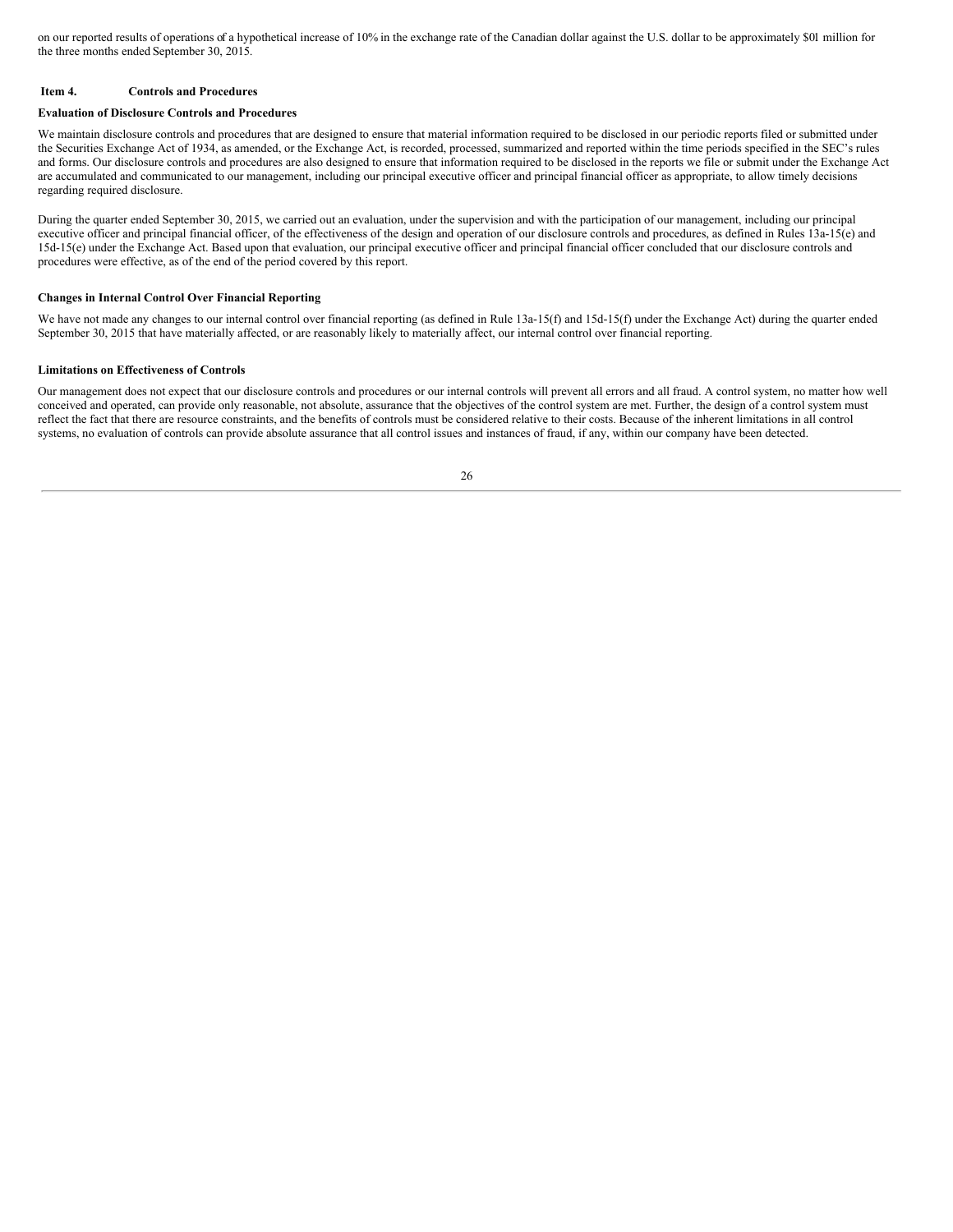<span id="page-26-1"></span><span id="page-26-0"></span>**Item 1A. Risk Factors**

#### **Risks Related to Our Business**

Investing in our common stock involves a high degree of risk. You should consider carefully the risks and uncertainties described below, together with all of the other information contained in this Quarterly Report on Form 10-Q and in the other periodic and current reports and other documents we file with the Securities and Exchange Commission, before deciding to invest in our common stock. If any of the following risks materialize, our business, financial condition, results of operation and future prospects will likely be materially and adversely affected. In that event, the market price of our common stock could decline and you could lose all or part of your investment.

#### **Risks Related to Our Business**

#### We have incurred losses since inception and anticipate that we will continue to incur losses for the foreseeable future. We have never had any products available for *commercial sale and we may never achieve or sustain profitability.*

We are a clinical-stage biopharmaceutical company, are not profitable, have incurred losses in each year since our inception and do not expect to become profitable in the foreseeable future. We have never had any products available for commercial sale, and we have not generated any revenue from product sales nor do we anticipate that we will generate revenue from product sales in the near future. Our revenue to date has been collaboration revenue under the Collaboration Agreement with Teva, which was terminated in April 2015. As a result of the termination of the Collaboration Agreement, Teva will no longer be responsible for custirsen-related expenses, and we will not receive additional revenue from Teva other than the advanced reimbursement payment for custirsen-related expenses we received in connection with the termination of the Collaboration Agreement. We have not yet submitted any products for approval by regulatory authorities, and we continue to incur research and development and general and administrative expenses related to our operations. We expect to continue to incur losses for the foreseeable future, and we expect these losses to increase as we continue our research activities and conduct development of, and seek regulatory approvals for, our product candidates, and prepare for and begin to commercialize any approved products. If our product candidates fail in clinical trials or do not gain regulatory approval, or if our product candidates do not achieve market acceptance, we may never become profitable. Even if we achieve profitability in the future, we may not be able to sustain profitability in subsequent periods.

#### *Clinical trials may not demonstrate a clinical benefit of our product candidates.*

Positive results from preclinical studies and clinical trials, including any exploratory results from the custirsen or apatorsen clinical trials conducted to date should not be relied on as evidence that on-going, amended, planned to be amended or later-stage or large-scale clinical trials will succeed. We will be required to demonstrate with substantial evidence through well-controlled clinical trials that our product candidates are safe and effective for use in a diverse population before we can seek regulatory approvals for their commercial sale. Success in early clinical trials does not mean that future clinical trials will be successful because product candidates in later-stage clinical trials may fail to demonstrate sufficient safety and efficacy to the satisfaction of regulatory agencies, despite having progressed through initial clinical trials. Further, preliminary results from our clinical trials may not be confirmed in final data, or may change materially.

Even after the completion of our planned Phase 3 clinical trials, regulatory agencies may disagree with our clinical trial design and our interpretation of data, and may require us to conduct additional clinical trials to demonstrate the efficacy of our product candidates.

We have amended some of our ongoing clinical trials to incorporate preliminary observations from our other completed clinical trials. These observations may not be applicable to other stages of disease, or in combination with other therapies or indications. In planning or completing amendments to our trials, the statistical requirements to demonstrate success have been increased. This is due to including fewer patients for the primary evaluation and/or due to allowing for the chance of success to be determined in either of two primary evaluations, rather than only having one primary evaluation specified. Accordingly, if the observations from other completed trials are applied as amendments to our ongoing trials but prove not to be applicable to our ongoing trials, the results might indicate that our original trial design would have been successful if the changes had not been made to the original statistical requirements.

#### We are highly dependent on the success of our lead product candidates, custirsen and apatorsen, and we cannot give any assurance that they, or any of our other product *candidates, will receive regulatory approval or will be successfully commercialized.*

In order to market custirsen, we must, among other things, complete ongoing clinical trials, including phase 3 or registration clinical trials, to demonstrate safety and efficacy. In April 2014, we announced that top-line survival results from our phase 3 SYNERGY trial indicated that the addition of custirsen to standard first-line docetaxel/prednisone therapy did not meet the primary endpoint of a statistically significant improvement in overall survival in men with metastatic CRPC, compared to docetaxel/prednisone alone. Our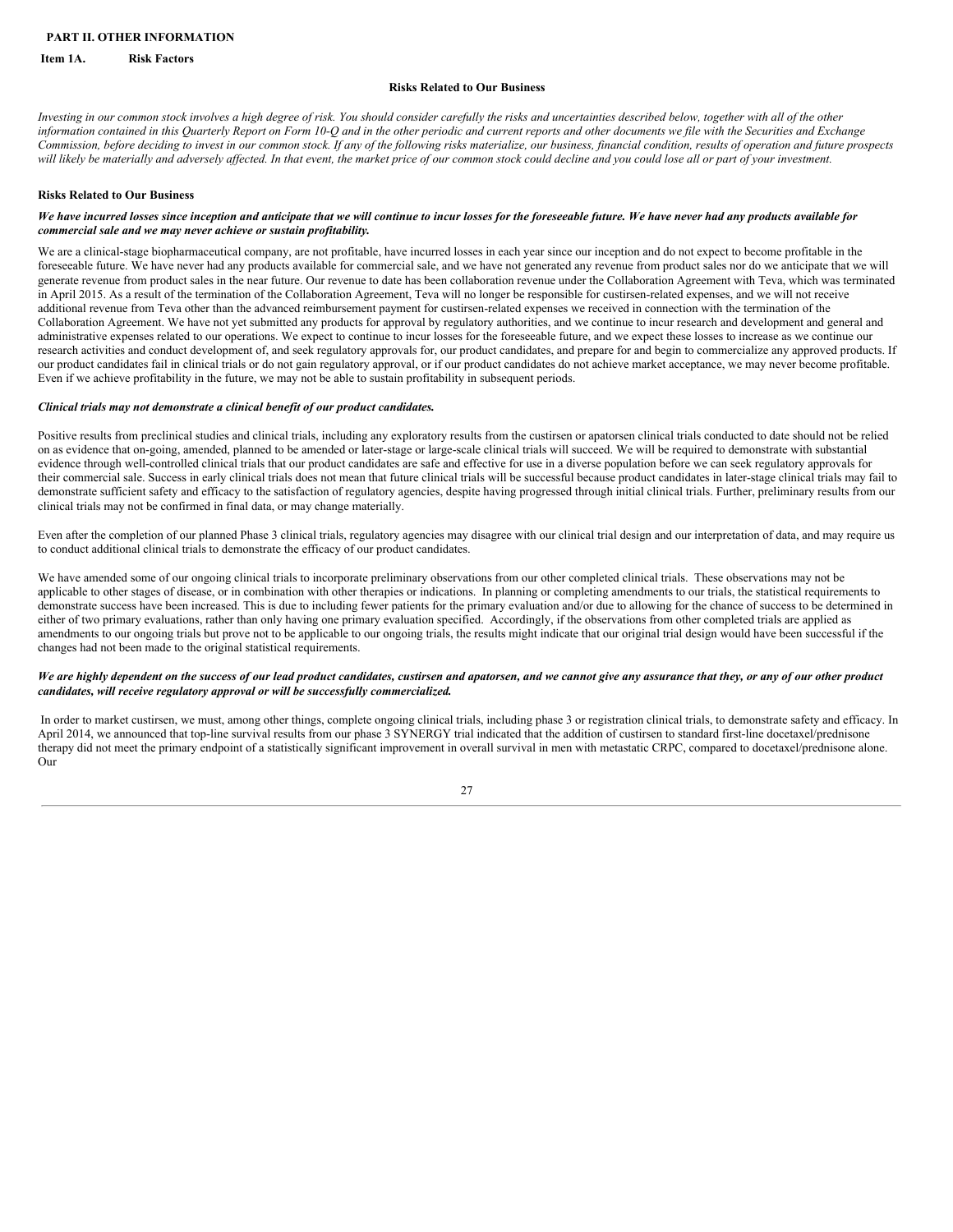protocol amendments, including but not limited to revisions to statistical analysis plans, or inclusion of analyses on poor prognostic patients, may be approved by regulatory authorities on a country-by-country basis slower than we anticipate, or not at all. We may decide not to continue to advance the development and commercialization of custirsen, which would harm or prevent the commercialization of this product candidate. The failure to further develop and eventually commercialize custirsen could have a material adverse effect on our business and financial condition.

Completing additional clinical trials will be required for apatorsen to establish the safety and efficacy of this product candidate. In September 2015, we announced that the addition of apatorsen to ABRAXANE and gemcitabine did not demonstrate a survival benefit compared to ABRAXANE and gemcitabine alone. We are conducting parallel clinical trials to evaluate apatorsen in several cancer indications and treatment combinations. The failure of apatorsen to be shown safe or effective in one or more indications could negatively impact the development of apatorsen in other indications and could result in the suspension or termination of our apatorsen development plans.

OGX-225 has not been tested in humans. Our preclinical testing of this product candidate may not be favorable and we may not be able to clinically evaluate OGX-225.

Our clinical development programs for our product candidates may not receive regulatory approval either if such product candidates fail to demonstrate that they are safe and effective in clinical trials and consequently fail to obtain necessary approvals from the regulatory agencies, or if we have inadequate financial or other resources to advance these product candidates through the clinical trial process**.** If competitive products developed by third parties show significant benefit in the cancer indications in which we are developing our product candidates, any planned supportive or primary registration trials may be delayed, altered or not initiated and custirsen, apatorsen and our other product candidates may never receive regulatory approval. Any failure to obtain regulatory approval of custirsen, apatorsen or our other product candidates could have a material and adverse effect on our business.

#### We rely on third parties to manufacture and supply our product candidates and other agents used in our clinical trials and potential future commercial use. A decrease in the availability or quality of any of these products or agents could increase clinical trial costs, delay or halt clinical development or regulatory approval of our product candidates or commercialization of our future product candidates, resulting in additional losses and depriving us of potential product revenue.

We do not own or operate manufacturing facilities, and we depend on third-party contract manufacturers for production of all of our product candidates and rely on other companies and their manufacturers for other agents used in all of our clinical trials. We lack the resources and the capability to manufacture any of our product candidates ourselves. To date, our product candidates have been manufactured in limited quantities for preclinical studies and clinical trials. All active pharmaceutical ingredients, or API, and drug product for custirsen and apatorsen have been manufactured for us by third parties pursuant to a purchase order or short-term contract that has been fulfilled.

Prior to the termination of our collaboration agreement with Teva, Teva manufactured custirsen drug product and, pursuant to the Termination Agreement, it has discontinued such activities. In addition to selection of a new drug product supplier, we will require technology and methods transfer, validation processes and stability data in order to manufacture drug product. These activities, results and associated regulatory requirements may delay our ability to submit our application for market approval, if applicable. We cannot provide assurance that we will find a new manufacturer of drug product whose terms or timing would be acceptable to us and we may not have sufficient resources to commence certain activities as soon as required. As a result, we could experience a significant delays in custirsen's development and potential future commercialization.

If, in the future, one of our product candidates is approved for commercial sale, we, or a pharmaceutical partner that has licensed such product candidate, may need to manufacture that product candidate in commercial quantities. We cannot provide assurance that the third-party manufacturers with which we have contracted in the past will have sufficient capacity to satisfy our future manufacturing needs, that we will be able to negotiate additional purchases of API or drug product from these or alternative manufacturers on terms favorable to us, if at all, or that a pharmaceutical partner that has licensed such product candidate will have sufficient capacity or expertise to satisfy future needs.

Third-party manufacturers may fail to perform under their contractual obligations, or may fail to deliver the required commercial quantities of bulk API or finished drug product on a timely basis and at commercially reasonable prices. We have experienced manufacturing quality issues resulting in an unusable lot of product candidate in the past. Any performance failure on the part of our contract manufacturers could delay clinical development or regulatory approval of our product candidates or commercialization of our future product candidates, depriving us of potential product revenue and resulting in additional losses. If we are required to identify and qualify an alternate manufacturer, we may be forced to delay or suspend our clinical trials, regulatory submissions, required approvals or commercialization of our product candidates, which may cause us to incur higher costs and could prevent us from commercializing our product candidates successfully. If we are unable to find one or more replacement manufacturers capable of production at a reasonably favorable cost, in adequate volumes, of adequate quality and on a timely basis, we would likely be unable to meet demand for our product candidates and our clinical trials could be delayed or we could lose potential revenue. Our ability to

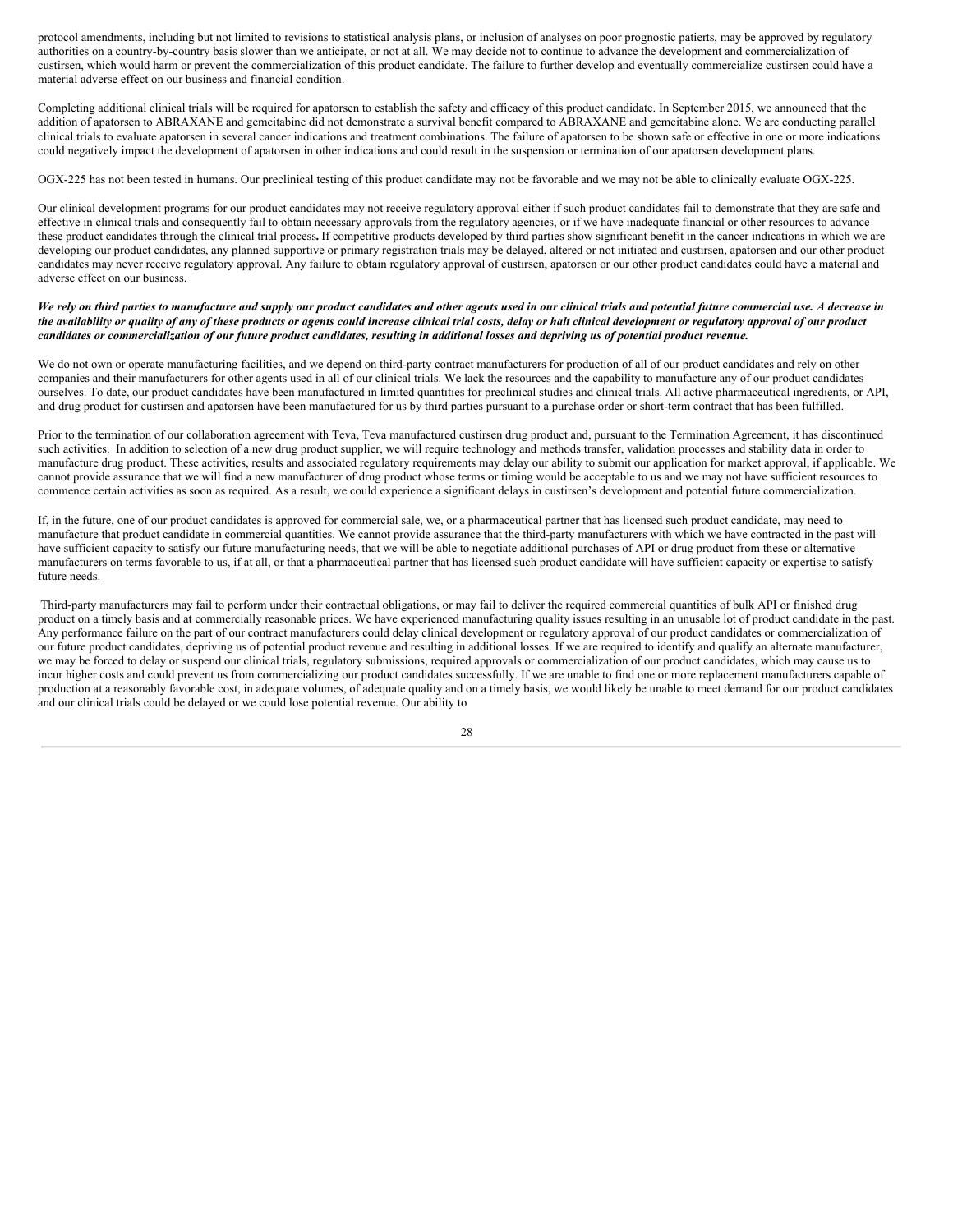replace an existing API manufacturer may be difficult because the number of potential manufacturers is limited to approximately five manufacturers,and regulatory agencies must inspect any replacement manufacturer and review information related to product produced at the manufacturer before they can begin manufacturing our product candidates. It may be difficult or impossible for us to identify and engage a replacement manufacturer on acceptable terms in a timely manner, if at all. We expect to continue to depend on third-party contract manufacturers for the foreseeable future.

Our product candidates require precise, high-quality manufacturing. Any of our contract manufacturers will be subject to ongoing periodic unannounced inspection by regulatory agencies to ensure strict compliance with current Good Manufacturing Practices, or cGMP, and other applicable government regulations and corresponding standards. If our contract manufacturers fail to achieve and maintain high manufacturing standards in compliance with cGMP regulations, we may experience manufacturing errors resulting in patient injury or death, product recalls or withdrawals, delays or interruptions of production or failures in product testing or delivery, delay or prevention of filing or approval of marketing applications for our product candidates, cost overruns or other problems that could seriously affect our business.

Significant manufacturing scale-up may require additional validation studies, which the regulatory agencies must review and approve. Additionally, any third-party manufacturers we retain to manufacture our product candidates on a commercial scale must pass regulatory agencies' pre-approval inspection for conformance to cGMP regulations before we can obtain approval of our product candidates. If we are unable to successfully increase the manufacturing capacity for a product candidate in conformance with cGMP regulations, the regulatory approval or commercial launch of any related products may be delayed or there may be a shortage in supply.

We also rely on third-parties for the provision of other agents used in our clinical trials, and in some circumstances these agents are provided to us at no cost. We have no assurance that these third-parties will continue to provide their products to us at no cost.

#### The termination of our Collaboration Agreement with Teva has resulted in us being required to take over responsibility for conducting the ongoing custirsen trials, and further development and commercialization of custirsen will require significant resources from us or another collaborator.

In April 2015, we and Teva entered into a Termination Agreement, pursuant to which we terminated our Collaboration Agreement. Under the terms of the Termination Agreement, we received approximately \$23.2 million as advanced reimbursement for custirsen-related development activities and regained all rights to custirsen and responsibility for all custirsen-related expenses as of January 1, 2015, including those related to the ENSPIRIT trial, as well as manufacturing and regulatory activities for the custirsen programs, which were previously managed and funded by Teva. Of the advance reimbursement received, we have incurred approximately \$12.1 million for certain custirsen-related development costs between the Closing Date and September 30, 2015. As a result, Teva transitioned the responsibilities associated with conducting the ongoing custirsen clinical trials to us and is using commercially reasonable efforts to assign all third-party contracts related to the ENSPIRIT trial to us.

As part of the Termination Agreement, we provided Teva with a hold-back in the amount of \$3 million to pay for certain vendor expenses incurred prior to the closing date. If Teva does not use those funds to pay vendors expenses as they come due, we could be become liable for additional expenses and vendor relationships could be harmed.

Additionally, further development of custirsen will require significant resources from us or another collaborator. We will not receive any future cash reimbursements from Teva for costs incurred by us in connection with the clinical development of custirsen, and we are required to fund all future development and commercialization ourselves if we are unable to find another collaborator. We expect that the \$23.2 million payment from Teva as advanced reimbursement for custirsen-related development activities, along with our existing capital resources, will allow for the completion and final results from the AFFINITY and ENSPIRIT trials, but we will need to acquire additional capital or enter into a new partnership or collaboration agreement to fund additional development or commercialization. There are no assurances that we will have access to additional capital or find a new collaborator, or that the terms and timing of any such arrangements would be acceptable to us. As a result, we could experience a significant delay in the custirsen development process. If we determine to discontinue the development of custirsen, or any ongoing clinical trials, we would not receive any future return on our investment from that product candidate, or a specific indication.

#### Because we depend on financing from third parties for our operations, our business may fail if such financing becomes unavailable or is not available on commercially *reasonable terms.*

To date, we have financed our operations primarily through the sale of our equity securities and from payments we received pursuant to the Collaboration Agreement with Teva. In April 2015, our Collaboration Agreement with Teva was terminated, and we will not receive any future payments from Teva. We believe that our existing capital resources and interest on such resources will be sufficient to meet our current operating requirements into the first quarter of 2017. However, if patients live longer as a result of new or investigational therapies, the trials proceed slower or take longer than expected to complete, or are initiated later than expected, we change our development plans, acquire rights to new product candidates, cannot find third-party collaborators for our other product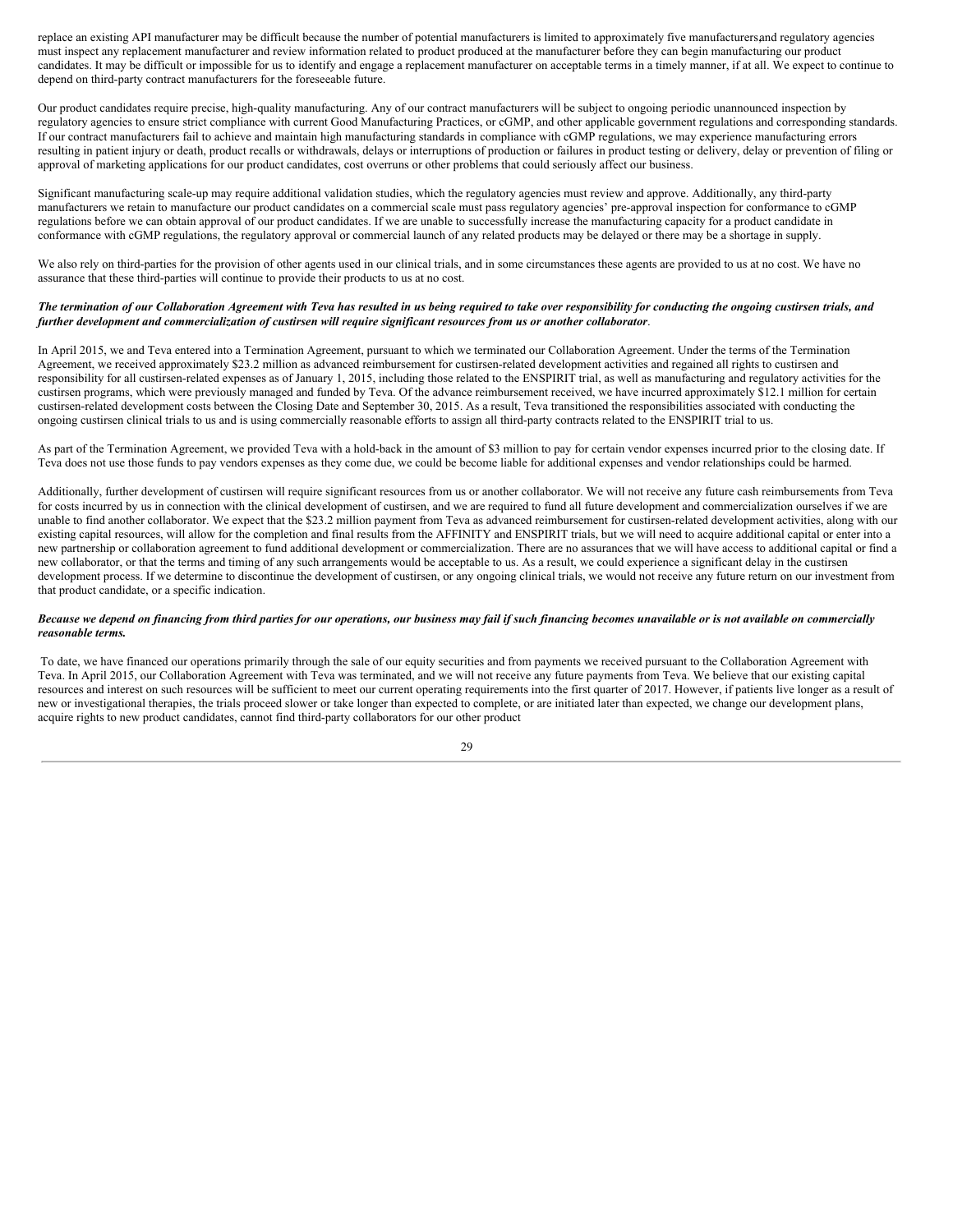candidates, or engage in commercialization and product launch activities, we will need additional capital sooner than we expect. Ourfuture capital requirements will depend on many factors, including, without limitation:

- the scope and results of our clinical trials and preclinical studies;
- whether we experience delays in our clinical and preclinical development programs, or experience slower-than-anticipated product development or rate of events;
- whether we are able to enter into additional third-party collaborative partnerships to develop and/or commercialize any of our other product candidates on terms that are acceptable to us;
- · our ability to forecast the cost of our ongoing development activities, including the ENSPIRIT trial
- the timing and requirements of, and the costs involved in, making protocol amendments to any of our ongoing studies prior to their completion and conducting studies required to obtain regulatory approvals for our product candidates from regulatory agencies;
- the availability of third parties to perform the key development tasks for our product candidates, including conducting preclinical studies and clinical trials and manufacturing our product candidates to be tested in those studies and trials and the associated costs of those services;
- the costs involved in preparing, filing, prosecuting, maintaining, defending the validity of and enforcing patent claims and other costs related to patent rights and other intellectual property rights, including litigation costs and the results of such litigation;
- whether we modify our development program, including terminating and starting new trials;
- whether opportunities to acquire additional product candidates arise and the costs of acquiring and developing those product candidates; and
- · whether we engage in commercialization and product launch activities.

If we are unable to raise funds on acceptable terms when it becomes necessary to do so, we may not be able to continue developing our product candidates, acquire or develop additional product candidates or respond to competitive pressures or unanticipated requirements. For these reasons, any inability to raise additional funds when we require it could have a material adverse effect on our business.

#### We rely, in part, on third parties to conduct clinical trials for our product candidates and plan to rely on third parties to conduct future clinical trials. If these third parties do not successfully carry out their contractual duties or meet expected deadlines, we may be unable to obtain regulatory approval for or commercialize our current and *future product candidates.*

To implement our product development strategies, we rely on third parties, such as collaborators, contract research organizations, medical institutions, clinical investigators and contract laboratories, to conduct clinical trials of our product candidates. Although we rely on third parties to conduct our clinical trials, we are responsible for ensuring that each of our clinical trials is conducted in accordance with our development plan and protocol. Moreover, regulatory agencies require us to comply with regulations and standards, commonly referred to as Good Clinical Practices, or GCPs, for conducting, monitoring, recording and reporting the results of clinical trials to ensure that the data and results are scientifically credible and accurate and that the clinical trial subjects are adequately informed of the potential risks of participating in clinical trials. Our reliance on third parties does not relieve us of these responsibilities and requirements. If the third parties conducting our clinical trials do not perform their contractual duties or obligations, do not meet expected deadlines or need to be replaced or if the quality or accuracy of the clinical data they obtain is compromised due to the failure to adhere to GCPs or for any other reason, we may need to enter into new arrangements with alternative third parties and our clinical trials may be extended, delayed or terminated. In addition, a failure by such third parties to perform their obligations in compliance with GCPs may cause our clinical trials to fail to meet regulatory requirements, which may require us to repeat our clinical trials.

#### We may seek to partner with third-party collaborators with respect to the development and commercialization of our product candidates, and we cannot control whether we *will be able to do so on favorable terms, if at all.*

Our business strategy relies in part on potentially partnering successful product candidates with larger companies to complement our internal development and commercialization efforts. We will be competing with many other companies as we seek partners for our product candidates and may not be able to compete successfully against those companies. If we are not able to enter into collaboration arrangements for our product candidates, we would be required to undertake and fund further development, clinical trials, manufacturing and commercialization activities solely at our own expense and risk. If we are unable to finance and/or successfully execute those expensive activities, or we delay such activities due to capital availability, our business could be materially and

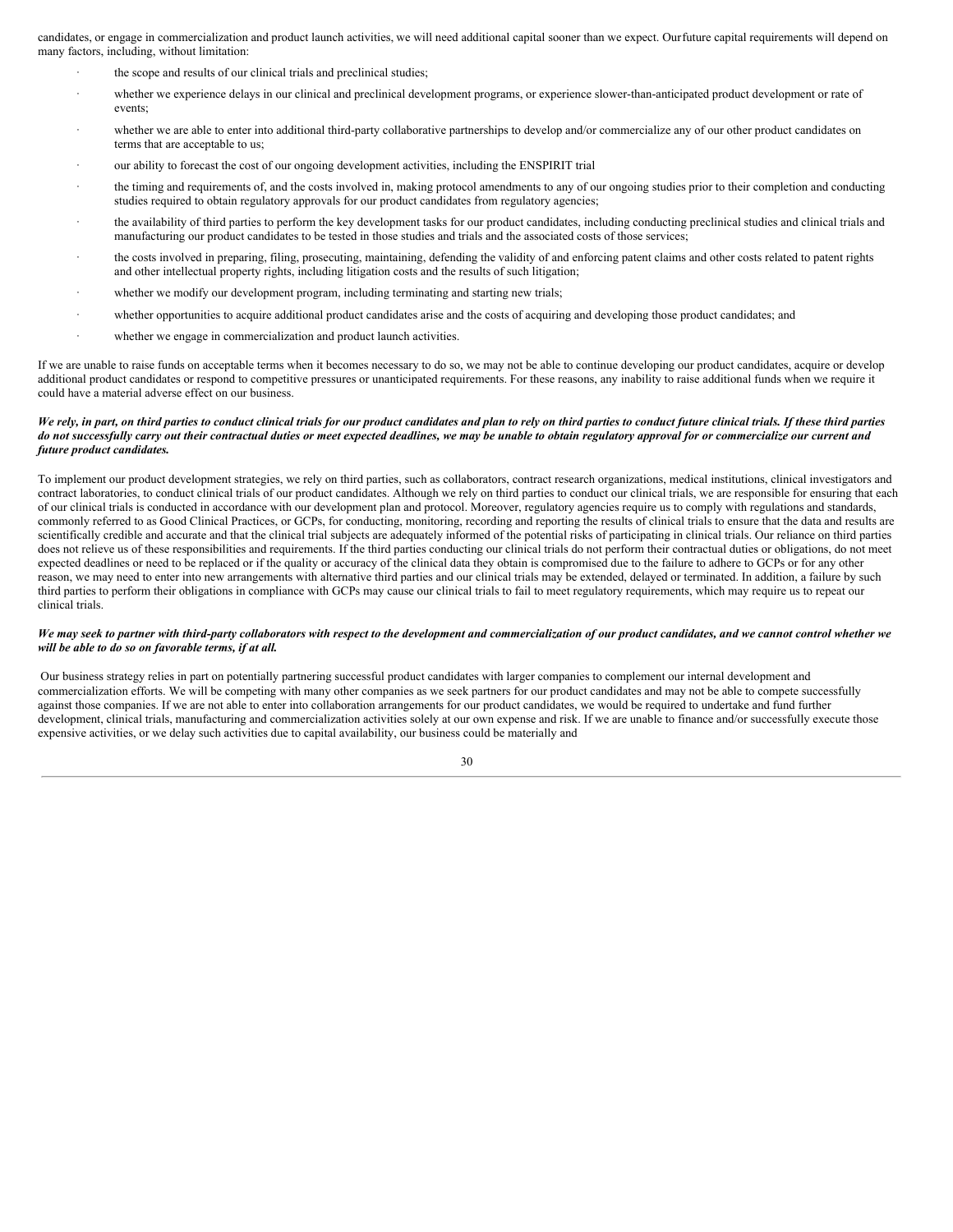adversely affected, and potential future product launch could be materially delayed, be less successful, or we may be forced to disconinue clinical development of these product candidates.

#### Our product candidates may cause undesirable and potentially serious side effects during clinical trials that could delay or prevent their regulatory approval or *commercialization.*

Since patients in our clinical trials have advanced stages of cancer, we expect that additional adverse events, including serious adverse events, will occur.

Undesirable side effects caused by any of our product candidates could cause us or regulatory authorities to interrupt, delay or halt clinical trials and could result in the denial of regulatory approval by regulatory agencies for any or all targeted indications or decrease the competitive opportunity of the product candidate which may decrease sales potential. This, in turn, could prevent us from commercializing our product candidates and generating revenue from their sale. In addition, if our product candidates receive marketing approval and we or others later identify undesirable side effects caused by the product:

- we may elect to terminate the ongoing clinical trials and cease development of the product;
- regulatory authorities may withdraw their approval of the product;
- we may be required to recall the product, change the way the product is administered, conduct additional clinical trials or change the labeling of the product;
- a product may become less competitive and product sales may decrease; and
- our reputation may suffer.

Any one or a combination of these events could prevent us from achieving or maintaining market acceptance of the affected product or could substantially increase the costs and expenses of commercializing the product, which in turn could delay or prevent us from generating significant revenue from the sale of the product. Historic events have raised questions about the safety of marketed drugs and may result in increased cautiousness by regulatory agencies in reviewing new drugs based on safety, efficacy or other regulatory considerations and may result in significant delays in obtaining regulatory approvals, additional clinical trials being required, or more stringent product labeling requirements. Any delay in obtaining, or the inability to obtain, applicable regulatory approvals would prevent us from commercializing our product candidates.

#### Our clinical trials may be suspended or terminated at any time, including by regulatory agencies, a Data Safety Monitoring Board overseeing the clinical trial at issue, by a clinical trial site or investigator, or by us. Any failure or significant delay in completing clinical trials for our product candidates could materially harm our financial *results and the commercial prospects for our product candidates.*

We do not know whether any of our currently planned or on-going clinical trials for custirsen or apatorsen will proceed or be completed on schedule, if at all, or, with respect to our other product candidates, whether we will be able to initiate any future preclinical studies or clinical trials, as applicable, beyond those currently planned. The completion of our clinical trials currently in progress could also be substantially delayed or prevented by several factors, including:

- delay or failure to obtain required future additional funding, when needed, through private or public offerings of our equity securities, debt financings, or the execution of a licensing, partnership or collaboration agreement with a third party for any of our product candidates;
- lack of efficacy evidenced during clinical trials;
- inadequate evidence of clinical benefit or futility;
- slower than expected rates of patient recruitment, enrollment and final analysis;
- failure of patients to complete the clinical trial;
- unforeseen safety issues;
- termination of our clinical trials by one or more clinical trial sites, investigators, data safety monitoring boards, or regulatory agencies;
- inability or unwillingness of patients or medical investigators to follow clinical trial protocols;
- inability to monitor patients adequately during or after treatment;
- introduction of competitive products that may impede our ability to retain patients in clinical trials;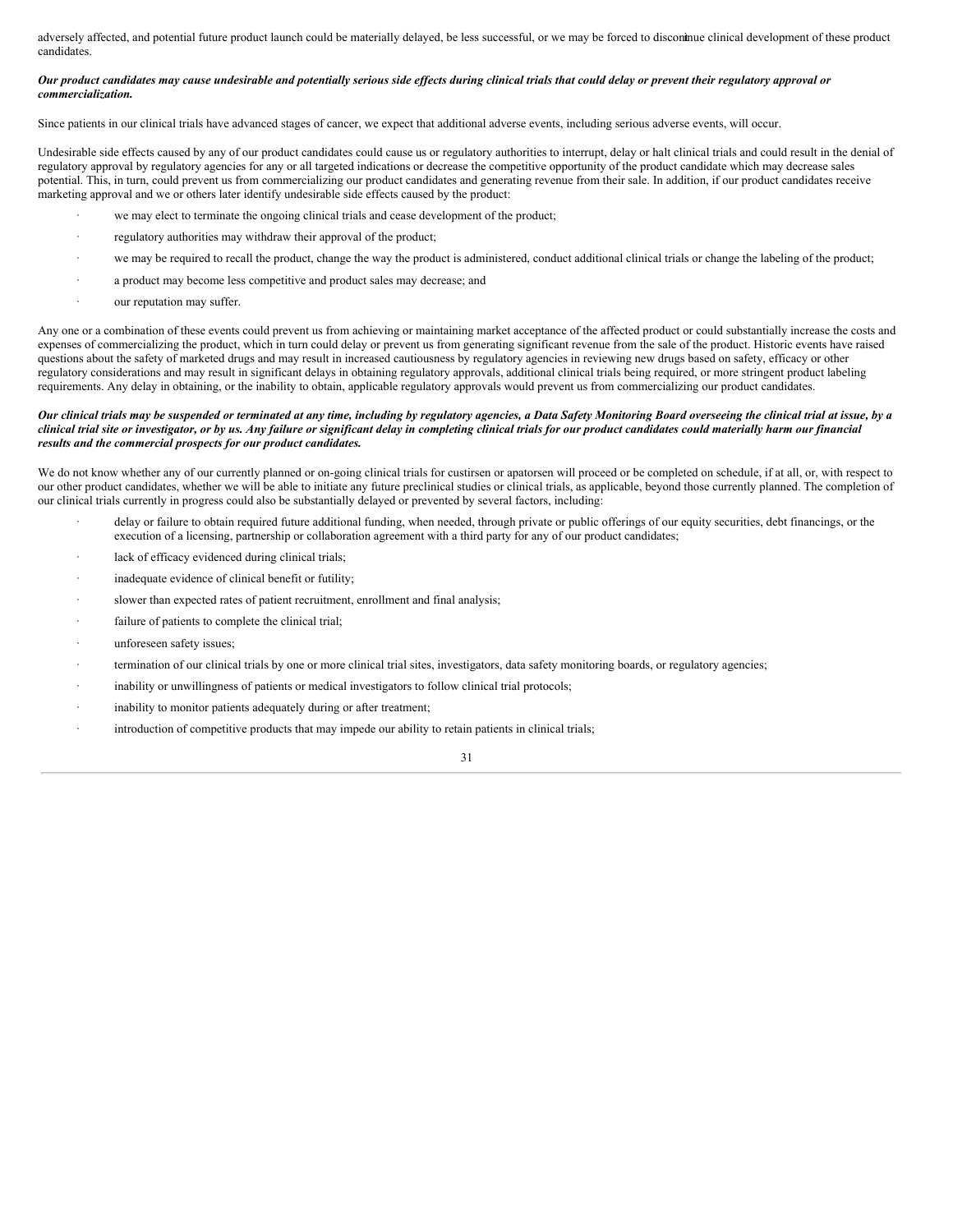- delay or failure to obtain sufficient manufacturing supply of custirsen or apatorsen; and
- delay in submission or acceptance of protocol amendments.

The completion or commencement of future preclinical studies or clinical trials could be substantially delayed or prevented by several factors, including:

- delay or failure to obtain required future additional funding, when needed, through private or public offerings of our equity securities, debt financings, or the execution of a licensing, partnership or collaboration agreement with a third party for any of our product candidates;
- delay or failure to obtain sufficient manufacturing supply of custirsen, apatorsen or other products necessary to conduct our clinical trials;
- limited number of, and competition for, suitable patients with the particular types of cancer required for enrollment in our clinical trials;
- limited number of, and competition for, suitable sites to conduct clinical trials;
- introduction of new product candidates to the market in therapeutic areas similar to those that we are developing for our product candidates;
- · concurrent evaluation of new investigational product candidates in therapeutic areas similar to those that we are developing for our product candidates;
- delay or failure to obtain regulatory agencies' approval or agreement to commence a clinical trial, including our phase 3 or registration clinical trials or amendment of those trials;
- delay or failure to obtain sufficient supplies, including comparator drug, for our clinical trials; delay or failure to reach agreement on acceptable clinical trial agreement terms or clinical trial protocols with prospective sites or investigators;
- delay or failure to obtain the approval of the Institutional Review Board to conduct a clinical trial at a prospective site; and
- our decision to alter the development strategy for one or more clinical or preclinical products.

#### If we were to be successfully sued related to our products or operations, we could face substantial liabilities that may exceed our resources.

We may be held liable if any of our products or operations cause injury or death or are found otherwise unsuitable during product testing, manufacturing, marketing or sale. These risks are inherent in the development of pharmaceutical products. We currently maintain commercial general and umbrella liability policies with combined limits of \$10.0 million per occurrence and in the aggregate, in addition to a \$10.0 million per claim and annual aggregate product liability insurance policy related to our clinical trials consistent with industry standards. When necessary for our products, we intend to obtain additional product liability insurance. Insurance coverage may be prohibitively expensive, may not fully cover potential liabilities or may not be available in the future. Inability to obtain sufficient insurance coverage at an acceptable cost or otherwise to protect against potential product liability claims could prevent or inhibit the commercialization of our products. If we were to be sued for any injury caused by or associated with our products or operations, the litigation could consume substantial time and attention of our management, and the resulting liability could exceed our total assets.

#### If our competitors develop and market products that are more effective, safer or less expensive than our future product candidates, our clinical trials and commercial *opportunities will be negatively af ected.*

The life sciences industry is highly competitive, and we face significant competition from many pharmaceutical, biopharmaceutical and biotechnology companies that are researching and marketing products designed to address cancer indications for which we are currently developing products or for which we may develop products in the future. We are aware of several other companies that are developing therapeutics that seek to promote tumor cell death. Any products we may develop in the future are also likely to face competition from other drugs and therapies. Many of our competitors have significantly greater financial, manufacturing, marketing and drug development resources than we do. Large pharmaceutical companies, in particular, have extensive experience in clinical testing and in obtaining regulatory approvals for drugs. These companies also have significantly greater research and marketing capabilities than we do. In addition, many universities and private and public research institutes are, or may become, active in cancer research, and develop products that may directly compete with ours. If our competitors market products that are more effective, safer or less expensive than our future product candidates, if any, or that reach the market sooner than our future product candidates, if any, we may not achieve commercial success.

<sup>32</sup>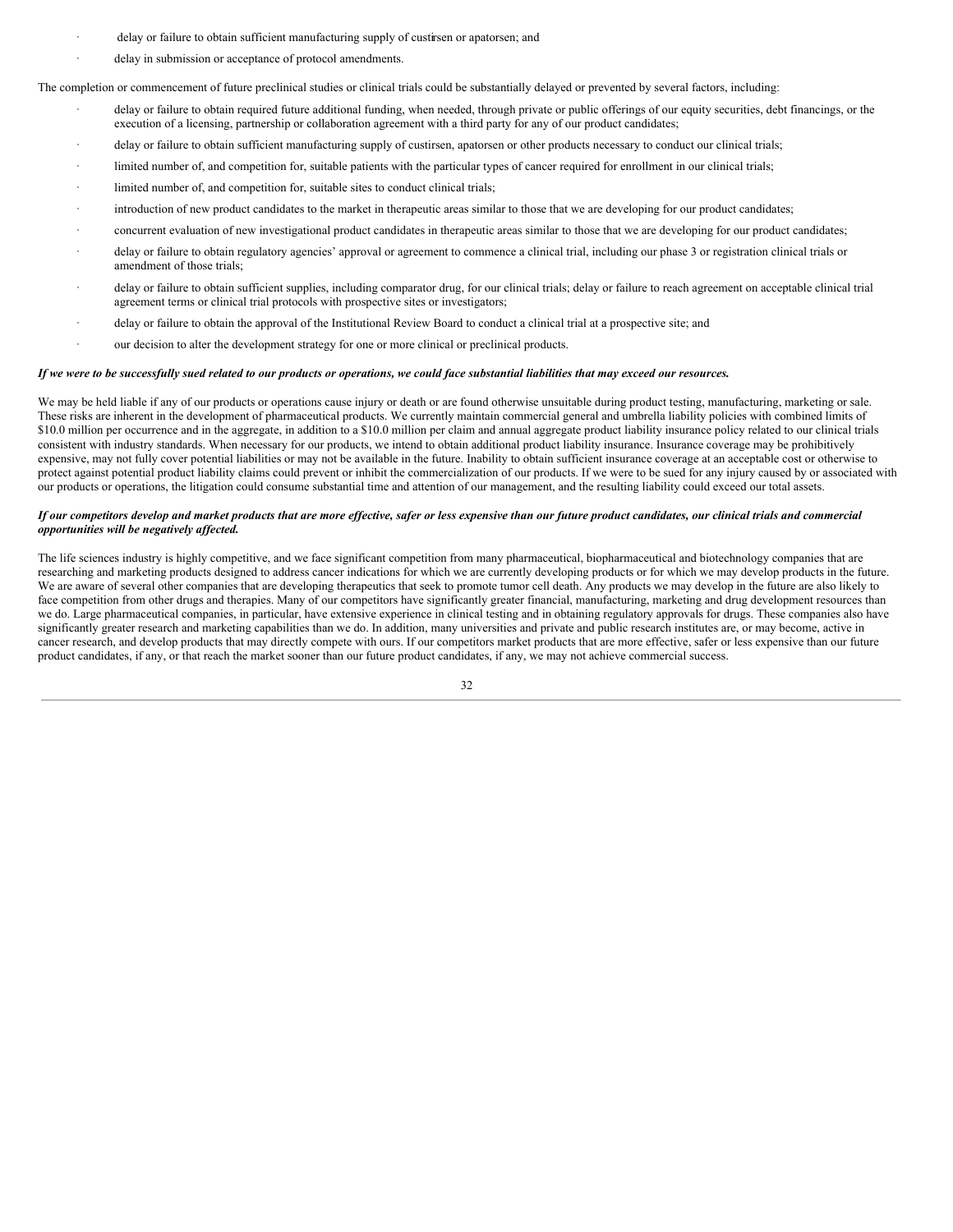#### If new therapies become broadly used, we may need to conduct clinical trials of our product candidates in combination with these new therapies to demonstrate safety and efficacy of the combination. Additional trials will delay the development of our product candidates and increase our costs. The failure of certain of our product candidates *to work in combination with these new therapies would have an adverse ef ect on our business.*

Our intention is to combine certain of our product candidates with therapies that are broadly used by clinicians and considered highly effective. As new therapies are developed, we will need to assess these therapies to determine whether to conduct clinical trials of our product candidates in combination with them to demonstrate safety and efficacy of the combination. If we determine that it is appropriate to conduct additional clinical trials of our product candidates in combination with these new therapies, the development of our product candidates will be delayed and our costs will be increased. If these clinical trials generate safety concerns or lack of efficacy, our business would be adversely affected.

#### Even if we receive regulatory approval to market our product candidates, the market may not be receptive to our products.

Even if our product candidates obtain regulatory approval, they may not gain market acceptance among physicians, patients, healthcare payors and/or the medical community. We believe that the degree of market acceptance will depend on a number of factors, including:

- timing of market introduction of competitive products:
- safety and efficacy of our products;
- prevalence and severity of any side effects;
- potential advantages or disadvantages over alternative treatments;
- strength of marketing and distribution support;
- price of our products, both in absolute terms and relative to alternative treatments;
- availability of coverage and reimbursement from government and other third-party payors; and
- sequencing of available products.

If our future product candidates fail to achieve market acceptance, we may not be able to generate significant revenue or achieve or sustain profitability.

#### We will need to retain additional personnel and expand our other resources in order to develop our other product candidates. If we fail to effectively expand our operations, including attracting and retaining key management and scientific personnel, we may be unable to successfully develop or commercialize our product candidates and our *business may be materially adversely af ected.*

We will need to expand and effectively manage our managerial, operational, financial, development, commercialization and other resources in order to successfully pursue our development and commercialization efforts for our existing and future product candidates. In connection with the termination of the Collaboration Agreement with Teva, we will need to take on additional management activities such as regulatory, drug supply and pharmacovigilance that was previously managed by Teva. Our success depends on our continued ability to attract, retain and motivate highly qualified personnel, such as management, clinical and preclinical personnel, including our executive officers Scott Cormack, John Bencich and Cindy Jacobs. In addition, although we have entered into employment agreements with each of Mr. Cormack, Mr. Bencich and Dr. Jacobs, such agreements permit the executive to terminate his or her employment with us at any time, subject to providing us with advance written notice.

Should custirsen receive marketing approval in the United States, Canada, or elsewhere in the world, we would need to hire a substantial number of specialized personnel, including field-based medical affairs representatives. In turn, we would need to increase our administrative headcount to support such expanded development and commercialization operations with respect to our product candidates. Our ability to attract and retain qualified personnel in the future is subject to intense competition for qualified personnel among biotechnology, pharmaceutical and other businesses and our current financial position. The loss of the services of any of our senior management could delay or prevent the development and commercialization of our product candidates, or have other adverse effects on our business for an indefinite term. In particular, if we lose any members of our current senior management team, we may not be able to find suitable replacements in a timely fashion, if at all, and our business may be harmed as a result.

We have scientific and clinical advisors who assist us in formulating our development and clinical strategies. These advisors are not our employees and may have commitments to, or consulting or advisory contracts with, other entities that may limit their availability to us. In addition, our advisors may have arrangements with other companies to assist those companies in developing products or technologies that may compete with ours.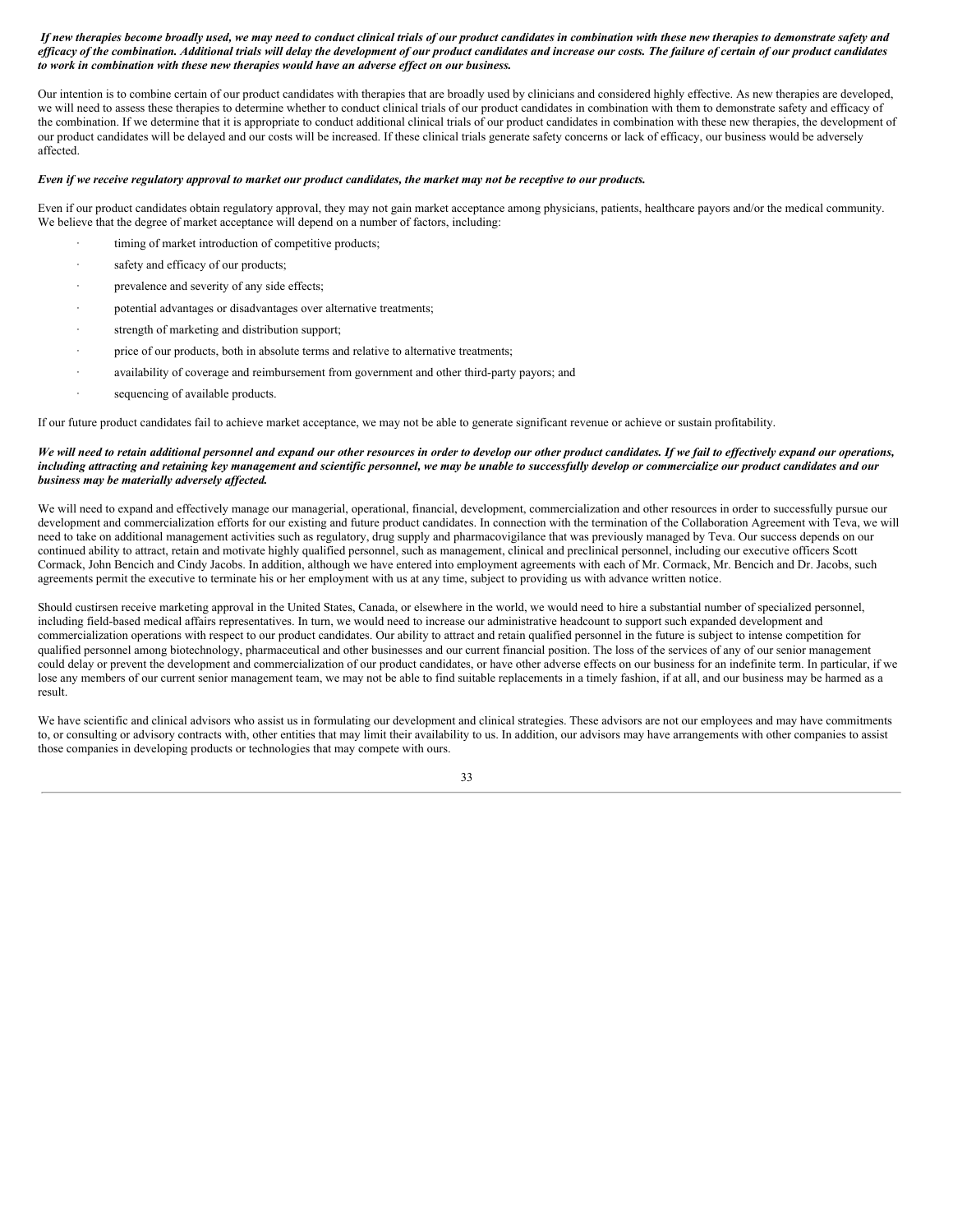#### *We may encounter dif iculties in managing our expected growth and in expanding our operations successfully.*

As we advance our product candidates through development, we will need to develop or expand our development, regulatory, manufacturing, marketing and sales capabilities or contract with third parties to provide these capabilities for us. Maintaining additional relationships and managing our future growth will impose significant added responsibilities on members of our management. We must be able to manage our development efforts effectively, manage our clinical trials effectively, hire, train and integrate additional management, development, administrative and sales and marketing personnel, improve our managerial, development, operational and finance systems, and expand our facilities, all of which may impose a strain on our administrative and operational infrastructure.

Furthermore, we may acquire additional businesses, products or product candidates that complement or augment our existing business. Integrating any newly acquired business, product or product candidate could be expensive and time-consuming. We may not be able to integrate any acquired business, product or product candidate successfully or operate any acquired business profitably. Our future financial performance will depend, in part, on our ability to manage any future growth effectively and our ability to integrate any acquired businesses. We may not be able to accomplish these tasks, which failure could prevent us from successfully growing our business.

#### If we fail to acquire and develop products or product candidates at all or on commercially reasonable terms, we may be unable to grow our business.

We currently do not have internal discovery capabilities and depend on pharmaceutical and biotechnology companies and other researchers to sell or license products or product candidates to us. To date, three of our product candidates have been derived from technologies discovered by the Vancouver Prostate Centre and licensed to us by UBC. We intend to continue to rely on research institutions and other biotechnology or pharmaceutical companies as sources of product candidates. We cannot guarantee that the Vancouver Prostate Centre or UBC will continue to develop new product candidate opportunities, that we will continue to have access to such opportunities or that we will be able to purchase or license these product candidates on commercially reasonable terms, if at all. If we are unable to purchase or license new product candidates from the Vancouver Prostate Centre or UBC, we will be required to identify alternative sources of product candidates.

The success of our product pipeline strategy depends on our ability to identify, select and acquire pharmaceutical product candidates. Proposing, negotiating and implementing an economically viable product acquisition or license is a lengthy and complex process. We compete for partnering arrangements and license agreements with pharmaceutical and biotechnology companies and academic research institutions. Our competitors may have stronger relationships with third parties with whom we are interested in collaborating and/or may have more established histories of developing and commercializing products. As a result, our competitors may have a competitive advantage in entering into partnering arrangements with such third parties. In addition, even if we find promising product candidates, and generate interest in a partnering or strategic arrangement to acquire such product candidates, we may not be able to acquire rights to additional product candidates or approved products on terms that we find acceptable, if at all. If we fail to acquire and develop product candidates from others, we may be unable to grow our business.

We expect that any product candidate that we acquire rights to will require additional development efforts prior to commercial sale, including extensive clinical evaluation and approval by regulatory agencies. All product candidates are subject to the risks of failure inherent in pharmaceutical product development, including the possibility that the product candidate will not be shown to be sufficiently safe and effective for approval by regulatory authorities. Even if the product candidates are approved, we can make no assurance that we would be capable of economically producing the product or that the product would be commercially successful.

#### *We may be adversely af ected if our controls over financial reporting fail or are circumvented.*

We regularly review and update our internal controls, disclosure controls and procedures, and corporate governance policies. In addition, we are required under the Sarbanes Oxley Act of 2002 to report annually on our internal control over financial reporting. If it were to be determined that our internal control over financial reporting is not effective, such shortcoming could have an adverse effect on our business and financial results and the price of our common stock could be negatively affected. This reporting requirement could also make it more difficult or more costly for us to obtain certain types of insurance, including director and officer liability insurance, and we may be forced to accept reduced policy limits and coverage or incur substantially higher costs to obtain the same or similar coverage. Any system of internal controls, however well designed and operated, is based in part on certain assumptions and can provide only reasonable, not absolute, assurances that the objectives of the system are met. Any failure or circumvention of the controls and procedures or failure to comply with regulation concerning control and procedures could have a material effect on our business, results of operation and financial condition. Any of these events could result in an adverse reaction in the financial marketplace due to a loss of investor confidence in the reliability of our financial statements, which ultimately could negatively affect the market price of our shares, increase the volatility of our stock price and adversely affect our ability to raise additional funding. The effect of these events could also make it more difficult for us to attract and retain qualified persons to serve on our Board and our Board committees and as executive officers.

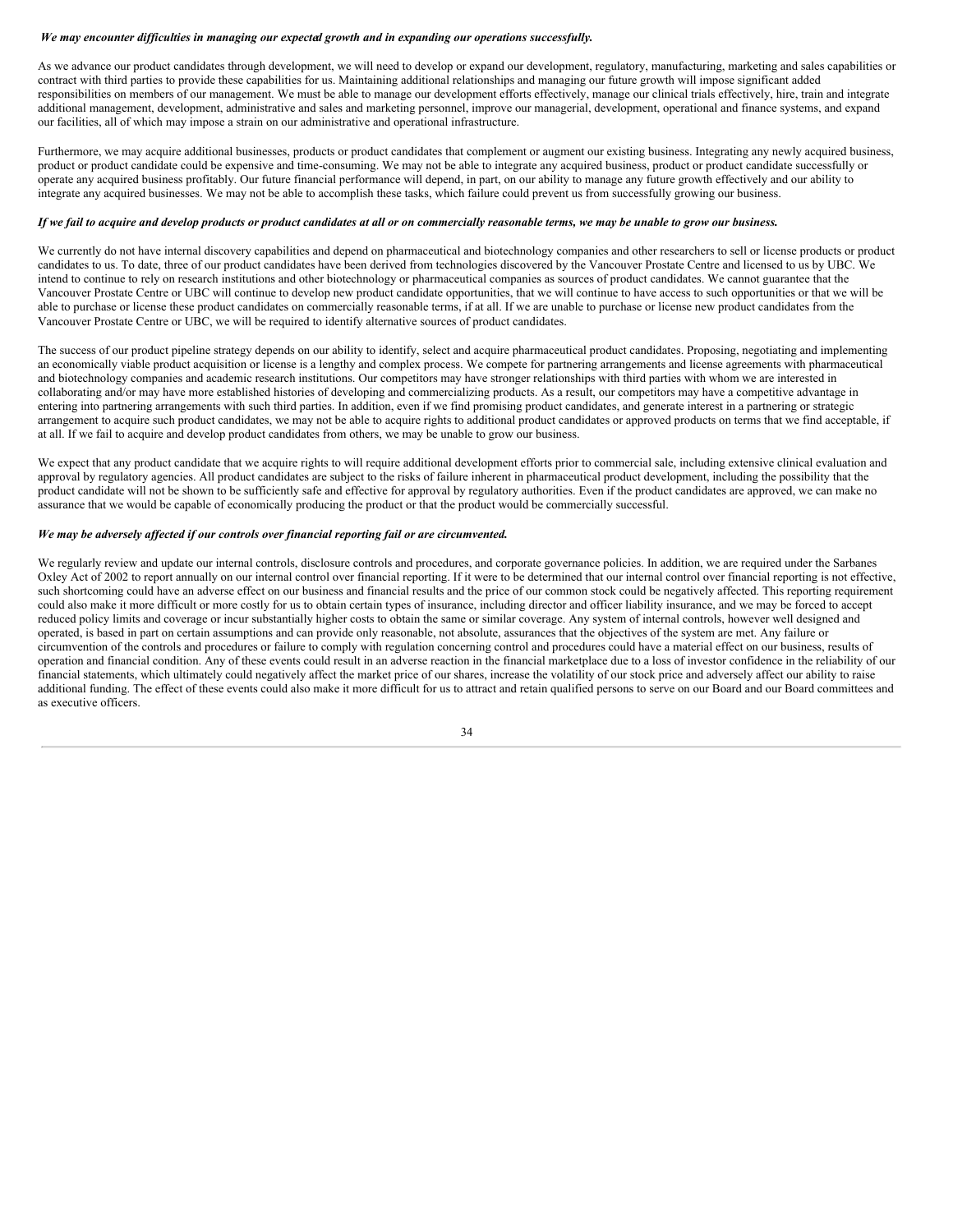#### **Risks Related to Our Intellectual Property**

## *Our proprietary rights may not adequately protect our technologies and product candidates.*

Our commercial success will depend on our ability to obtain patents and/or regulatory exclusivity and maintain adequate protection for our technologies and product candidates in the United States and other countries. We will be able to protect our proprietary rights from unauthorized use by third parties only to the extent that our proprietary technologies and future product candidates are covered by valid and enforceable patents or are effectively maintained as trade secrets.

We and our collaborators intend to apply for additional patents covering both our technologies and product candidates, as we deem appropriate. We or our collaborators may, however, fail to apply for patents on important technologies or product candidates in a timely fashion, if at all. Our existing patents and any future patents we or our collaborators obtain may not be sufficiently broad to prevent others from practicing our technologies or from developing competing products and technologies. In addition, we do not always control the patent prosecution of subject matter that we license from others. Accordingly, we are sometimes unable to exercise a significant degree of control over such intellectual property as we would over our own.

Moreover, the patent positions of biopharmaceutical companies are highly uncertain and involve complex legal and factual questions for which important legal principles remain unresolved. As a result, the validity and enforceability of our patents cannot be predicted with certainty. In addition, the U.S. Supreme Court has revised certain tests regarding granting patents and assessing the validity of patents to make it more difficult to obtain patents. As a consequence, issued patents may be found to contain invalid claims according to the revised standards. Some of our patents or those of our collaborators may be subject to challenge and subsequent invalidation or significant narrowing of claim scope in a re-examination proceeding, or during litigation, under the revised criteria. We cannot guarantee that:

- we or our licensors were the first to make the inventions covered by each of our issued patents and pending patent applications;
- we or our licensors were the first to file patent applications for these inventions;
- others will not independently develop similar or alternative technologies or duplicate any of our technologies;
- any of our or our licensors' pending patent applications will result in issued patents;
- any of our or our licensors' patents will be valid or enforceable;
- any patents issued to us or our licensors and collaboration partners will provide us with any competitive advantages, or will not be challenged by third parties; and
- we will develop additional proprietary technologies that are patentable, or the patents of others will not have an adverse effect on our business.

The actual protection afforded by a patent varies on a product-by-product basis, from country to country and depends on many factors, including the type of patent, the scope of its coverage, the availability of regulatory related extensions, the availability of legal remedies in a particular country and the validity and enforceability of the patents. Our ability or the ability of our collaborators to maintain and solidify our proprietary position for our product candidates will depend on our success in obtaining effective claims and enforcing those claims once granted. Our issued patents and those that may issue in the future, or those licensed to us or our collaborators, may be challenged, invalidated, unenforceable or circumvented, and the rights granted under any issued patents may not provide us with proprietary protection or competitive advantages against competitors with similar products. Due to the extensive amount of time required for the development, testing and regulatory review of a potential product, it is possible that, before any of our product candidates can be commercialized, any related patent may expire or remain in force for only a short period following commercialization, thereby reducing any advantage of the patent.

We also rely on trade secrets to protect some of our technology, especially where it is believed that patent protection is not appropriate or obtainable. However, trade secrets are difficult to maintain. While we use reasonable efforts to protect our trade secrets, our or our collaboration partners' employees, consultants, contractors or scientific and other advisors may unintentionally or willfully disclose our proprietary information to competitors. For example, under our Termination Agreement with Teva, Teva is not permitted to use our confidential information which would include our trade secrets. We may not be able to adequately determine whether Teva uses any of our trade secrets and if they do, we may not be able to sufficiently enforce their non-use. Enforcement of claims that a third party has illegally obtained and is using trade secrets is expensive, time consuming and uncertain. In addition, non-U.S. courts are sometimes less willing than U.S. courts to protect trade secrets. If our competitors independently develop equivalent knowledge, methods and know-how, we would not be able to assert our trade secrets against them and our business could be harmed.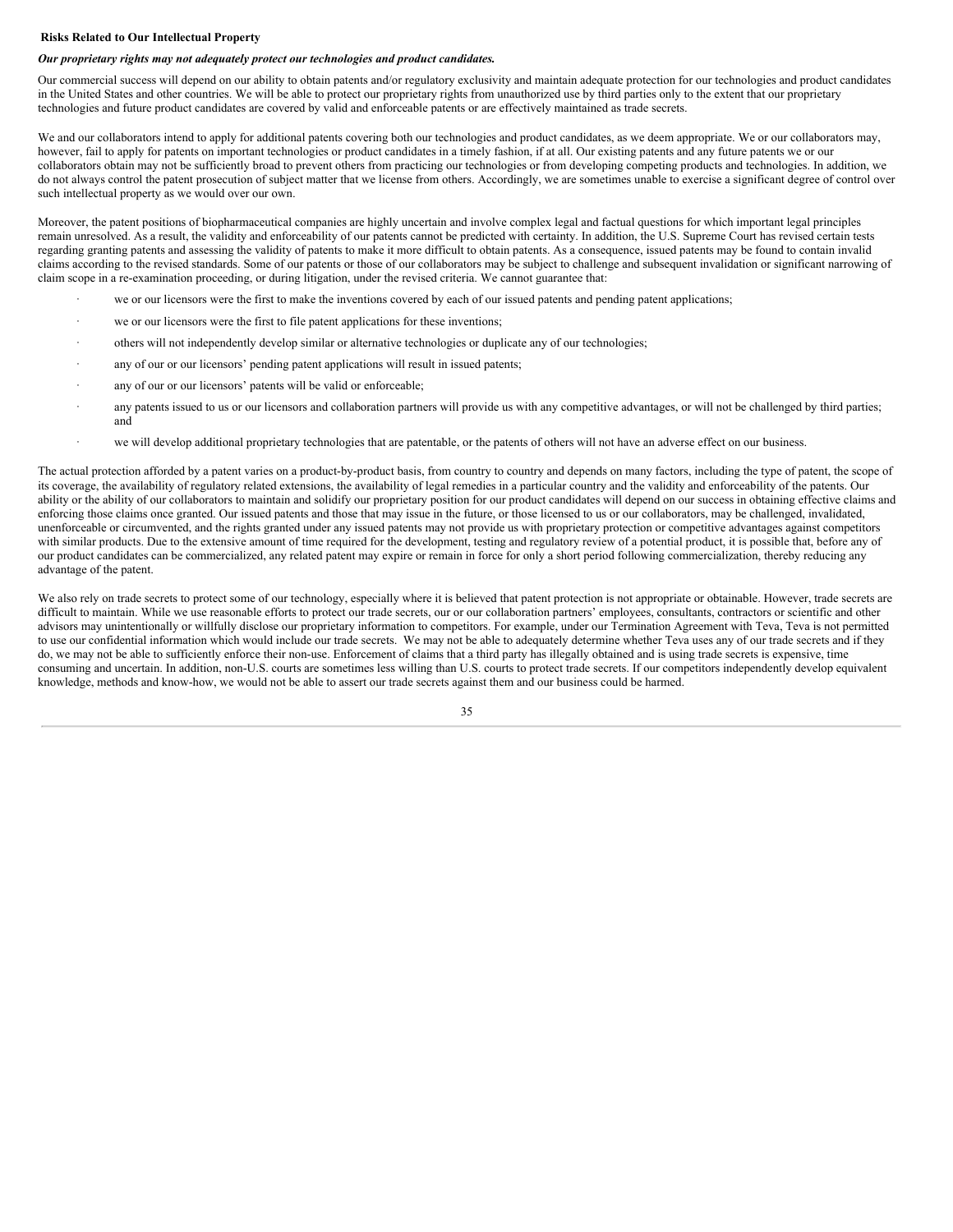#### *We may not be able to protect our intellectual property rights throughout the world.*

Filing, prosecuting and defending patents on all of our product candidates and products, when and if we have any, in every jurisdiction would be prohibitively expensive. Competitors may use our technologies in jurisdictions where we or our licensors have not obtained patent protection to develop their own products. These products may compete with our products, when and if we have any, and may not be covered by any of our or our licensors' patent claims or other intellectual property rights.

The laws of some non-U.S. countries do not protect intellectual property rights to the same extent as the laws of the United States, and many companies have encountered significant problems in protecting and defending such rights in foreign jurisdictions. The legal systems of certain countries, particularly certain developing countries, do not favor the enforcement of patents and other intellectual property protection, particularly those relating to biotechnology and/or pharmaceuticals, which could make it difficult for us to stop the infringement of our patents. Proceedings to enforce our patent rights in foreign jurisdictions could result in substantial cost and divert our efforts and attention from other aspects of our business.

#### We may become involved in disputes with past or potential future collaborators over intellectual property ownership, and publications by our research collaborators and scientific advisors could impair our ability to obtain patent protection or protect our proprietary information, which, in either case, could have a significant effect on our *business.*

Inventions discovered under research, material transfer or other such collaborative agreements may become jointly owned by us and the other party to such agreements in some cases and the exclusive property of either party in other cases. Under some circumstances, it may be difficult to determine who owns a particular invention, or whether it is jointly owned, and disputes could arise regarding ownership of those inventions. These disputes could be costly and time consuming and an unfavorable outcome could have a significant adverse effect on our business if we were not able to protect or license rights to these inventions. In addition, our research collaborators and scientific advisors generally have contractual rights to publish our data and other proprietary information, subject to our prior review. Publications by our research collaborators and scientific advisors containing such information, either with our permission or in contravention of the terms of their agreements with us, may impair our ability to obtain patent protection or protect our proprietary information, which could significantly harm our business.

#### *The intellectual property protection for our product candidates depends on third parties.*

With respect to custirsen, apatorsen and OGX-225, we have exclusively licensed from UBC certain issued patents and pending patent applications covering the respective antisense sequences underlying these product candidates and their commercialization and use, and we have licensed from Isis certain issued patents and pending patent applications directed to product compositions and chemical modifications used in product candidates for commercialization, use and the manufacturing thereof, as well as some alternative antisense sequences. We have also received a sublicense from Isis under certain third-party patent portfolios directed to such modifications.

The patents and pending patent applications underlying our licenses do not cover all potential product candidates, modifications and uses. In the case of patents and patent applications licensed from Isis, we do not have and have not had any control over the filing, prosecution or enforcement of these patents or patent applications. We cannot be certain that such prosecution efforts have been or will be conducted in compliance with applicable laws and regulations or will result in valid and enforceable patents. We also cannot be assured that our licensors or their respective licensing partners will agree to enforce any such patent rights at our request or devote sufficient efforts to attain a desirable result. Any failure by our licensors or any of their respective licensing partners to properly protect the intellectual property rights relating to our product candidates could have a material adverse effect on our financial condition and results of operation.

#### If we breach any of the agreements under which we license rights to our product candidates or technology from third parties, we could lose license rights that are important to our business. Certain of our license agreements may not provide an adequate remedy for a breach by the licensor.

We license the development and commercialization rights for most of our product candidates, including custirsen, apatorsen and OGX-225, and we expect to enter into similar licenses in the future. Under such licenses, we are subject to various obligations such as sublicensing, royalty and milestone payments, annual maintenance fees, limits on sublicensing, insurance obligations and the obligation to use commercially reasonable best efforts to develop and exploit the licensed technology. If we fail to comply with any of these obligations or otherwise breach these agreements, our licensors may have the right to terminate the license in whole or in part or to terminate the exclusive nature of the license. We may also become involved in disputes with licensors regarding the meaning of certain terms in the license agreements, including terms related to royalty and milestone payments, which may result in costly and time consuming litigation. Loss of any of these licenses or the exclusivity rights provided by the licenses could harm our financial condition and results of operations. In addition, certain of our license agreements with UBC eliminate our ability to obtain money damages in respect of certain claims against UBC.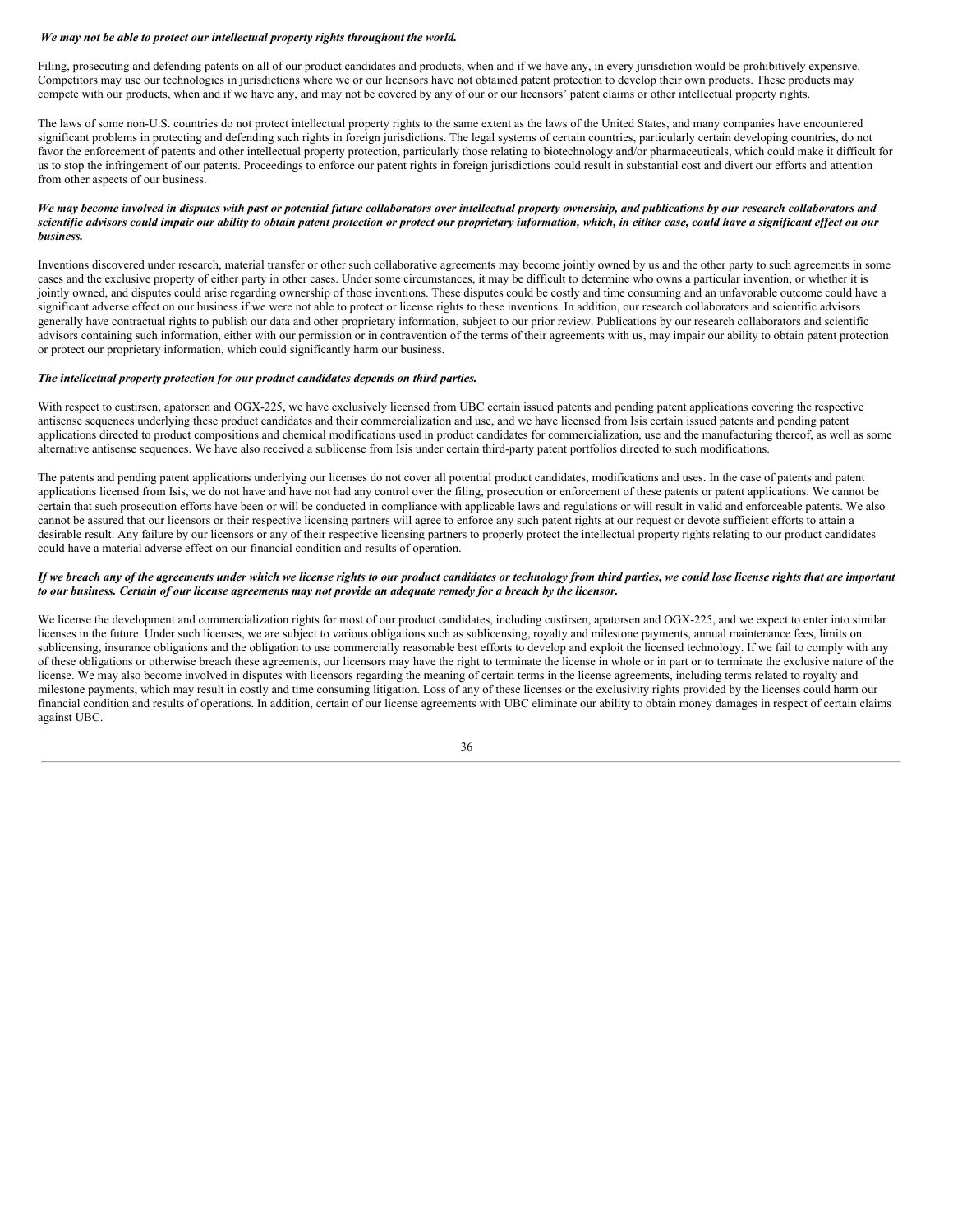During 2015, we received communications from Isis requesting payment of 30% of the \$23.2 million paid by Teva under the Termination Agreement, as well as 30% of any amounts paid by Teva upon release of the \$3.0 million holdback amount. Isis has asserted that our failure to make such payments constitutes a material breach of the license agreement with Isis. We do not, however, believe that any payments are due to Isis. Under the Isis license agreement, no payment is due to Isis on any consideration that we receive for the reimbursement for research and development activities. The amounts paid or payable by Teva under the Termination Agreement constitute an advanced reimbursement for certain continuing research and development activities related to custirsen and certain other antisense inhibitors of clusterin, and therefore, no payments are owed to Isis. If we are unable to resolve this disagreement with Isis, we could become subject to costly and time consuming litigation, which may result in a diversion of management's attention and resources. If such litigation does not result in a successful outcome or we are otherwise unable to settle the dispute on acceptable terms, we may be required to pay Isis a significant portion of the amounts that were paid by Teva. Isis may also attempt to terminate the license agreement, which could result in our loss of certain development and commercialization rights relating to our product candidates and harm our ability to advance our product candidates.

#### The patent protection for our product candidates or products may expire before we are able to maximize their commercial value, which may subject us to increased *competition and reduce or eliminate our opportunity to generate product revenue.*

The patents for our product candidates have varying expiration dates and, when these patents expire, we may be subject to increased competition and we may not be able to recover our development costs. For example, certain of the U.S. patents directed to custirsen and its use that have been licensed from UBC are scheduled to expire in 2020 and 2021. In some of the larger economic territories, such as the United States and Europe, patent term extension/restoration may be available to compensate for time taken during aspects of the product candidate's regulatory review. We cannot, however, be certain that an extension will be granted or, if granted, what the applicable time period or the scope of patent protection afforded during any extended period will be. In addition, even though some regulatory agencies may provide some other exclusivity for a product candidate under its own laws and regulations, we may not be able to qualify the product candidate or obtain the exclusive time period.

If we are unable to obtain patent term extension/restoration or some other exclusivity, we could be subject to increased competition and our opportunity to establish or maintain product revenue could be substantially reduced or eliminated. Furthermore, we may not have sufficient time to recover our development costs prior to the expiration of our U.S. and non-U.S. patents.

#### We may incur substantial costs as a result of litigation or other proceedings relating to patent and other intellectual property rights and we may be unable to protect our *rights to, or use of, our technology.*

If we choose to go to court to stop someone else from using the inventions claimed in our patents or our licensed patents, that individual or company has the right to ask the court to rule that these patents are invalid and/or should not be enforced against that third party. These lawsuits are expensive and would consume time and other resources even if we were successful in stopping the infringement of these patents. In addition, there is a risk that the court will decide that these patents are invalid or unenforceable and that we do not have the right to stop the other party from using the inventions. The U.S. Supreme Court has revised certain tests regarding granting patents and assessing the validity of patents to make it more difficult to obtain patents. Some of our issued patents may be subject to challenge and subsequent invalidation under the revised criteria. There is also the risk that, even if the validity or unenforceability of these patents is upheld, the court will narrow the scope of our claim or will refuse to stop the other party on the grounds that such other party's activities do not infringe our rights.

If we wish to use the technology or compound claimed in issued and unexpired patents owned by others, we will need to obtain a license from the owner, enter into litigation to challenge the validity or enforceability of the patents or incur the risk of litigation in the event that the owner asserts that we infringed its patents. The failure to obtain a license to technology or the failure to challenge an issued patent that we may require to discover, develop or commercialize our product candidates may have a material adverse effect on us.

If a third party asserts that we infringed its patents or other proprietary rights, we could face a number of risks that could seriously harm our results of operations, financial condition and competitive position, including:

- patent infringement and other intellectual property claims, which would be costly and time consuming to defend, whether or not the claims have merit, and which could delay the regulatory approval process and divert management's attention from our business;
- substantial damages for past infringement, which we may have to pay if a court determines that our product candidates or technologies infringe a competitor's patent or other proprietary rights;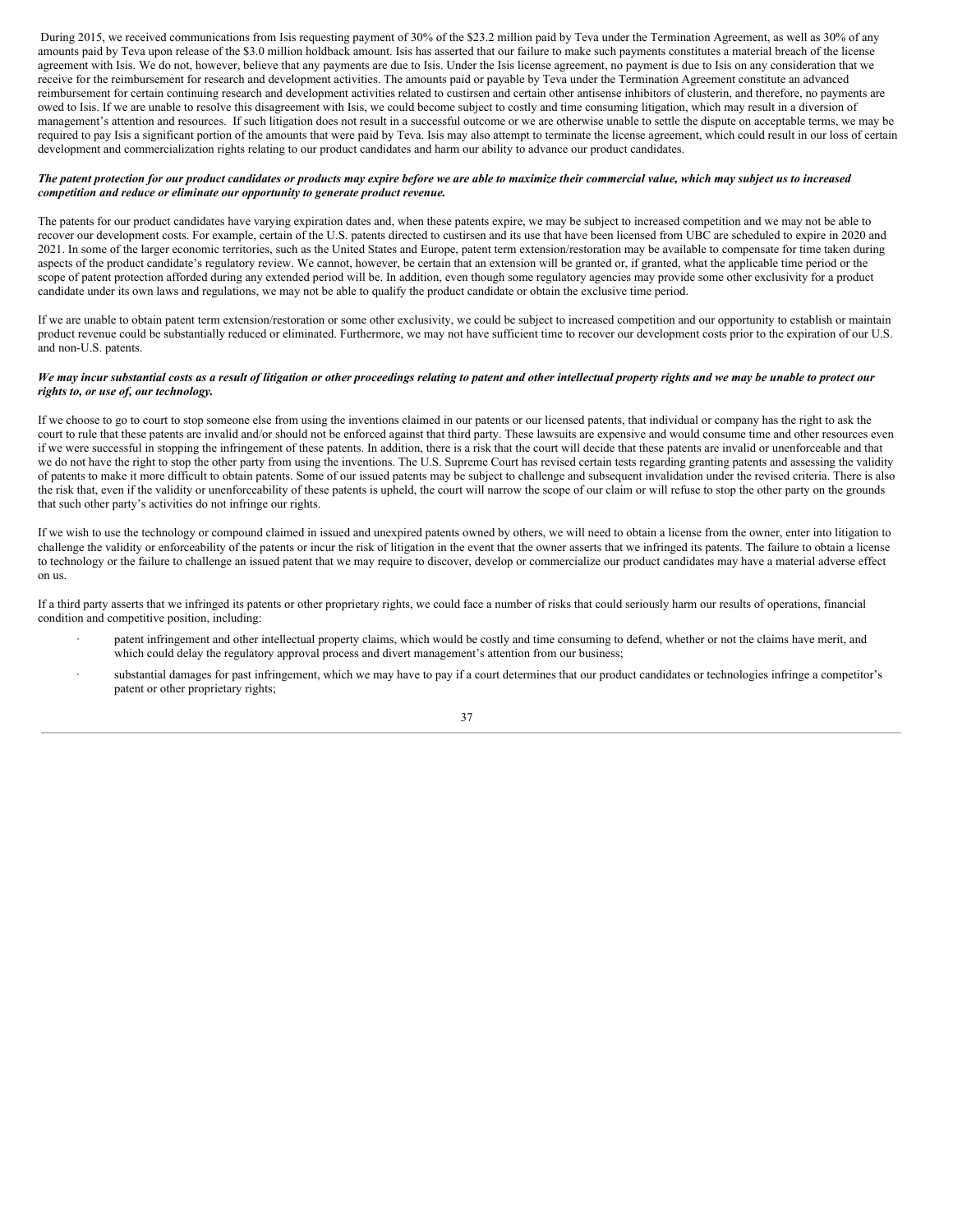- a court prohibiting us from selling or licensing our technologies or future drugs unless the third party licenses its patents or other proprietary rights to us on commercially reasonable terms, which it is not required to do; and
- · if a license is available from a third party, we may have to pay substantial royalties or lump-sum payments or grant cross licenses to our patents or other proprietary rights to obtain that license.

The biotechnology industry has produced a proliferation of patents, and it is not always clear to industry participants, including us, which patents cover various types of products or methods of use. The coverage of patents is subject to interpretation by the courts, and the interpretation is not always uniform. If we are sued for patent infringement, we would need to demonstrate that our product candidates or methods of use either do not infringe the patent claims of the relevant patent, and/or that the patent claims are invalid, and/or that the patent is unenforceable and we may not be able to do this. Proving invalidity, in particular, is difficult since it requires a showing of clear and convincing evidence to overcome the presumption of validity enjoyed by issued patents.

U.S. patent laws as well as the laws of some foreign jurisdictions provide for provisional rights in published patent applications beginning on the date of publication, including the right to obtain reasonable royalties, if a patent subsequently issues and certain other conditions are met.

Because some patent applications in the United States may be maintained in secrecy until the patents are issued, because patent applications in the United States and many foreign jurisdictions are typically not published until 18 months after filing and because publications in the scientific literature often lag behind actual discoveries, we cannot be certain that others have not filed patent applications for technology covered by our licensors' issued patents or our pending applications or our licensors' pending applications, or that we or our licensors were the first to invent the technology.

Patent applications filed by third parties that cover technology similar to ours may have priority over our or our licensors' patent applications and could further require us to obtain rights to issued patents covering such technologies. If another party files a U.S. patent application on an invention similar to ours, we may elect to participate in or be drawn into an interference proceeding declared by the U.S. Patent and Trademark Office to determine priority of invention in the United States. The costs of these proceedings could be substantial, and it is possible that such efforts would be unsuccessful, resulting in a loss of our U.S. patent position with respect to such inventions. Some of our competitors may be able to sustain the costs of complex patent litigation more effectively than we can because they have substantially greater resources. In addition, any uncertainties resulting from the initiation and continuation of any litigation could have a material adverse effect on our ability to raise the funds necessary to continue our operations. We cannot predict whether third parties will assert these claims against us or against the licensors of technology licensed to us, or whether those claims will harm our business. If we are forced to defend against these claims, whether they are with or without any merit and whether they are resolved in favor of or against us or our licensors, we may face costly litigation and diversion of management's attention and resources. As a result of these disputes, we may have to develop costly non-infringing technology, or enter into licensing agreements. These agreements, if necessary, may be unavailable on terms acceptable to us, if at all, which could seriously harm our business or financial condition.

#### We may be subject to damages resulting from claims that we, or our employees or consultants, have wrongfully used or disclosed alleged trade secrets of third parties.

Many of our employees were previously employed, and certain of our consultants are currently employed, at universities or biotechnology or pharmaceutical companies, including our competitors or potential competitors. Although we have not received any claim to date, we may be subject to claims that these employees or consultants or we have inadvertently or otherwise used or disclosed trade secrets or other proprietary information of these current or former employers. Litigation may be necessary to defend against these claims. If we fail in defending such claims, in addition to paying monetary damages, we may lose valuable intellectual property rights or personnel. We may be subject to claims that employees of our partners or licensors of technology licensed by us have inadvertently or otherwise used or disclosed trade secrets or other proprietary information of their former employers. We may become involved in litigation to defend against these claims. If we fail in defending such claims, in addition to paying monetary damages, we may lose valuable intellectual property rights or personnel.

#### **Risks Related to our Common Stock**

#### *The price for our common stock is volatile.*

The market prices for our common stock and that of emerging life science companies generally have historically been highly volatile. For example, after the announcement of the top line survival results of our phase 3 SYNERGY trial, we experienced a significant decrease in our stock price. Future announcements concerning us, the results of our clinical trials or our competitors may also have a significant effect on the market price of our common stock. The stock markets also experience significant price and volume fluctuation unrelated to the operating performance of particular companies. These market fluctuations may also adversely affect the market price of our common stock.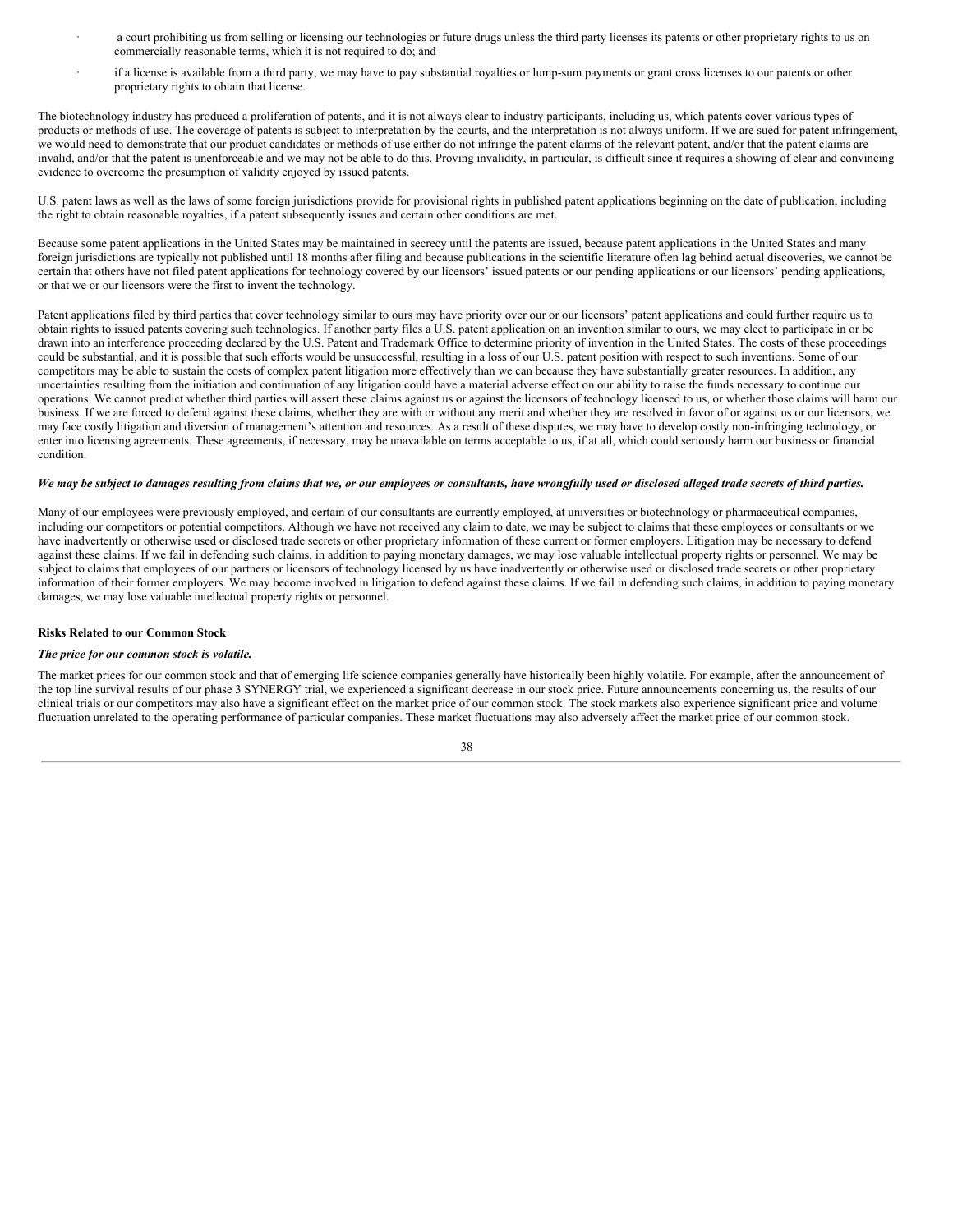An increase in the market price of our common stock, which is uncertain and unpredictable, may be the sole source of gain from an investment in our common stock. An investment in our common stock may not be appropriate for investors who require dividend income. We have never declared or paid cash dividends on our capital stock and do not anticipate paying any cash dividends on our capital stock in the foreseeable future. We currently intend to retain all available funds and any future earnings to fund the development and growth of our business. As a result, capital appreciation, if any, of our common stock will be the sole source of gain for stockholders for the foreseeable future. Accordingly, an investment in our common stock may not be appropriate for investors who require dividend income or investors who are not prepared to bear a significant risk of losses from such an investment.

#### *We are at risk of securities class action litigation.*

In the past, securities class action litigation has often been brought against a company following a decline in the market price of its securities, including in circumstances where such declines occur in close proximity to the announcement of clinical trial results. This risk is especially relevant for us because our stock price and those of other biotechnology and biopharmaceutical companies have experienced significant stock price volatility in recent years. If we face such litigation, it could result in substantial costs and a diversion of management's attention and resources, which could harm our business.

#### If we raise additional capital, the terms of the financing transactions may cause dilution to existing stockholders or contain terms that are not favorable to us.

To date, our sources of cash have been limited primarily to proceeds from the private or public placement of our securities and reimbursement for custirsen-related development expenses from our prior strategic collaboration with Teva, which terminated in April 2015. In the future, we may seek to raise additional financing through private placements or public offerings of our equity or debt securities. We cannot be certain that additional funding will be available on acceptable terms, if at all. To the extent that we raise additional financing by issuing equity securities, we may do so at a price per share that represents a discount to the then-current per share trading price of our common stock and our stockholders may experience significant dilution. Any debt financing, if available, may involve restrictive covenants, such as limitations on our ability to incur additional indebtedness, limitations on our ability to acquire or license intellectual property rights and other operating restrictions that could adversely affect our ability to conduct our business.

#### Anti-takeover provisions in our stockholder rights plan, our charter documents and under Delaware law could make a third-party acquisition of us difficult.

We have a stockholder rights plan that may have the effect of discouraging unsolicited takeover proposals. Specifically, the rights issued under the stockholder rights plan could cause significant dilution to a person or group that attempts to acquire us on terms not approved in advance by our Board. In addition, our certificate of incorporation and bylaws contain provisions that may discourage unsolicited takeover proposals that stockholders may consider to be in their best interests. These provisions include the ability of our Board to designate the terms of and issue new series of preferred stock and the ability of our Board to amend our bylaws without stockholder approval. In addition, as a Delaware corporation, we are subject to Section 203 of the Delaware General Corporation Law, which generally prohibits a Delaware corporation from engaging in any business combination with any interested stockholder for a period of three years following the date that the stockholder became an interested stockholder, unless certain specific requirements are met as set forth in Section 203. Collectively, these provisions could make a third-party acquisition of us difficult or could discourage transactions that otherwise could involve payment of a premium over prevailing market prices for our common stock.

#### **Risks Related to Our Industry**

#### *There is a high risk that our drug development activities will not result in commercial products.*

Our product candidates are in various stages of development and are prone to the risks of failure inherent in drug development. We will need to complete significant additional clinical trials before we can demonstrate that our product candidates are safe and effective to the satisfaction of regulatory agencies. Clinical trials are expensive and uncertain processes that take years to complete. Failure can occur at any stage of the process, and successful early clinical trials do not ensure that later clinical trials will be successful. Product candidates in later-stage clinical trials may fail to show desired efficacy and safety traits despite having progressed through initial clinical trials. For example, in April 2014, we announced that top-line survival results indicated that the addition of custirsen to standard first-line docetaxel/prednisone therapy did not meet the primary endpoint of a statistically significant improvement in overall survival in men with metastatic CRPC, compared to docetaxel/prednisone alone. A number of companies in the pharmaceutical industry have suffered significant setbacks in advanced clinical trials, even after obtaining promising results in earlier clinical trials. In addition, a clinical trial may prove successful with respect to a secondary objective, but fail to demonstrate clinically significant benefits with respect to a primary objective. Failure to satisfy a primary objective in a phase 3 clinical trial (registration trial) would generally mean that a product candidate would not receive regulatory approval.

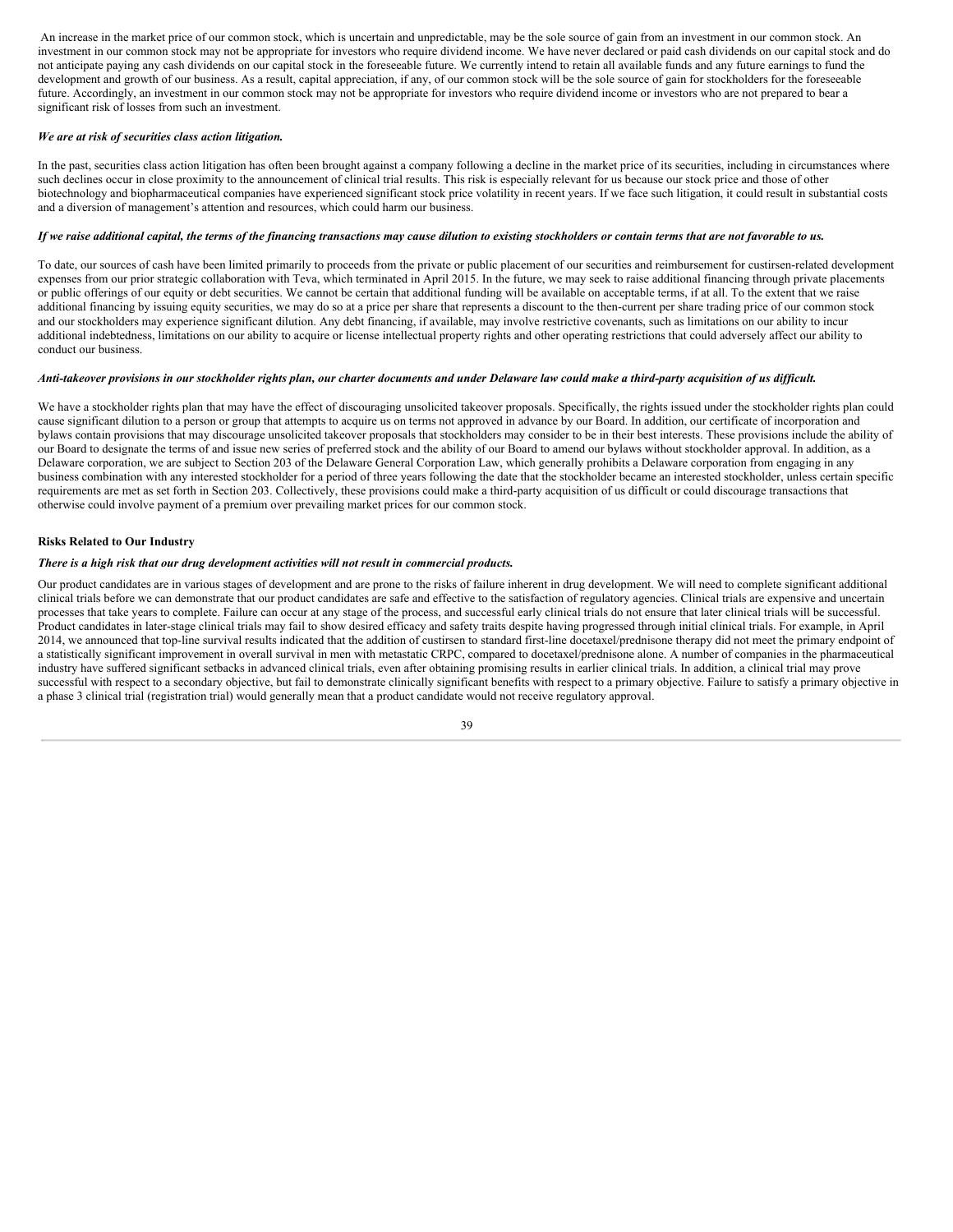#### The regulatory approval process is expensive, time consuming and uncertain and may prevent us from obtaining approvals for the commercialization of some or all of our *product candidates.*

The research, testing, manufacturing, labeling, approval, selling, marketing and distribution of drug products are subject to extensive regulation by regulatory agencies, which regulations differ from country to country. We are not permitted to market our product candidates in the United States until we receive approval of an application for market approval from regulatory agencies. We have not submitted an application for or received marketing approval for any of our product candidates. Obtaining approval of an application for market approval can be a lengthy, expensive and uncertain process. In addition, failure to comply with regulatory agencies' requirements may, either before or after product approval, if any, subject us to administrative or judicially imposed sanctions, including:

- restrictions on the products, manufacturers or manufacturing process;
- warning letters;
- civil and criminal penalties;
- injunctions;
- suspension or withdrawal of regulatory approvals;
- product seizures, detentions or import bans;
- · voluntary or mandatory product recalls and publicity requirements;
- total or partial suspension of production;
- imposition of restrictions on operations, including costly new manufacturing requirements; and
- · refusal to approve pending applications for market approval or supplements to approved applications for market approval.

Regulatory approval of an application for market approval or application for market approval supplement is not guaranteed, and the approval process is expensive and may take several years. Regulatory agencies also has substantial discretion in the drug approval process. Even though we have received support for our protocol amendment to the AFFINITY trial, this does not guarantee that regulatory agencies will be supportive of an application for market approval. Despite the time and expense exerted, failure can occur at any stage, and we could encounter problems that could cause us to abandon clinical trials or to repeat or perform additional preclinical studies and clinical trials. The number of preclinical studies and clinical trials that will be required for regulatory agencies' approval varies depending on the drug candidate, the disease or condition that the drug candidate is designed to address, and the regulations applicable to any particular drug candidate. Regulatory agencies can delay, limit or deny approval of a drug candidate for many reasons, including:

- a drug candidate may not be deemed safe or effective;
- regulatory agencies may not find the data from preclinical studies and/or clinical trials sufficient;
- regulatory agencies might not approve our third-party manufacturer's processes or facilities;
- · regulatory agencies may change its approval policies or adopt new regulations; and
- third-party products may enter the market and change approval requirements.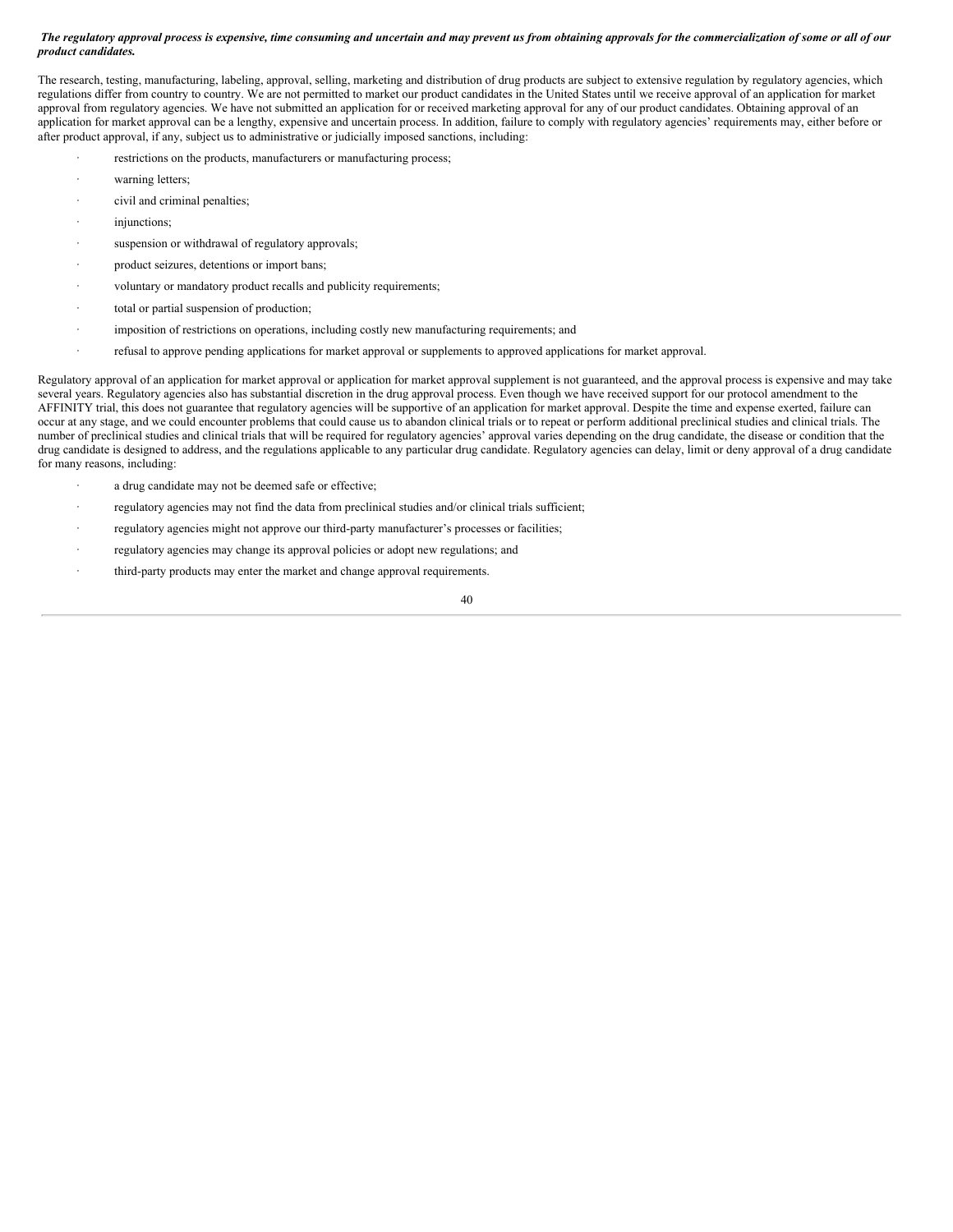#### Even if we obtain regulatory approvals for our product candidates, the terms of approvals and ongoing regulation of our product candidates may limit how we *manufacture and market our product candidates, which could materially af ect our ability to generate revenue.*

If any of our product candidates are approved, the approved product and its manufacturer will be subject to continual review. Any regulatory approval that we receive for a product candidate is likely to be subject to limitations on the indicated uses for which the end product may be marketed, or include requirements for potentially costly postapproval follow-up clinical trials. In addition, if regulatory agencies approve any of our product candidates, the labeling, packaging, adverse event reporting, storage, advertising and promotion for the end product will be subject to extensive regulatory requirements. We and the manufacturers of our products, when and if we have any, will also be required to comply with cGMP regulations, which include requirements relating to quality control and quality assurance, as well as the corresponding maintenance of records and documentation. Further, regulatory agencies must approve these manufacturing facilities before they can be used to manufacture our products, when and if we have any, and these facilities are subject to ongoing regulatory inspection. If we fail to comply with the regulatory requirements of regulatory agencies, or if previously unknown problems with our products, when and if we have any, manufacturers or manufacturing processes are discovered, we could be subject to administrative or judicially imposed sanctions, including:

- restrictions on the products, manufacturers or manufacturing process;
- warning letters:
- civil or criminal penalties or fines;
- injunctions;
- product seizures, detentions or import bans;
- voluntary or mandatory product recalls and publicity requirements;
- suspension or withdrawal of regulatory approvals;
- total or partial suspension of production;
- imposition of restrictions on operations, including costly new manufacturing requirements; and
- · refusal to approve pending applications for market approval or supplements to approved applications for market approval.

In addition, regulatory agencies may change their policies and additional regulations may be enacted that could prevent or delay regulatory approval of our product candidates. We cannot predict the likelihood, nature or extent of government regulation that may arise from future legislation or administrative action, either in the United States, Canada or abroad. If we are not able to maintain regulatory compliance, we would likely not be permitted to market our future product candidates and we may not achieve or sustain profitability.

#### If government and third-party payors fail to provide coverage and adequate reimbursement rates for our product candidates, our revenue and potential for profitability will *be reduced.*

In the United States and elsewhere, our product revenue will depend principally on the reimbursement rates established by third-party payors, including government health administration authorities, managed-care providers, public health insurers, private health insurers and other organizations. These third-party payors are increasingly challenging the price, and examining the cost-effectiveness, of medical products and services. In addition, significant uncertainty exists as to the reimbursement status, if any, of newly approved drugs, pharmaceutical products or product indications. We may need to conduct post-marketing clinical trials in order to demonstrate the cost-effectiveness of our products, if any. Such clinical trials may require us to commit a significant amount of management time and financial and other resources. If reimbursement of such product is unavailable or limited in scope or amount or if pricing is set at unsatisfactory levels, our revenue could be reduced.

In some countries other than the United States, particularly the countries of the European Union and Canada, the pricing of prescription pharmaceuticals is subject to governmental control. In these countries, obtaining pricing approval from governmental authorities can take six to 12 months or longer after the receipt of regulatory marketing approval of a product for an indication. To obtain reimbursement or pricing approval in some countries, we may be required to conduct a clinical trial that compares the costeffectiveness of one of our product candidates to other available therapies. If reimbursement of such product candidate is unavailable or limited in scope or amount or if pricing is set at unsatisfactory levels, our revenue could be reduced.

Domestic and foreign governments continue to propose and pass legislation designed to reduce the cost of healthcare, including drugs. In the United States, there have been, and we expect that there will continue to be, federal and state proposals to implement similar governmental control. In addition, increasing emphasis on managed care in the United States will continue to put pressure on the pricing of pharmaceutical products. For example, in March 2010, the Patient Protection and Affordable Care Act, as amended by the

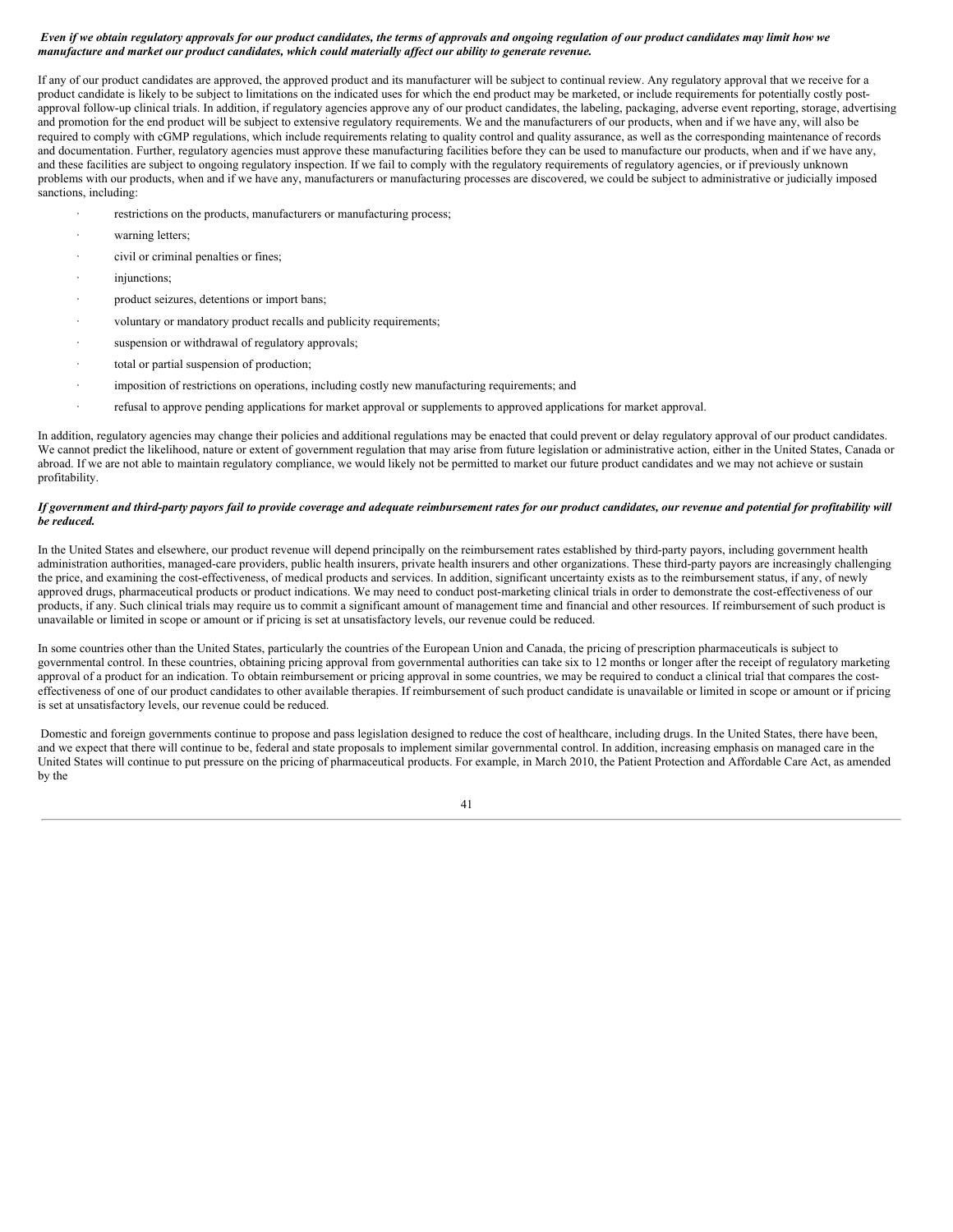Health Care and Education Affordability Reconciliation Act, or collectively, PPACA, became law in the United States. PPACA substantiallychanges the way healthcare is financed by both governmental and private insurers and significantly affects the pharmaceutical industry.

We anticipate that the PPACA, as well as other healthcare reform measures that may be adopted in the future, may result in more rigorous coverage criteria and downward pressure on the price for any approved product, and could seriously harm our prospects. In addition, the Medicare and Medicaid program and state healthcare laws and regulations may also be modified to change the scope of covered products and/or reimbursement methodology. Cost control initiatives could decrease the established reimbursement rates that we receive for any products in the future, which would limit our revenue and profitability. Legislation and regulations affecting the pricing of pharmaceutical products, including custirsen, or apatorsen may change at any time, which could further limit or eliminate reimbursement rates for custirsen, apatorsen or other product candidates.

#### Failure to obtain regulatory approval outside of the United States and Canada would prevent us from marketing our product candidates abroad.

We intend to market certain of our existing and future product candidates outside of the United States and Canada. In order to market our existing and future product candidates in the European Union and many other non-North American markets, we must obtain separate regulatory approvals. We have had limited interactions with non-North American regulatory authorities. Approval procedures vary among countries and can involve additional testing, and the time required to obtain approval may differ from that required to obtain FDA approval. Approval by the FDA or other regulatory authorities does not ensure approval by regulatory authorities in other countries, and approval by one or more non-North American regulatory authorities does not ensure approval by regulatory authorities in other countries or by the FDA. The non-North American regulatory approval process may include all of the risks associated with obtaining FDA approval. We may not obtain non-North American regulatory approvals on a timely basis, if at all. We may not be able to file for non-North American regulatory approvals and may not receive necessary approvals to commercialize our existing and future product candidates in any market.

<span id="page-41-0"></span>

| Item 6.           | <b>Exhibits</b>                                                                                                                                                                                                                                                                                                              |
|-------------------|------------------------------------------------------------------------------------------------------------------------------------------------------------------------------------------------------------------------------------------------------------------------------------------------------------------------------|
| Exhibit<br>Number | <b>Description</b>                                                                                                                                                                                                                                                                                                           |
| 31.1              | Certification of Chief Executive Officer pursuant to Rule 13a-14(a) or 15d-14(a) of the Securities Exchange Act of 1934, as adopted pursuant to Section 302 of<br>the Sarbanes-Oxley Act of 2002                                                                                                                             |
| 31.2              | Certification of Chief Financial Officer pursuant to Rule 13a-14(a) or 15d-14(a) of the Securities Exchange Act of 1934, as adopted pursuant to Section 302 of<br>the Sarbanes-Oxley Act of 2002                                                                                                                             |
| $32.1*$           | Certification of Chief Executive Officer pursuant to 18 U.S.C. Section 1350, as adopted pursuant to Section 906 of the Sarbanes-Oxley Act of 2002                                                                                                                                                                            |
| $32.2*$           | Certification of Chief Financial Officer pursuant to 18 U.S.C. Section 1350, as adopted pursuant to Section 906 of the Sarbanes-Oxley Act of 2002                                                                                                                                                                            |
| 101.INS           | <b>XBRL Instance Document</b>                                                                                                                                                                                                                                                                                                |
| 101.SCH           | XBRL Taxonomy Extension Schema Document                                                                                                                                                                                                                                                                                      |
| 101.CAL           | XBRL Taxonomy Extension Calculation Linkbase Document                                                                                                                                                                                                                                                                        |
| 101.DEF           | XBRL Taxonomy Extension Definition Linkbase Document                                                                                                                                                                                                                                                                         |
| $101$ .LAB        | XBRL Taxonomy Extension Label Linkbase Document                                                                                                                                                                                                                                                                              |
| 101.PRE           | XBRL Taxonomy Extension Presentation Linkbase Document                                                                                                                                                                                                                                                                       |
| $\ast$            | The certifications attached as Exhibits 32.1 and 32.2 accompany this Quarterly Report on Form 10-Q pursuant to 18 U.S.C. Section 1350, as adopted pursuant to<br>Section 906 of the Sarbanes-Oxley Act of 2002, and shall not be deemed filed for purposes of Section 18 of the Securities Exchange Act of 1934, as amended. |

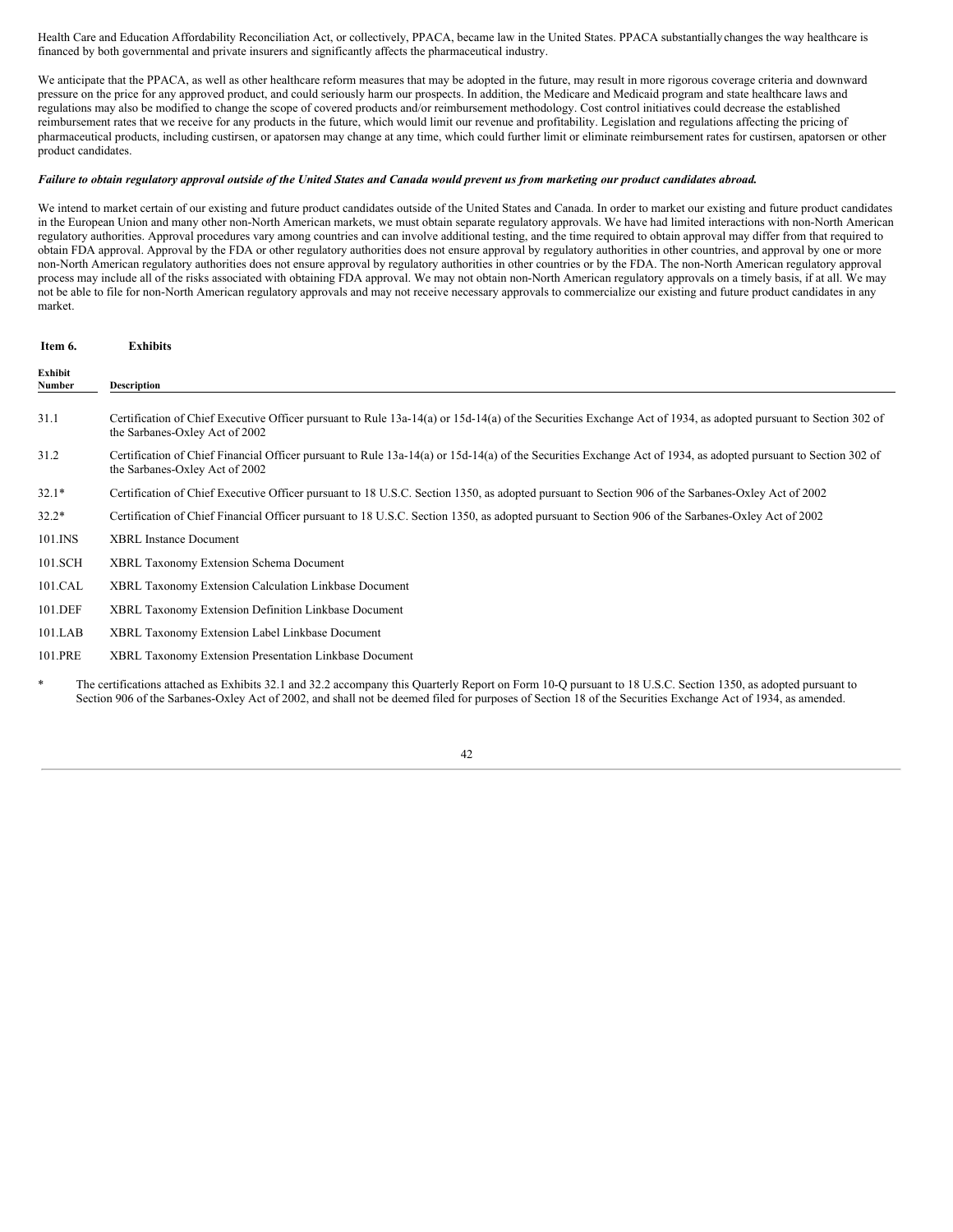## <span id="page-42-0"></span>**SIGNATURES**

Pursuant to the requirements of the Securities Exchange Act of 1934, the registrant has duly caused this report to be signed on its behalf by the undersigned, thereunto duly authorized.

Date: November 12, 2015 By: /s/ Scott Cormack

Date: November 12, 2015

## ONCOGENEX PHARMACEUTICALS, INC.

- Scott Cormack President and Chief Executive Officer
- By:  $\frac{S}{John}$  Bencich

Chief Financial Officer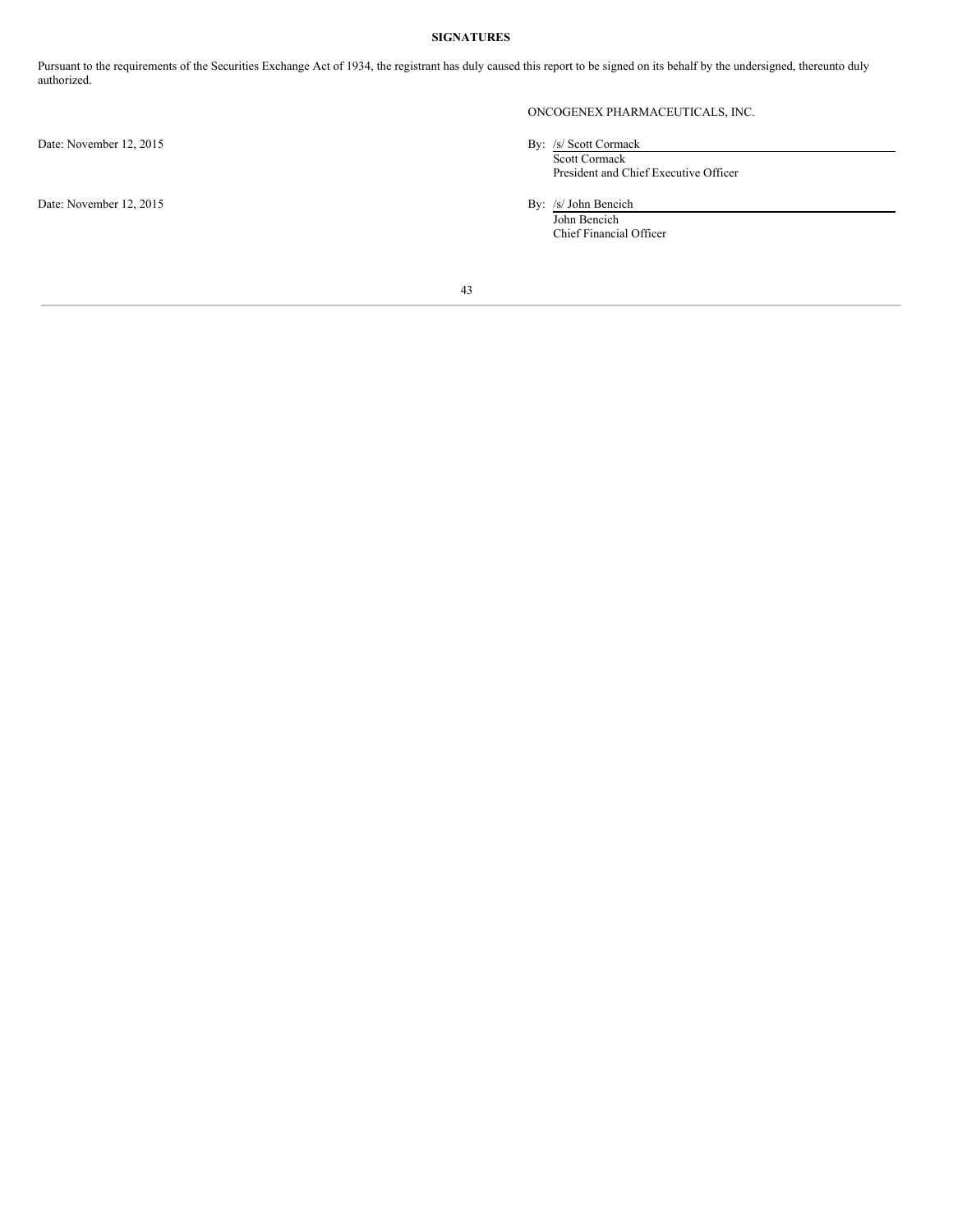## <span id="page-43-0"></span>**EXHIBIT INDEX**

| Exhibit<br>Number | <b>Description</b>                                                                                                                                                                                                                                                                                                           |
|-------------------|------------------------------------------------------------------------------------------------------------------------------------------------------------------------------------------------------------------------------------------------------------------------------------------------------------------------------|
| 31.1              | Certification of Chief Executive Officer pursuant to Rule 13a-14(a) or 15d-14(a) of the Securities Exchange Act of 1934, as adopted pursuant to Section 302 of<br>the Sarbanes-Oxley Act of 2002                                                                                                                             |
| 31.2              | Certification of Chief Financial Officer pursuant to Rule 13a-14(a) or 15d-14(a) of the Securities Exchange Act of 1934, as adopted pursuant to Section 302 of<br>the Sarbanes-Oxley Act of 2002                                                                                                                             |
| $32.1*$           | Certification of Chief Executive Officer pursuant to 18 U.S.C. Section 1350, as adopted pursuant to Section 906 of the Sarbanes-Oxley Act of 2002                                                                                                                                                                            |
| $32.2*$           | Certification of Chief Financial Officer pursuant to 18 U.S.C. Section 1350, as adopted pursuant to Section 906 of the Sarbanes-Oxley Act of 2002                                                                                                                                                                            |
| 101.INS           | <b>XBRL Instance Document</b>                                                                                                                                                                                                                                                                                                |
| 101.SCH           | <b>XBRL Taxonomy Extension Schema Document</b>                                                                                                                                                                                                                                                                               |
| 101.CAL           | XBRL Taxonomy Extension Calculation Linkbase Document                                                                                                                                                                                                                                                                        |
| 101.DEF           | XBRL Taxonomy Extension Definition Linkbase Document                                                                                                                                                                                                                                                                         |
| $101$ .LAB        | XBRL Taxonomy Extension Label Linkbase Document                                                                                                                                                                                                                                                                              |
| 101.PRE           | XBRL Taxonomy Extension Presentation Linkbase Document                                                                                                                                                                                                                                                                       |
| *                 | The certifications attached as Exhibits 32.1 and 32.2 accompany this Quarterly Report on Form 10-Q pursuant to 18 U.S.C. Section 1350, as adopted pursuant to<br>Section 906 of the Sarbanes-Oxley Act of 2002, and shall not be deemed filed for purposes of Section 18 of the Securities Exchange Act of 1934, as amended. |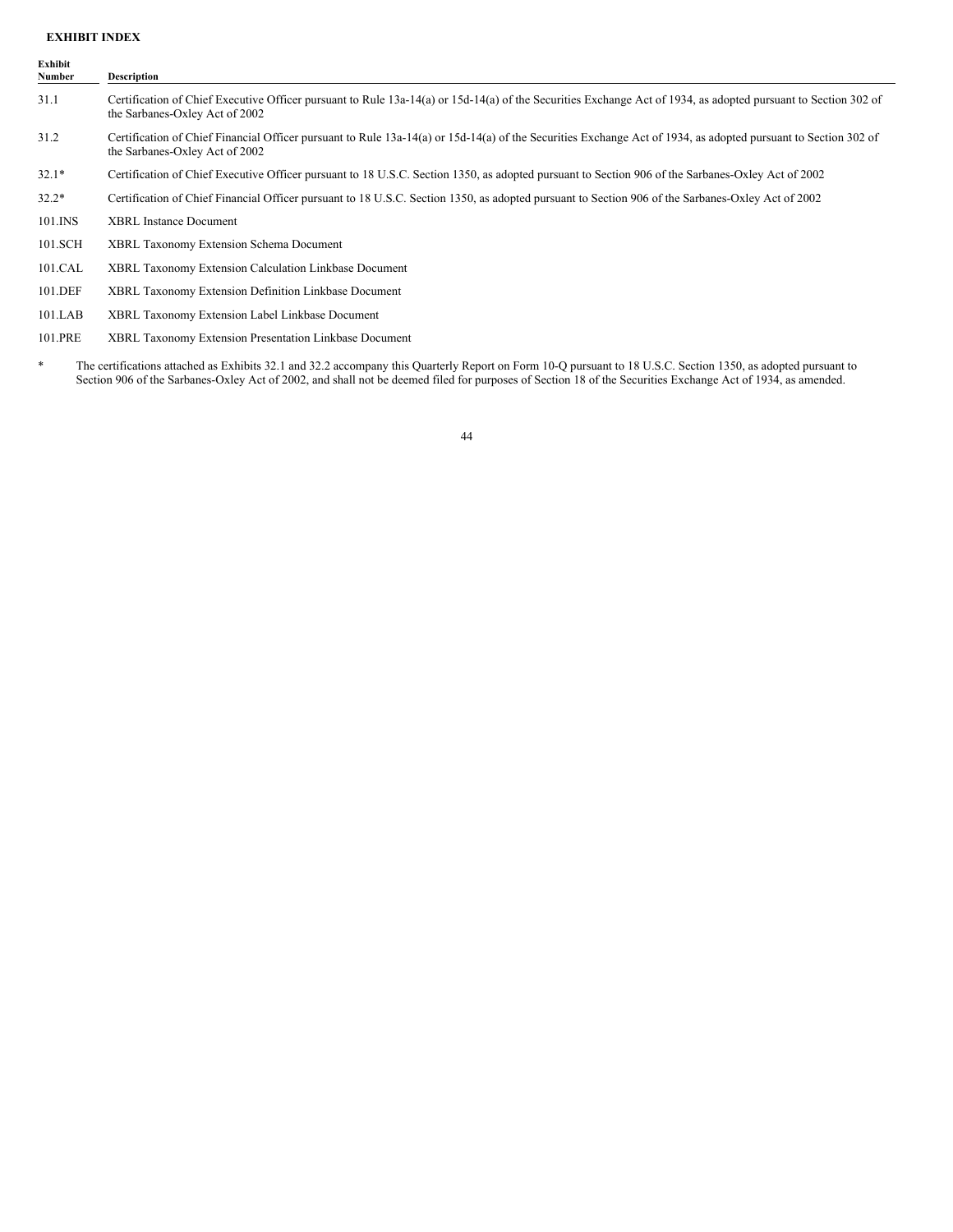#### **Certification Pursuant to Rule 13a-14(a) or Rule 15d-14(a) of the Securities Exchange Act of 1934**

I, Scott Cormack, certify that:

1. I have reviewed this quarterly report on Form 10-Q of OncoGenex Pharmaceuticals, Inc.;

2. Based on my knowledge, this report does not contain any untrue statement of a material fact or omit to state a material fact necessary to make the statements made, in light of the circumstances under which such statements were made, not misleading with respect to the period covered by this report;

3. Based on my knowledge, the financial statements, and other financial information included in this report, fairly present in all material respects the financial condition, results of operations and cash flows of the registrant as of, and for, the periods presented in this report;

4. The registrant's other certifying officer and I responsible for establishing and maintaining disclosure controls and procedures (as defined in Exchange Act Rules 13a-15(e) and 15d-15(e)) and internal control over financial reporting (as defined in Exchange Act Rules 13a-15(f) and 15d-15(f)) for the registrant and have:

(a) Designed such disclosure controls and procedures, or caused such disclosure controls and procedures to be designed under our supervision, to ensure that material information relating to the registrant, including its consolidated subsidiaries, is made known to us by others within those entities, particularly during the period in which this report is being prepared;

(b) Designed such internal control over financial reporting, or caused such internal control over financial reporting to be designed under our supervision, to provide reasonable assurance regarding the reliability of financial reporting and the preparation of financial statements for external purposes in accordance with generally accepted accounting principles;

(c) Evaluated the effectiveness of the registrant's disclosure controls and procedures and presented in this report our conclusions about the effectiveness of the disclosure controls and procedures, as of the end of the period covered by this report based on such evaluation; and

(d) Disclosed in this report any change in the registrant's internal control over financial reporting that occurred during the registrant's most recent fiscal quarter (the registrant's fourth fiscal quarter in the case of an annual report) that has materially affected, or is reasonably likely to materially affect, the registrant's internal control over financial reporting; and

5. The registrant's other certifying officer and I have disclosed, based on our most recent evaluation of internal control over financial reporting, to the registrant's auditors and the audit committee of the registrant's board of directors (or persons performing the equivalent functions):

(a) all significant deficiencies and material weaknesses in the design or operation of internal control over financial reporting which are reasonably likely to adversely affect the registrant's ability to record, process, summarize and report financial information; and

(b) any fraud, whether or not material, that involves management or other employees who have a significant role in the registrant's internal control over financial reporting.

Date: November 12, 2015

/s/ Scott Cormack

Scott Cormack President and Chief Executive Officer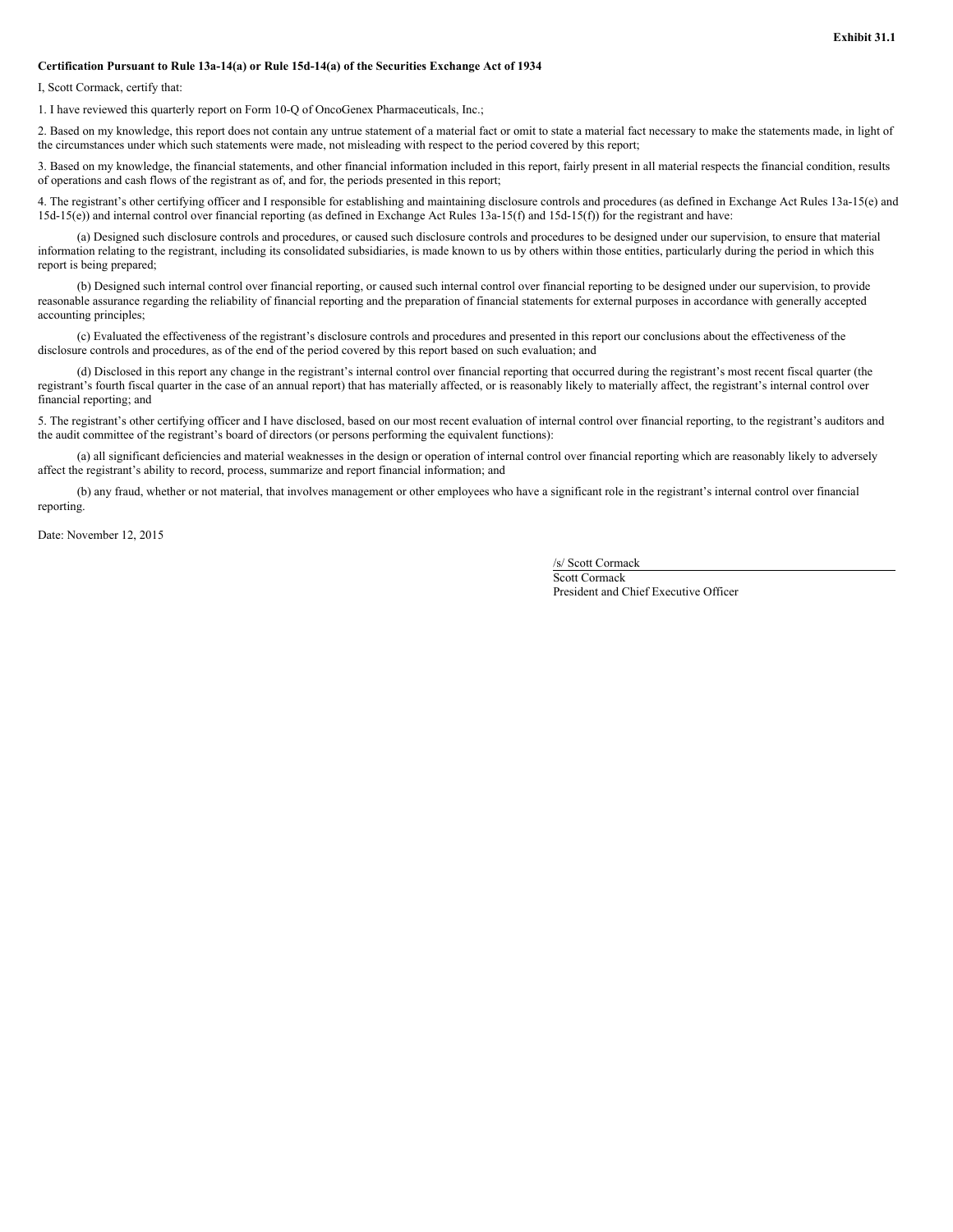#### **Certification Pursuant to Rule 13a-14(a) or Rule 15d-14(a) of the Securities Exchange Act of 1934**

I, John Bencich, certify that:

1. I have reviewed this quarterly report on Form 10-Q of OncoGenex Pharmaceuticals, Inc.;

2. Based on my knowledge, this report does not contain any untrue statement of a material fact or omit to state a material fact necessary to make the statements made, in light of the circumstances under which such statements were made, not misleading with respect to the period covered by this report;

3. Based on my knowledge, the financial statements, and other financial information included in this report, fairly present in all material respects the financial condition, results of operations and cash flows of the registrant as of, and for, the periods presented in this report;

4. The registrant's other certifying officer and I are responsible for establishing and maintaining disclosure controls and procedures (as defined in Exchange Act Rules 13a-15(e) and  $15d-15(e)$ ) and internal control over financial reporting (as defined in Exchange Act Rules  $13a-15(f)$  and  $15d-15(f)$ ) for the registrant and have:

(a) Designed such disclosure controls and procedures, or caused such disclosure controls and procedures to be designed under our supervision, to ensure that material information relating to the registrant, including its consolidated subsidiaries, is made known to us by others within those entities, particularly during the period in which this report is being prepared;

(b) Designed such internal control over financial reporting, or caused such internal control over financial reporting to be designed under our supervision, to provide reasonable assurance regarding the reliability of financial reporting and the preparation of financial statements for external purposes in accordance with generally accepted accounting principles;

(c) Evaluated the effectiveness of the registrant's disclosure controls and procedures and presented in this report our conclusions about the effectiveness of the disclosure controls and procedures, as of the end of the period covered by this report based on such evaluation; and

(d) Disclosed in this report any change in the registrant's internal control over financial reporting that occurred during the registrant's most recent fiscal quarter (the registrant's fourth fiscal quarter in the case of an annual report) that has materially affected, or is reasonably likely to materially affect, the registrant's internal control over financial reporting; and

5. The registrant's other certifying officer and I have disclosed, based on our most recent evaluation of internal control over financial reporting, to the registrant's auditors and the audit committee of the registrant's board of directors (or persons performing the equivalent functions):

(a) all significant deficiencies and material weaknesses in the design or operation of internal control over financial reporting which are reasonably likely to adversely affect the registrant's ability to record, process, summarize and report financial information; and

(b) any fraud, whether or not material, that involves management or other employees who have a significant role in the registrant's internal control over financial reporting.

Date: November 12, 2015

/s/ John Bencich

John Bencich Chief Financial Officer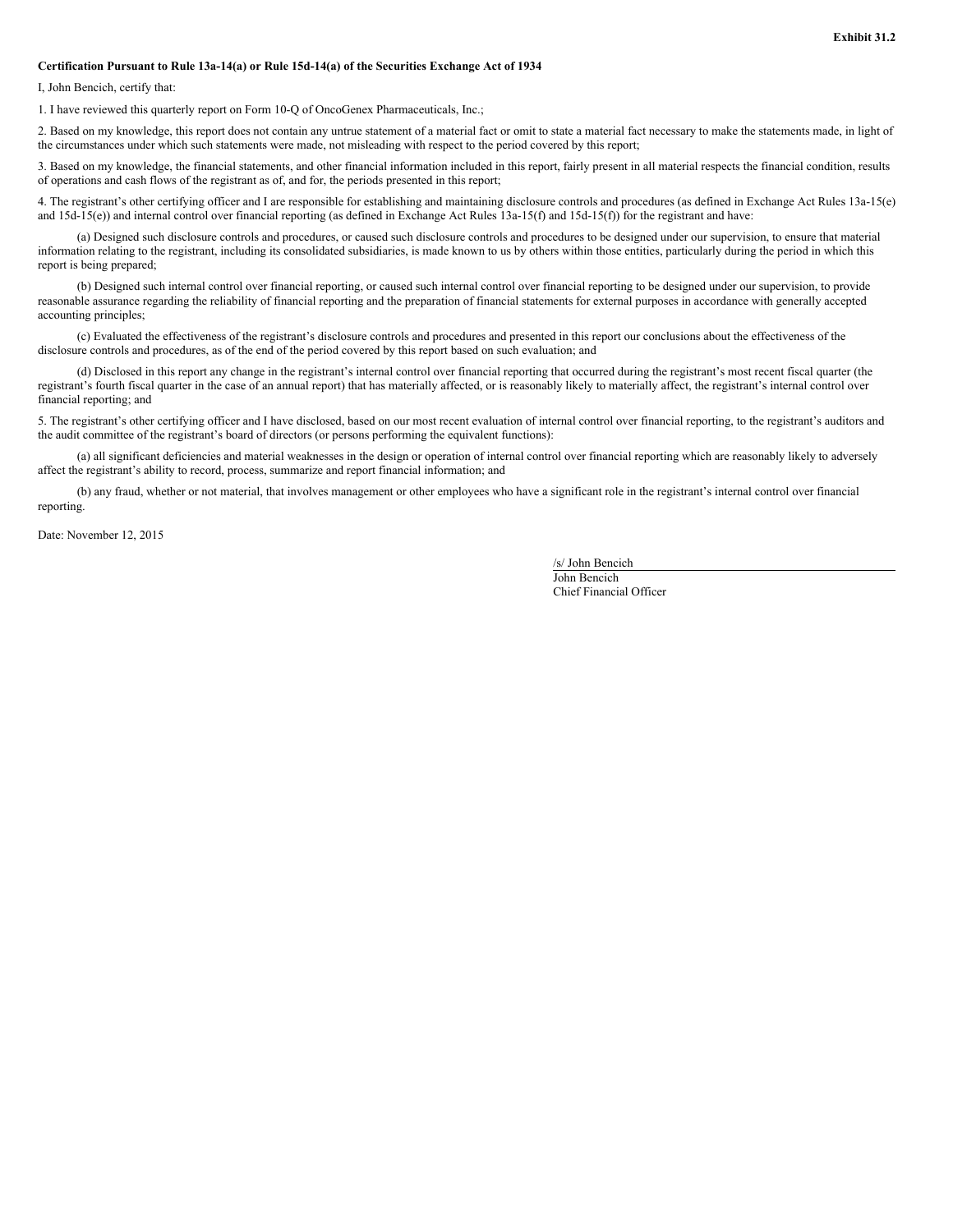### Certification pursuant to 18 U.S.C. Section 1350, as adopted pursuant to Section 906 of the Sarbanes-Oxley Act of 2002

I, Scott Cormack, President and Chief Executive Officer of OncoGenex Pharmaceuticals, Inc. (the "Company"), certify, pursuant to Rule 13a-14(b) or Rule 15d-14(b) of the Securities Exchange Act of 1934 and 18 U.S.C. Section 1350, that:

(1) the Quarterly Report on Form 10-Q of the Company for the three and nine months ended September 30, 2015 (the "Report") fully complies with the requirements of Section 13(a) or 15(d) of the Securities Exchange Act of 1934 (15 U.S.C. 78m or 780(d)); and

(2) the information contained in the Report fairly presents, in all material respects, the financial condition and results of operations of the Company.

Dated: November 12, 2015

/s/ Scott Cormack

Scott Cormack President and Chief Executive Officer